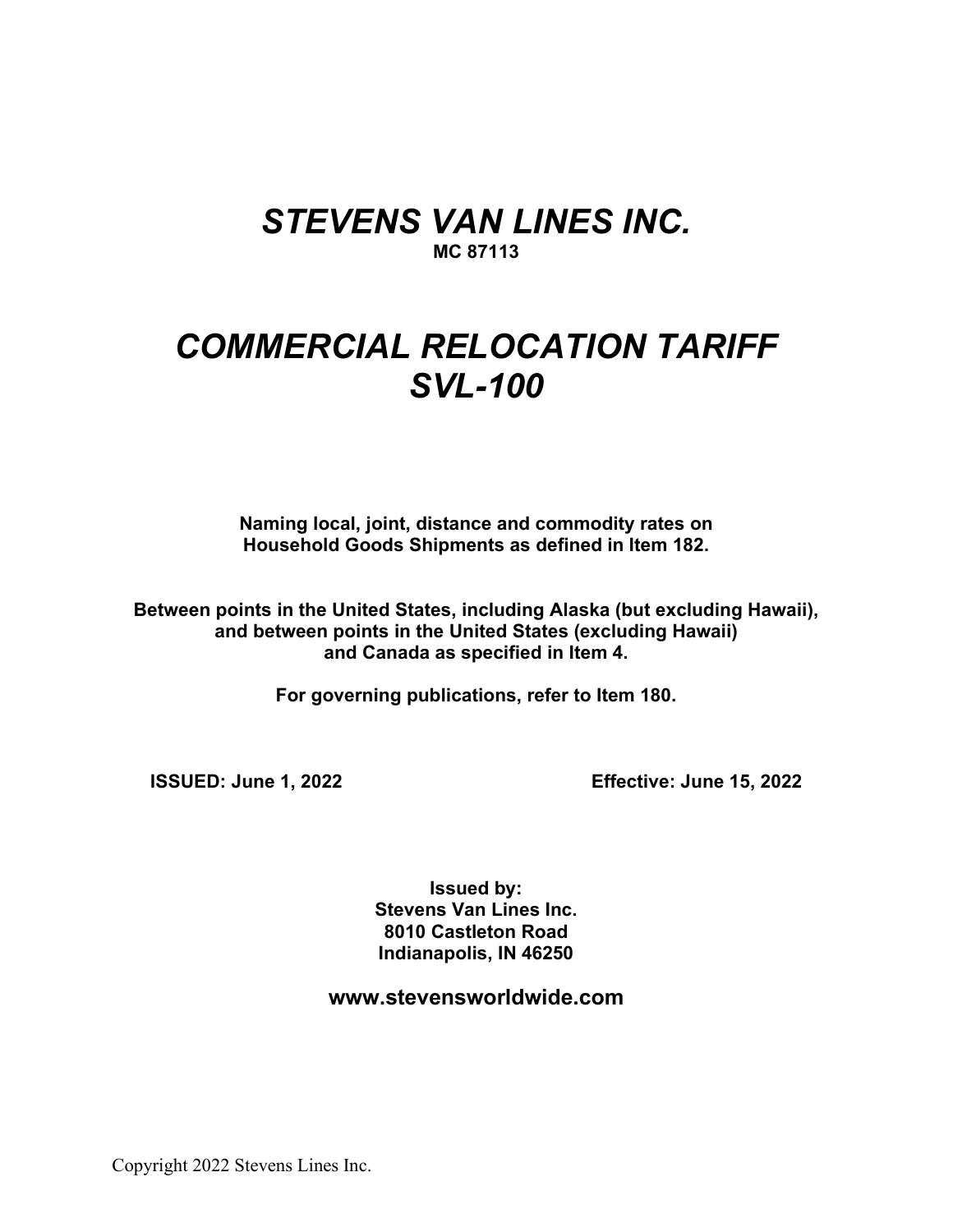### **C ITEM 1 CHECK SHEET FOR TARIFF ITEMS AND SUPPLEMENTS**

(Effective: June 15, 2022)

All of the items contained in this tariff are listed in order by item number and effective date. The items of the tariff and the supplements to the tariff, listed in this item, bear effective dates that are the same as, or prior to, the effective date of this item. The "TP" in the Item column indicates the tariff Title Page.

### EFFECTIVE SUPPLEMENTS

None Currently In Effect

### ORIGINAL AND REVISED TARIFF ITEMS

| <b>ITEM</b>             | <b>EFFECTIVE</b><br><b>DATE</b> | <b>ITEM</b> | <b>EFFECTIVE</b><br><b>DATE</b> | <b>ITEM</b> | <b>EFFECTIVE</b><br><b>DATE</b> | <b>ITEM</b> | <b>EFFECTIVE</b><br><b>DATE</b> |
|-------------------------|---------------------------------|-------------|---------------------------------|-------------|---------------------------------|-------------|---------------------------------|
| <b>TP</b>               | 15-Jun-22                       |             |                                 |             |                                 |             |                                 |
| 1                       | 15-Jun-22                       | 56          | 15-Apr-19                       | 130         | 15-Apr-19                       |             |                                 |
| $\overline{2}$          | 01-Sep-19                       |             |                                 | 133         | 15-Apr-19                       |             |                                 |
| $\overline{\mathbf{4}}$ | 15-Apr-19                       |             |                                 | 136         | 15-Apr-19                       |             |                                 |
| 5                       | 15-Apr-19                       | 62          | 15-May-20                       |             |                                 |             |                                 |
| 6                       | 15-Apr-19                       | 63          | 01-Jan-22                       | 140         | 15-Apr-19                       |             |                                 |
| $\overline{7}$          | 15-Jun-22                       | 64          | 01-Jan-22                       | 144         | 15-Jun-22                       |             |                                 |
|                         |                                 | 66          | 15-Apr-19                       | 147         | 15-Apr-19                       |             |                                 |
| 20                      | 15-Apr-19                       | 70          | 01-Jan-22                       |             |                                 |             |                                 |
| 21                      | 15-Apr-19                       |             |                                 |             |                                 |             |                                 |
| 22                      | 15-Apr-19                       | 72          | 15-Apr-19                       |             |                                 |             |                                 |
| 25                      | 15-Apr-19                       | 80          | 01-Jan-22                       | 151         | 01-Jan-21                       |             |                                 |
| 26                      | 15-Apr-19                       |             |                                 | 153         | 15-Apr-19                       |             |                                 |
|                         |                                 | 100         | 15-Jun-22                       | 156         | 15-Apr-19                       |             |                                 |
| 31                      | 15-Apr-19                       | 103         | 15-Apr-19                       | 157         | 01-Jan-21                       |             |                                 |
| 33                      | 15-Apr-19                       | 107         | 01-Jan-21                       | 159         | 01-Jan-21                       |             |                                 |
| 35                      | 15-Apr-19                       | 109         | 15-Apr-19                       |             |                                 |             |                                 |
| 38                      | 15-Apr-19                       | 112         | 15-Apr-19                       | 171         | 15-Apr-19                       |             |                                 |
| 41                      | 15-Apr-19                       | 115         | 15-Jun-22                       |             |                                 |             |                                 |
| 43                      | 15-Apr-19                       |             |                                 |             |                                 |             |                                 |
| 45                      | 15-Apr-19                       | 120         | 01-Jun-21                       | 180         | 15-Apr-19                       |             |                                 |
| 48                      | 15-Apr-19                       | 123         | 15-Apr-19                       | 182         | 15-Apr-19                       |             |                                 |
| 50                      | 15-Apr-19                       | 125         | 15-Apr-19                       |             |                                 |             |                                 |
| 51                      | 01-Jan-21                       | 127         | 01-Jan-21                       | 187         | 15-Apr-19                       |             |                                 |
| 52                      | 15-Apr-19                       | 129         | 15-Apr-19                       | 189         | 15-Apr-19                       |             |                                 |
|                         |                                 |             |                                 |             |                                 |             |                                 |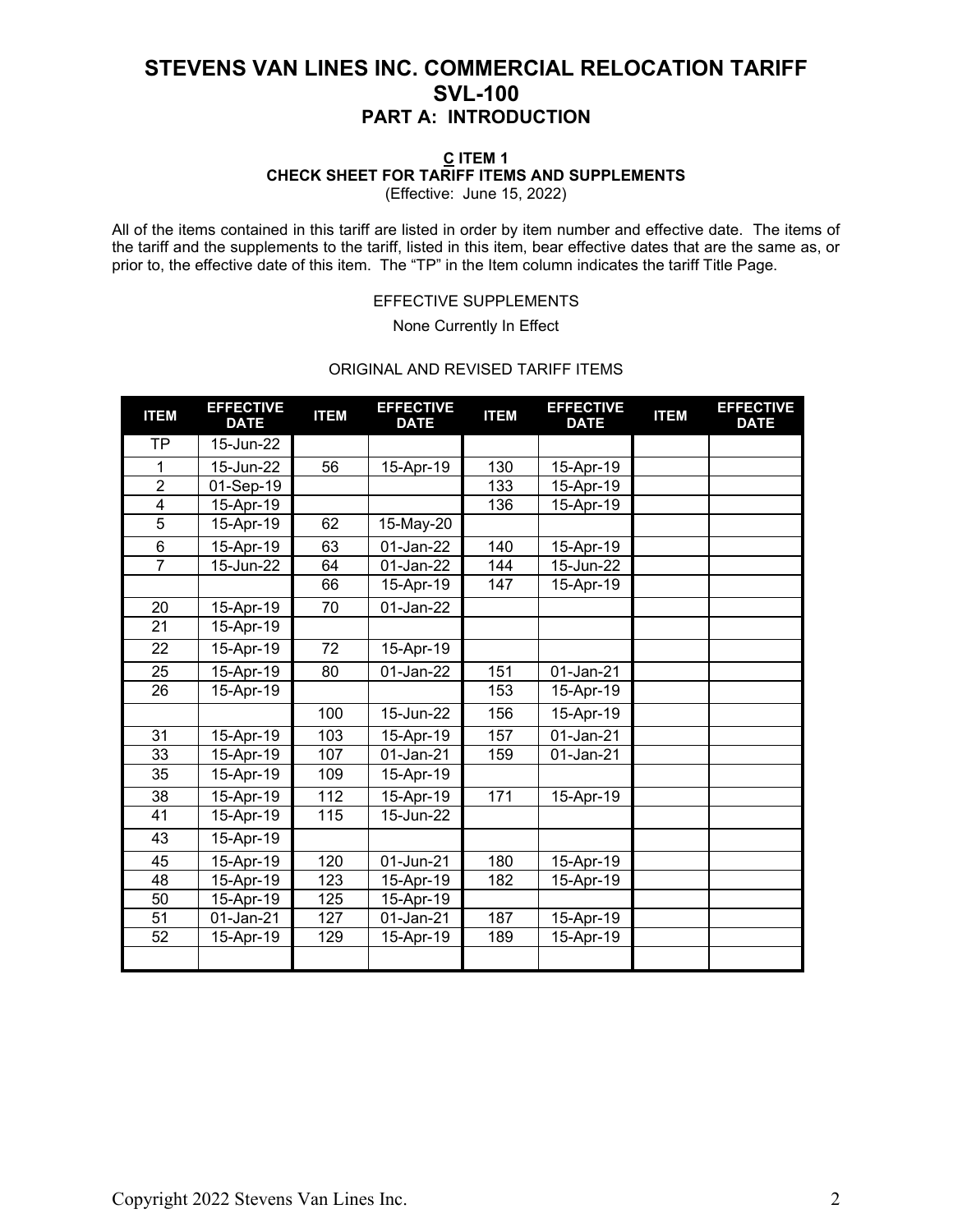#### **ITEM 2 CONTENTS**

(Effective: September 1, 2019)

| <b>SUBJECT</b>                                                        | <b>ITEM</b>    |
|-----------------------------------------------------------------------|----------------|
| <b>TITLE PAGE</b>                                                     | TP.            |
|                                                                       |                |
| <b>PART A - INTRODUCTION</b>                                          |                |
| Check Sheet for Tariff Items and Supplements                          | 1              |
| Contents                                                              | $\overline{2}$ |
| Application of Tariff - Electronic Format                             | 4              |
| Cancellation of Tariff Items or Portions Thereof                      | 5              |
| <b>Transportation Services and Charges</b>                            | 6              |
| <b>Additional Services and Charges</b>                                | $\overline{7}$ |
|                                                                       |                |
|                                                                       |                |
| <b>PART B - BILL OF LADING TERMS AND LIABILITY LIMITATION</b>         |                |
| <b>Bill of Lading Terms</b>                                           | 20             |
| Bill of Lading (Information to be Included on Face of Bill of Lading) | 21             |
| Bill of Lading (Contract Terms and Conditions of Bill of Lading)      | 22             |
| <b>Full Value Protection</b>                                          | 25             |
| Inventory of Items Valued In Excess of \$100 Per Pound Per Article    | 26             |
|                                                                       |                |
| <b>PART C - PROVISIONS APPLICABLE TO SHIPMENT SERVICES</b>            |                |
| <b>Effective Date Governing Application of Tariff Provisions</b>      | 31             |
| <b>Prohibited and Restricted Articles</b>                             | 33             |
| <b>Control and Exclusive Use of Vehicle</b>                           | 35             |
| Weighing and Weights                                                  | 38             |
| Shipment Definition and Consolidation of Shipments                    | 41             |
| Shipper Packed Items, Marking or Tagging Freight                      | 43             |
| Classification of Parts or Pieces of a Complete Article               | 45             |
| Removal or Placement of Property From or to Inaccessible Locations    | 48             |
| Impractical Operations and Application of Shuttle Service             | 50             |
| <b>Shuttle Service</b>                                                | 51             |
| <b>Stopoffs and Diversions</b>                                        | 52             |
| Day Certain Loading                                                   | 56             |
|                                                                       |                |
| Peak Season - Minimum Charge                                          | 62             |
| <b>Pickup and Delivery Service</b>                                    | 63             |
| Off Peak                                                              | 64             |
| Move Management Services                                              | 66             |
| New Beginnings Program                                                | 70             |
| Peace of Mind Price                                                   | 72             |
| <b>Priority Relocation Service</b>                                    | 80             |
|                                                                       |                |
|                                                                       |                |
| <b>PART D - CHARGES</b>                                               |                |
| Application of Transportation Charges                                 | 100            |
| Application of Charge Provisions                                      | 103            |
| Minimum Charge                                                        | 107            |
| Service Charges Based on Minimum Weight or Minimum Volume             | 109            |
| Light and Bulky Article Classifications and Weight Additives          | 112            |
| Fuel Cost Price Adjustment (Surcharge)                                | 115            |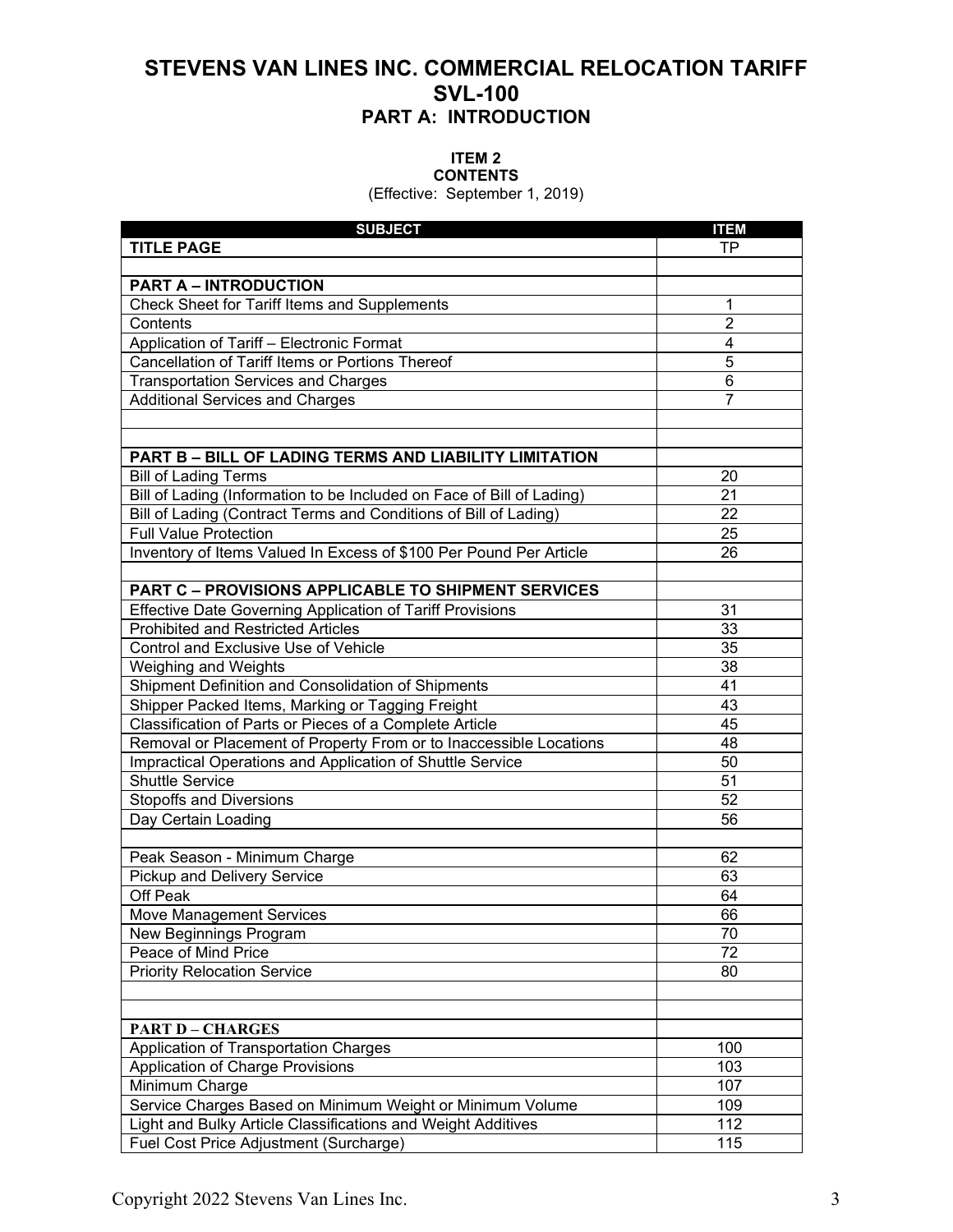| <b>SUBJECT</b>                                                   | <b>ITEM</b>      |
|------------------------------------------------------------------|------------------|
| <b>PART D - CHARGES (Continued)</b>                              |                  |
| <b>Container Service</b>                                         | 120              |
| <b>Hourly Rates</b>                                              | $\overline{1}23$ |
| Extra Labor, Special Services and Waiting Time                   | 125              |
| Overtime Loading and Unloading Service                           | 127              |
| <b>Advanced and Third Party Service Charges</b>                  | 129              |
| <b>Collection of Charges</b>                                     | 130              |
| Collection of Freight Charges on Household Goods Lost or Damaged | 133              |
| Overcharge, Duplicate Payment or Overcollecting Claims           | 136              |
| Rates for Uniquely Assigned Shippers                             | 140              |
| <b>Binding Estimate Price</b>                                    | 144              |
| <b>Credit Cards</b>                                              | 147              |
|                                                                  |                  |
| <b>PART E - STORAGE-IN-TRANSIT</b>                               |                  |
| Storage-In-Transit (SIT)                                         | 151              |
| Attempted Delivery to Residence from SIT                         | 153              |
| Notification When Status of SIT Shipment Changes                 | 156              |
| <b>Storage-In-Transit Charges</b>                                | 157              |
| Pickup and Delivery Transportation Charges on SIT Shipments      | 159              |
|                                                                  |                  |
| <b>PART F - CLAIMS</b>                                           |                  |
| Claims, Loss and Damage                                          | 171              |
|                                                                  |                  |
| <b>PART G- GENERAL PROVISIONS</b>                                |                  |
| <b>Governing Publications</b>                                    | 180              |
| <b>Classification of Articles</b>                                | 182              |
|                                                                  |                  |
| Definition of Holidays                                           | 187              |
| <b>Explanation of Abbreviations and Reference Marks</b>          | 189              |
|                                                                  |                  |
|                                                                  |                  |
|                                                                  |                  |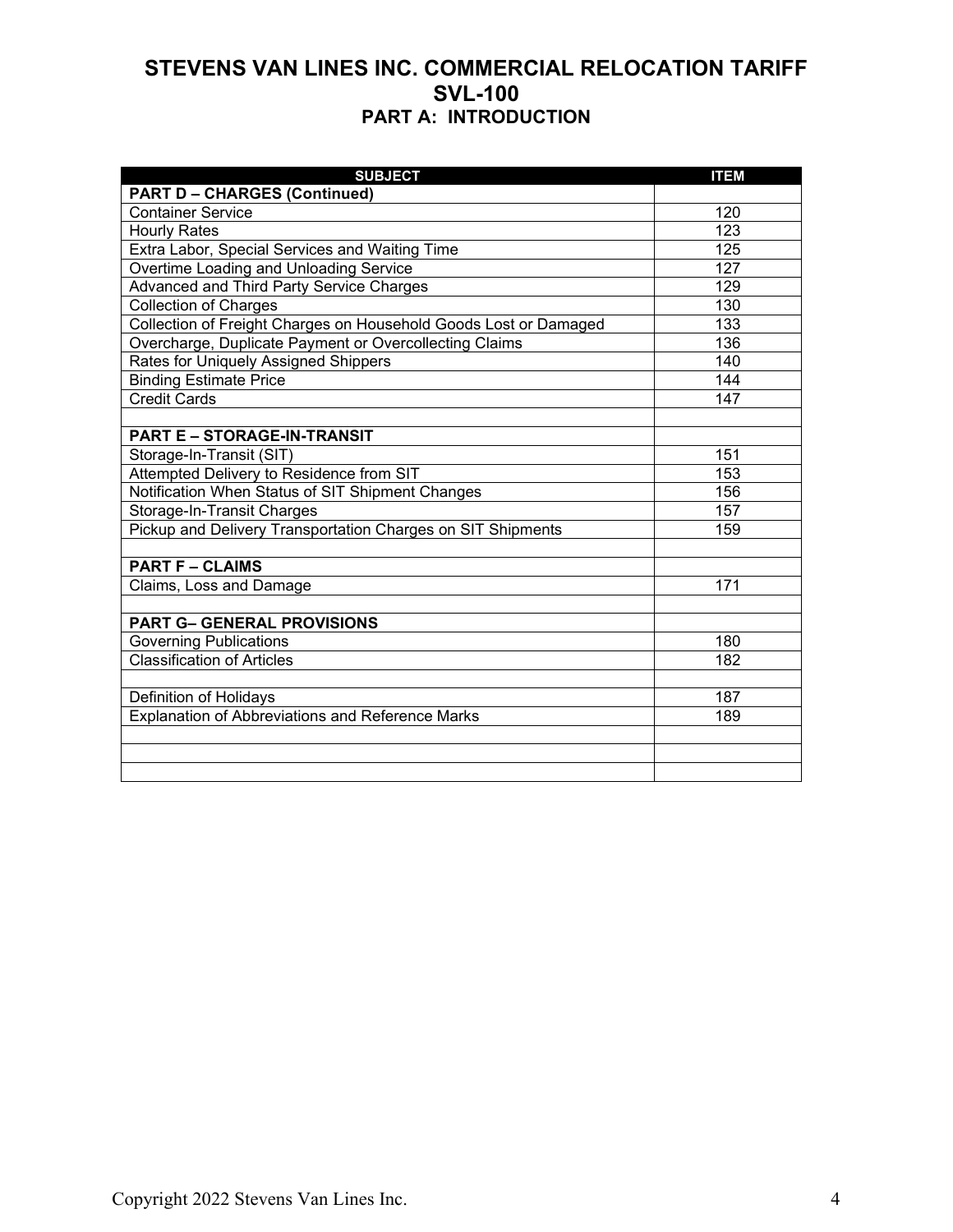#### **ITEM 4 APPLICATION OF TARIFF - ELECTRONIC FORMAT** (Effective: April 15, 2019)

This tariff applies for the transportation by Stevens Van Lines Inc. of Household Goods shipments between points in the United States and Canada, as follows:

- 1. Between points in the United States, including Alaska (via motor-water-motor or all-motor service), but excluding Hawaii, and
- 2. Between points in the United States (including Alaska, but excluding Hawaii), on the one hand, and, on the other, points in Canada.
- 3. International shipments between points in the United States and Mexico and overseas shipments between points in other Foreign Countries and the continental United States **are not included in the application of this tariff.**

Changes, updates, cancellations and revisions to these provisions will be accomplished by reissue of the affected provisions, by supplement or by electronic transmission. Revisions, authenticity and effectiveness of affected provisions can be obtained and verified at the following Internet Web Address: *www.stevensworldwide.com* 

**Electronic Format.** This tariff is published via an electronic format. The tariff contains two components: (1) the governing rules and regulations and an explanation of the Transportation charges and the additional services that apply, and (2) an electronic file that contains the Transportation charges and the rates and charges that apply for additional services performed in the United States and Canada. References that appear throughout the printed tariff document to "in this tariff" or "in this item" include the electronic software component.

# **ITEM 5 CANCELLATION OF TARIFF ITEMS OR PORTIONS THEREOF**

(Effective: April 15, 2019)

When this tariff is amended by revised items, each revised item cancels the item or portion thereof shown on the original or previously revised item.

Reference made herein to items in this tariff shall include reference to the reissue of such items.

### **ITEM 6 TRANSPORTATION SERVICES & CHARGES**

(Effective: April 15, 2019)

The Transportation Charges in this tariff include the loading of the shipment at the point of origin, vehicle transportation to the point of destination, and the unloading of the shipment at destination.

The Transportation Charges apply for the interstate transportation of household goods between all points in the United States, including Alaska (excluding Hawaii), and Canada. The charges apply between US postal zip codes and between US postal zip codes and Canadian postal codes (within Alaska, the Mileage Guide distance is used to determine the applicable charges), but **do not include** other Additional Services named in this tariff. In order to display all of the thousands of possible zip code and postal code combinations, the charges are contained in the electronic software portion of the tariff, rather than a paper format.

The Transportation Charges are based on the weight of the shipment and the zip codes for the origin and destination cities.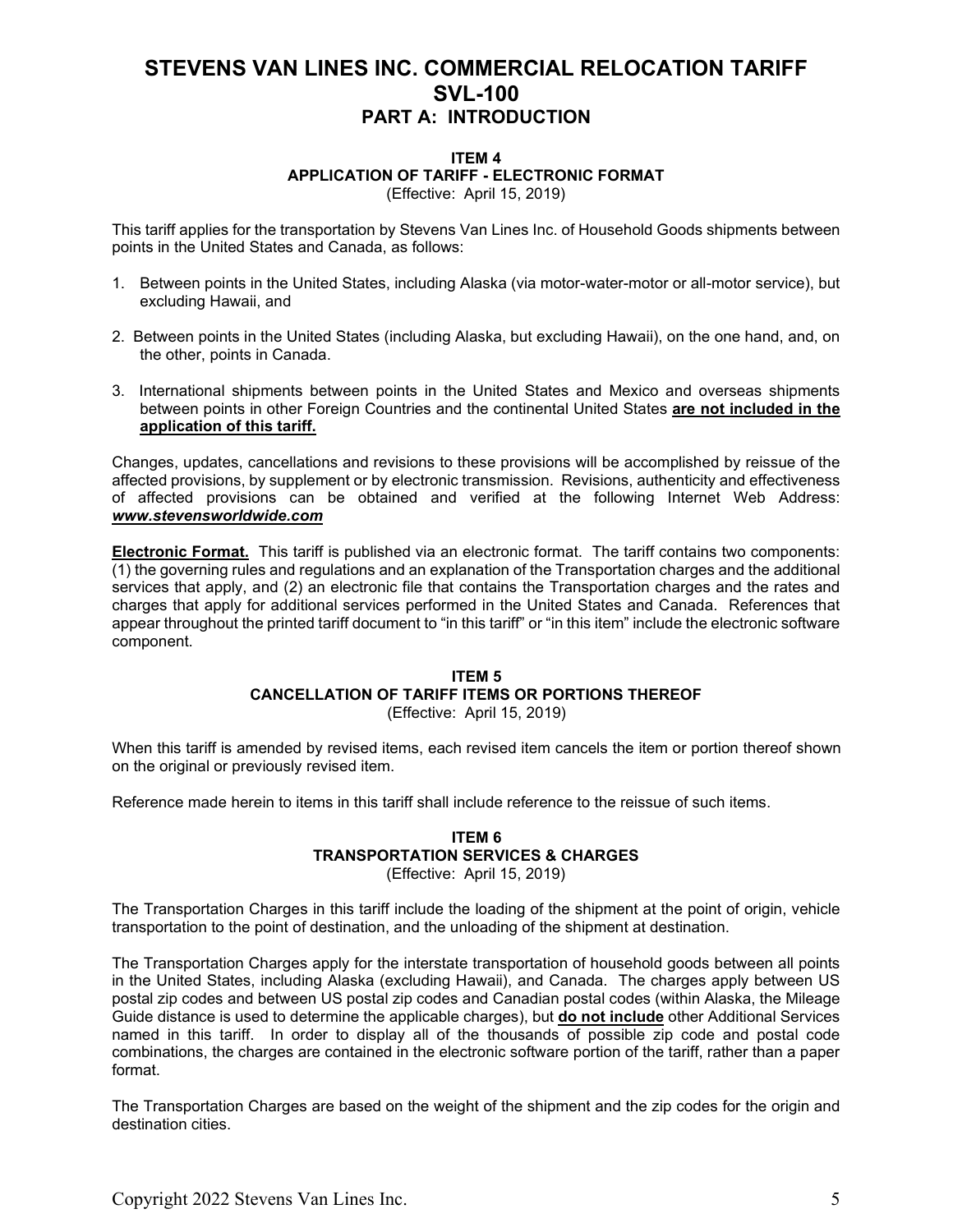#### **C ITEM 7 ADDITIONAL SERVICES & CHARGES** (Effective: June 15, 2022)

Additional Service Charges apply for services that are requested by the shipper or necessary to complete the shipment. The electronic software portion of the tariff provides the applicable additional service rates and charges described below. Refer to the application information included in Items 4, 100 and 103 for more information.

Item 25, Full Value Protection. The charges in this item apply when the shipment is transported under the Full Value Protection provisions. The shipper may select from 4 deductible options.

Item 51, Shuttle Service. This item applies when the shipper requests shuttle service or shuttle service is necessary for pickup or delivery at inaccessible locations.

Item 52, Stopoffs and Diversions. This item contains the provisions that apply when a shipment is diverted or when additional stops are made to perform extra pickups or deliveries.

Item 112, Light and Bulky Article Classification and Weight Additives. This item applies when light or bulky articles are included in the shipment. The item includes weight additives that apply for such articles as: boats, trailers or campers.

Item 115, Fuel Cost Price Adjustment (Surcharge). This item contains a fuel price matrix that provides for a percentage adjustment to the linehaul portion of the transportation charges based on the cost of diesel fuel as reported by the U.S. Department of Energy (DOE). If the average nationwide cost of diesel fuel increases above the base price of \$2.00 per gallon, a percentage adjustment applies.

Item 120, Container Service. This item applies when Stevens furnishes containers and performs the packing of some or all of the articles in the shipment. The item applies on a hundredweight basis for full pack shipments and on a per container basis for partial pack shipments. Regular time and overtime rates apply, based on the time of the day and the day of the week that the service is performed. The rates contained in the software include the containers and packing materials. Rates are not provided for containers or materials that are supplied but not packed by Stevens.

Rates for full and custom unpacking, crating service and for debris disposal (when the shipper does his own unpacking and Stevens is requested to remove and dispose of containers and packing materials) are also provided in this item.

Item 125, Extra Labor, Special Services and Waiting Time. This item applies when Stevens provides extra labor, special services (such as: disassembling or assembling unusual articles, padding or wrapping articles for moving into self-storage), or waiting time.

Item 127, Overtime Loading and Unloading Service. This item applies when Stevens performs pickup or delivery service on weekends, holidays, or after hours at the specific request of the shipper or if required by landlord requirements or local ordinances.

Item 129, Advanced and Third Party Charges. This item applies when charges are advanced by Stevens for services performed by third parties at the request of the shipper or required by a governmental or a local authority, such as tolls or ferry service charges.

Item 157, Storage-in-Transit Charges. This item applies when storage-in-transit is performed, based on the location where the storage is provided, except as otherwise provided in the item.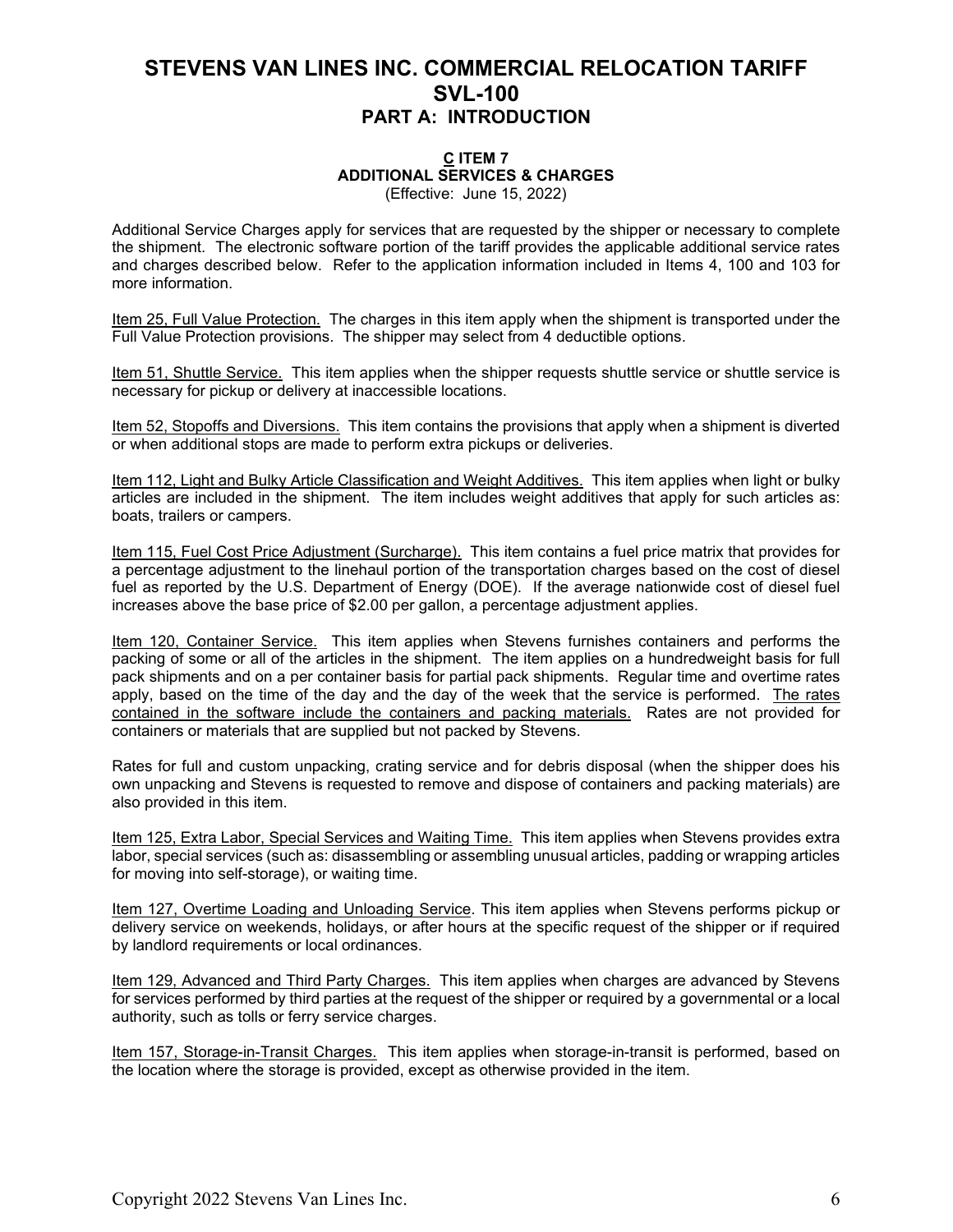Item 159, Pickup and Delivery Transportation Charges on Storage-In-Transit (SIT) Shipments. This item applies on SIT shipments when Stevens provides pickup or delivery service between the storage location and the residence. Charges are based on the zip code applicable at the storage location and the distance between the storage location and the residence, except as otherwise provided in the item.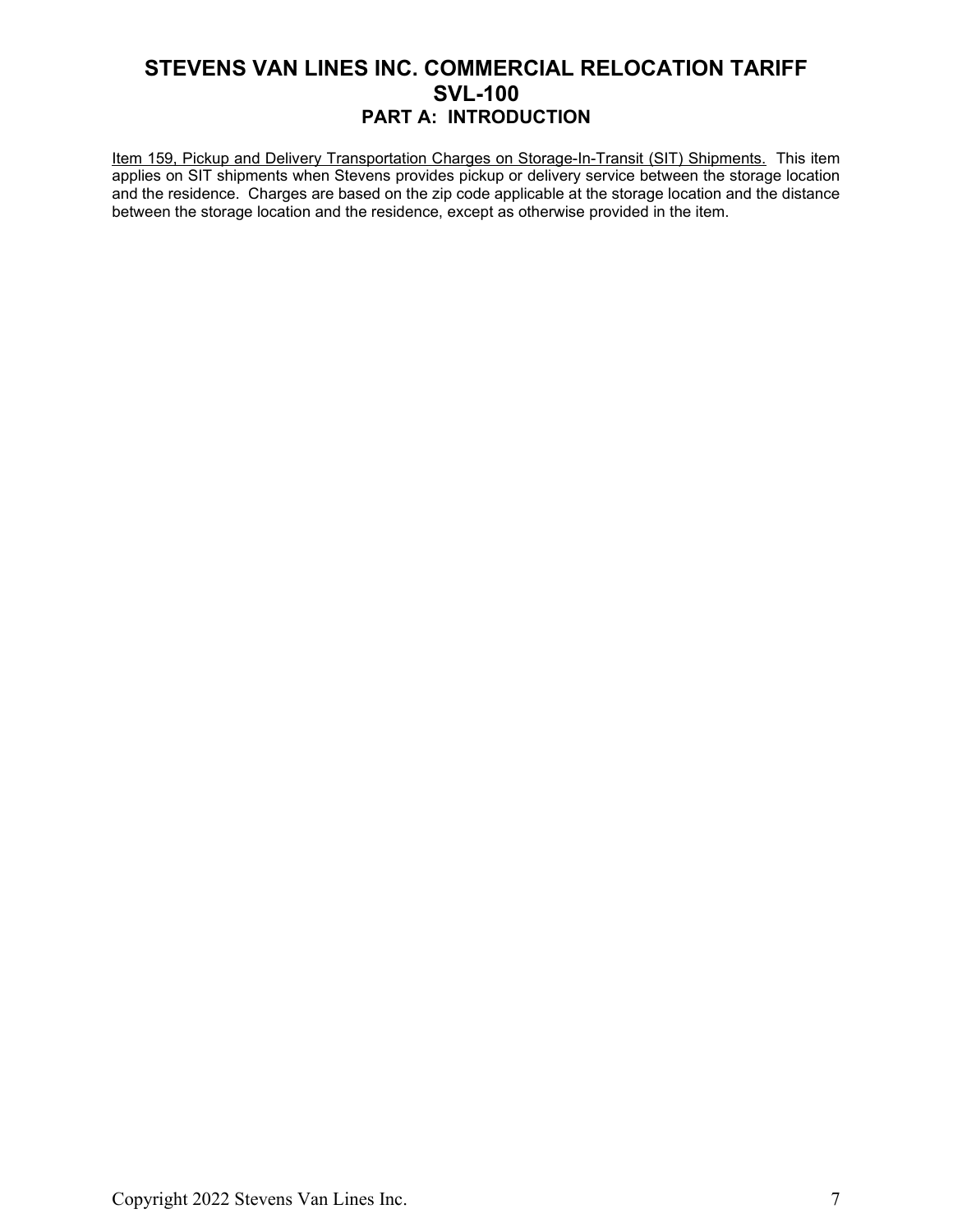#### **ITEM 20 BILL OF LADING TERMS**  (Effective: April 15, 2019)

Unless otherwise provided in this tariff, when property is transported subject to the provisions of this tariff, or as amended, the acceptance and the use of Stevens' Household Goods Bill of Lading ("Bill of Lading") as described herein is required.

(a) If the Bill of Lading is issued on the order of the shipper, or his agent, in exchange or substitution for another bill of lading, the shipper's signature to the prior bill of lading as to the statement of value or otherwise, or election for common law or bill of lading liability, in or in connection with such prior bill of lading, shall be considered a part of the shipper's bill of lading as fully as if the same were written or made in connection with the original bill of lading.

Any alteration, addition or erasure on a Bill of Lading made without a special notation thereon by the agent of Stevens issuing the Bill of Lading shall be without effect and the Bill of Lading shall be enforceable according to its original tenor.

(b) The rates and charges shown herein are reduced rates conditioned upon the use of Stevens' Household Goods Bill of Lading. Consignor at his option, may elect not to accept the terms of Stevens' Household Goods Bill of Lading, and in lieu thereof to have Stevens transport the property with Stevens' liability limited only as provided by common law and by the laws of the United States and the several States insofar as they apply, but subject to the terms and the conditions of Stevens' Household Goods Bill of Lading insofar as such terms and conditions are not inconsistent with such common carrier's liability; the rate charged therefore will be 100 percent higher than the transportation rate contained in this tariff as would apply for such shipment if offered for transportation at a released value not exceeding 60 cents per pound, per article.

When the consignor elects not to accept any of the terms of such Bill of Lading he must give notice to Stevens of such election. Stevens must indicate the receipt of such notice by writing or stamping thereon a clause signed by Stevens reading:

"In consideration of the higher rate charged, the property herein described will be carried, and the services to be rendered hereunder will be performed, with the carrier's liability limited only as provided by law; but subject to the terms and conditions of this Bill of Lading insofar as they are not inconsistent with such common carrier's liability."

All rates and charges herein are dependent upon the shipment being released in accordance with the provisions of Item 25 of this tariff.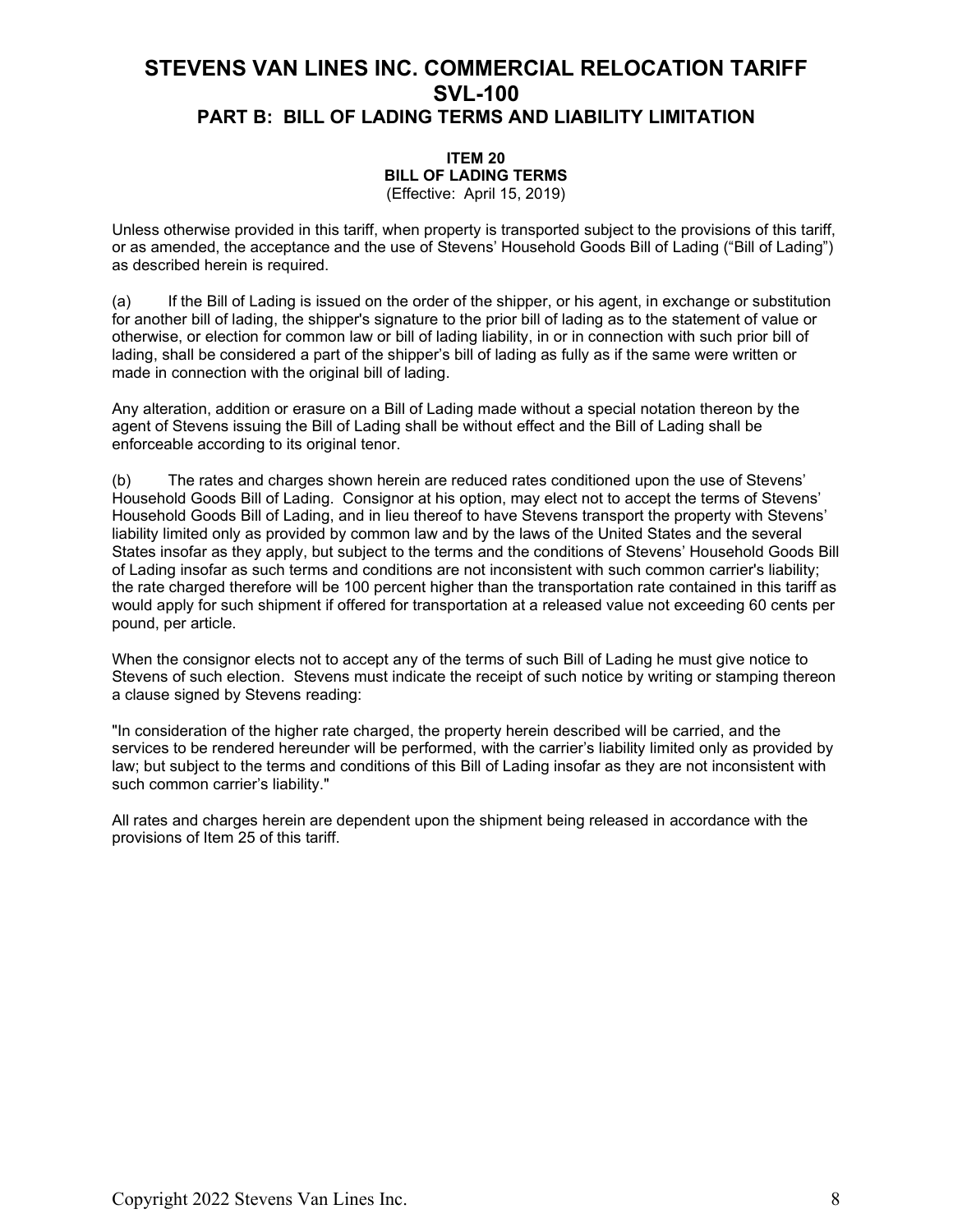#### **ITEM 21 BILL OF LADING (INFORMATION TO BE INCLUDED ON FACE OF STEVENS' HOUSEHOLD GOODS BILL OF LADING)** (Effective: April 15, 2019)

Unless otherwise required by federal statutes, federal regulations, or as otherwise permitted herein, the terms and conditions set forth on the face of Stevens' Household Goods Bill of Lading shall contain the following terms and conditions in the manner as stated.

(1) Stevens' Household Goods Bill of Lading, issued for any shipment accepted for transportation and storage, shall have printed in distinctive color in boldface type on the face thereof a statement reading as follows (see Exception):

| <b>CUSTOMER'S DECLARATION of VALUE</b><br>THIS IS A TARIFF LEVEL OF CARRIER LIABILITY - IT IS NOT INSURANCE                                                                                                                                                                                                                                                                                                                                                                                                                                                                                                                                                                                                                                             |  |  |  |  |  |
|---------------------------------------------------------------------------------------------------------------------------------------------------------------------------------------------------------------------------------------------------------------------------------------------------------------------------------------------------------------------------------------------------------------------------------------------------------------------------------------------------------------------------------------------------------------------------------------------------------------------------------------------------------------------------------------------------------------------------------------------------------|--|--|--|--|--|
| You must select, in your own handwriting, one of the following two options for your shipment. The option you select<br>establishes your mover's maximum liability for your goods, subject to the rules contained in your mover's tariff.                                                                                                                                                                                                                                                                                                                                                                                                                                                                                                                |  |  |  |  |  |
| <b>OPTION 1: Full (Replacement) Value Protection.</b> If any article is lost, destroyed or damaged while in your mover's<br>custody, your mover will either 1) repair the article to the extent necessary to restore it to the same condition as when<br>it was received by your mover, or pay you for the cost of such repairs; or, if not repairable, 2) replace the article with an<br>article of like kind and quality, or pay you for the cost of such a replacement. An additional charge applies for this<br>option.<br>To select Option 1, you must write, on the line below, either a lump sum dollar amount for the value of your<br>shipment which may not be less than \$9000, or an amount per pound which may not be less than \$6.00 per |  |  |  |  |  |
| pound, whichever is greater.<br>The value of my shipment is:                                                                                                                                                                                                                                                                                                                                                                                                                                                                                                                                                                                                                                                                                            |  |  |  |  |  |
| You must also select one of the following deductible amounts that will apply for your shipment:                                                                                                                                                                                                                                                                                                                                                                                                                                                                                                                                                                                                                                                         |  |  |  |  |  |
| No Deductible (September 1994) 1995 (No Deductible (September 2014) 1997) 1998 (No Deductible (September 2014<br>Thitial 1999) 1999 (No Deductible 1999) 1999 (No Deductible 1999) 1999 (No Deductible 1999) 1999 (No Deductible<br>                                                                                                                                                                                                                                                                                                                                                                                                                                                                                                                    |  |  |  |  |  |
| OPTION 2: Released Value of 60 Cents Per Pound Per Article. If any article is lost, destroyed or damaged while<br>in your mover's custody, your mover's liability is limited to the actual weight of the lost, destroyed or damaged article<br>multiplied by 60 cents per pound per article. This is the basic liability level and is provided at no charge. It provides<br>coverage which is considerably less than the average value of household goods.<br>To select Option 2, you must write, on the line below, the words "60 cents per pound".                                                                                                                                                                                                    |  |  |  |  |  |
| The value of my shipment is:                                                                                                                                                                                                                                                                                                                                                                                                                                                                                                                                                                                                                                                                                                                            |  |  |  |  |  |
| Your signature is required here: I acknowledge that I have 1) declared a value for my shipment and selected a<br>deductible amount, if appropriate, and 2) received and will read the mover's brochure explaining these provisions and<br>the applicable charges.                                                                                                                                                                                                                                                                                                                                                                                                                                                                                       |  |  |  |  |  |
| (Customer's Signature)<br>(Date)                                                                                                                                                                                                                                                                                                                                                                                                                                                                                                                                                                                                                                                                                                                        |  |  |  |  |  |
| EXTRAORDINARY (UNUSUAL) VALUE ARTICLE DECLARATION: Unless the shipper has prepared a copy of the<br>"Inventory of Items Valued in Excess of \$100.00 Per Pound Per Article" (Inventory") which are included in the shipment<br>and provided a copy of that Inventory to the carrier's representative prior to loading, the carrier or mover's liability shall<br>be limited to \$100.00 per pound per article for any lost or damaged article valued in excess of \$100.00 per pound,<br>based upon actual weight of the article, not to exceed the declared value for the entire shipment.                                                                                                                                                             |  |  |  |  |  |
| By signature hereafter, the shipper acknowledges that he or she has prepared an Inventory of Items of Extraordinary<br>Value and provided a copy to the carrier prior to loading, and has retained a copy.                                                                                                                                                                                                                                                                                                                                                                                                                                                                                                                                              |  |  |  |  |  |

(Customer's Signature) (Date)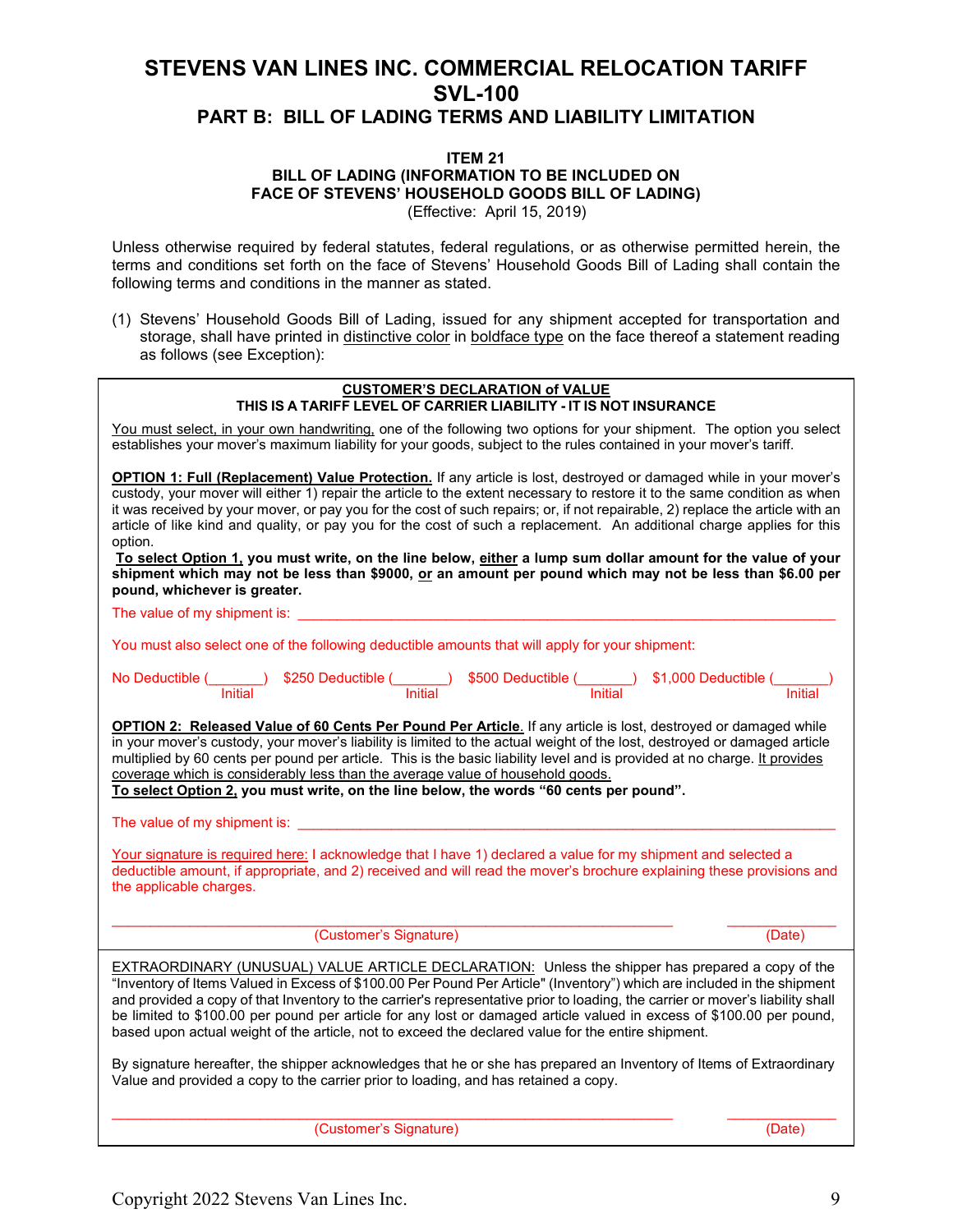- **Exception:** The provisions referring to the "Extraordinary (Unusual) Value Article Declaration" are optional; refer to Item 25, Paragraph (b), and to Item 26 for provisions to apply.
- (2) In addition to the above statement printed in distinctive color in boldface type, Stevens shall cause to be included in the Bill of Lading the following minimum information:
	- a. The name and address of Stevens.
	- b. The names and addresses of any other motor carriers, when known, who will participate in transportation of the shipment.
	- c. The name, address and telephone number of the office of Stevens or any other carrier that should be contacted in relation to the transportation of the shipment.
	- d. The form of payment that will be honored at delivery (must correspond with the form of payment entered on the estimate and the order for service).
	- e. When the transportation is to be performed on a collect on delivery basis, the name and address and, if furnished, the telephone number, facsimile number, or e-mail address of a person to whom notification shall be given.
	- f. When the transportation is to be performed for an individual shipper, and except when the transportation is to be performed subject to tariff provisions providing for guaranteed service dates, the agreed date or period of time for pickup of the shipment and the agreed date or period of time for the delivery of the shipment. The agreed dates or periods of time for pickup and delivery entered on the receipt or Bill of Lading shall conform to the agreed dates or periods of time for pickup and delivery entered on the order for service or a proper amendment to the order for service.
	- g. When the transportation is to be performed subject to tariff provisions providing for guaranteed pickup, transportation and delivery service, the dates for pickup and delivery and any penalty or per diem entitlements due the shipper under the agreement.
	- h. The actual date of pickup.
	- i. The company or carrier identification number of the vehicle on which the shipment is loaded.
	- j. The terms and conditions for payment of the total charges including notice of any minimum charges.
	- k. When the transportation is to be performed on a collect on delivery basis, the maximum amount is required to be paid at the time of delivery to obtain delivery of the shipment. The maximum amount may include charges for additional services agreed to by the shipper in the estimate of charges.
	- l. Evidence of any insurance coverage sold to or procured for the shipper, including the amount of the premium for such insurance.
- (3) **Notice:** Stevens' tariff, by this reference, is made a part of the Bill of Lading and may be inspected at Stevens' headquarters, on the internet at [www.stevensworldwide.com,](http://www.stevensworldwide.com/) or, upon request, Stevens will furnish a copy of any tariff provision containing its rates, rules or charges governing the shipment.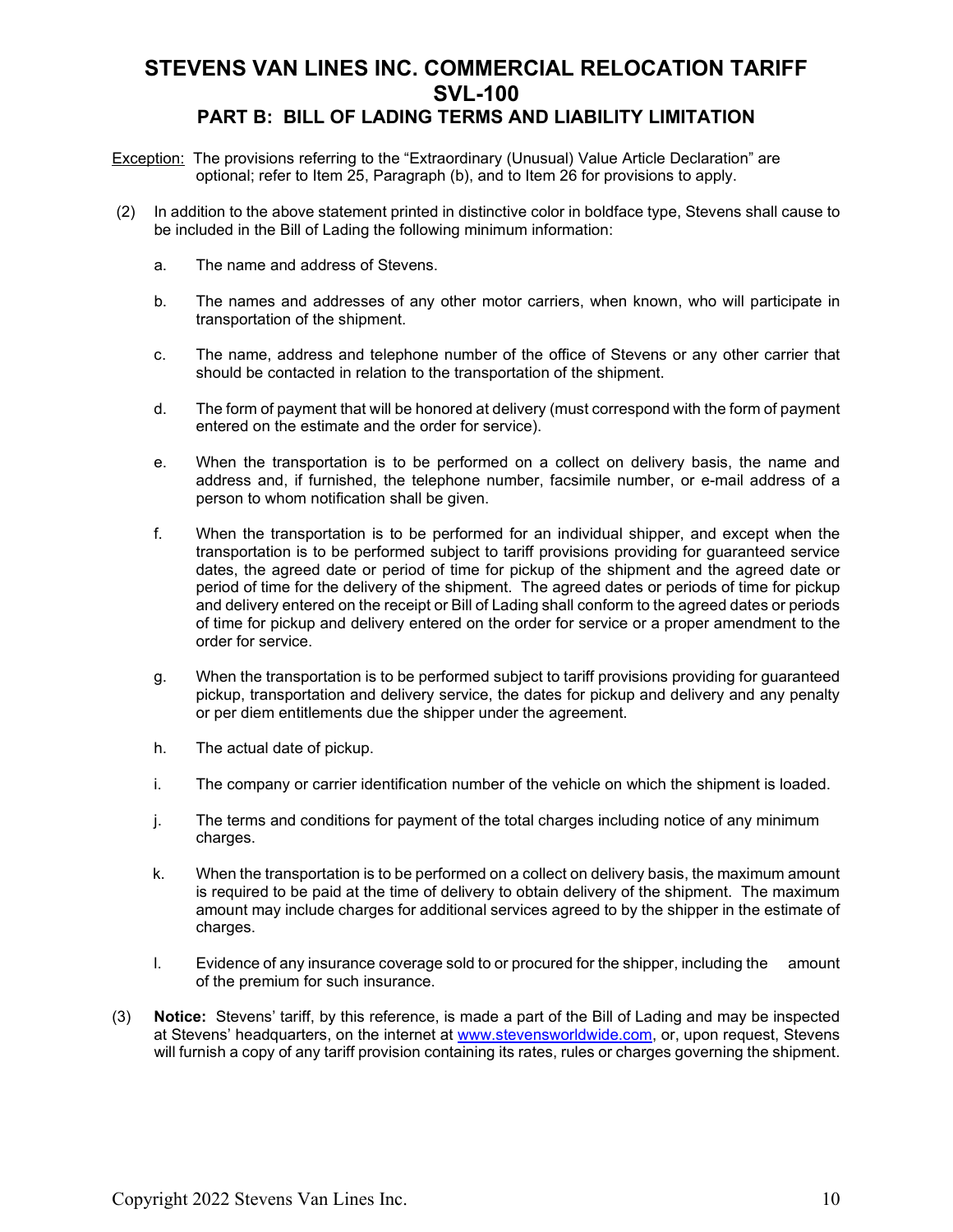#### **ITEM 22 BILL OF LADING (CONTRACT TERMS AND CONDITIONS OF STEVENS' HOUSEHOLD GOODS BILL OF LADING)** (Effective: April 15, 2019)

Except when transportation is performed under the provisions of Item 20 (b) of tariff, the following Contract Terms and Conditions apply to all transportation performed by Stevens in addition to all other rules, regulations, rates, and charges in this and other applicable tariffs, which are available for inspection at the location(s) specified by the carrier.

Stevens' Bill of Lading, Estimate/Order for Service prepared in advance of the shipment, inventories prepared in conjunction with a move and any applicable contract of carriage agreements constitute the contract between shipper and Stevens. Except for a binding estimate, in the event of any conflict between the terms of the Estimate/Order for Service and the Bill of Lading, the document last shall control.

The contract is subject to all the rules, regulations, rates and charges in Stevens' applicable tariff(s) including, but not limited to, the following terms and conditions:

- **SECTION 1**: Stevens shall be liable for physical loss of or damage to any articles from external cause while being carried or held in storage-in-transit EXCEPT loss, damage or delay caused by or resulting:
	- (a) From an act, omission or order of shipper or upon instructions from shipper to proceed with the pickup, transportation and/or delivery, after notice to the shipper or consignee of potential risk, loss, or damage to the shipment notwithstanding such risk;
	- (b) From defect or inherent vice of the article, including susceptibility to damage because of atmospheric conditions such as temperature and humidity or changes therein;
	- (c) From (1) hostile or warlike action in time of peace or war, including action in hindering, combating or defending against an actual, impending or expected attack (A) by any government or sovereign power, or by any authority maintaining or using military, naval or air forces; or (B) by military, naval or air forces; or (C) by an agent of any such government, power, authority or forces; (2) any weapon of war employing atomic fission or radioactive force whether in time of peace or war; (3) insurrection, rebellion, revolution, civil war, usurped power, or action taken by governmental authority in hindering, combating, or defending against such an occurrence; (4) seizure or destruction under quarantine or customs regulations; (5) confiscation by order of any government or public authority; or (6) risks of contraband or illegal transportation or trade;
	- (d) From delay caused by strikes, lockouts, labor disturbances, riots, civil commotions, or the acts of any person or persons taking part in any such occurrence or disorder; or
	- (e) From Acts of God.

SUBJECT, in addition to the foregoing, to the limitations on Stevens' maximum liability which shall be either:

- (1) The lump sum value declared by the shipper, which may not be less than \$9,000 or \$6.00 per pound multiplied by the actual weight of the shipment, in pounds, whichever is greater, or
- (2) The actual loss or damage not exceeding sixty (60) cents per pound of the weight of any lost or damaged article when the shipper has released the shipment to carrier, in writing, with liability limited to sixty (60) cents per pound per article.

Stevens' maximum liability and the valuation charges specified herein for the assumption of liability shall be subject to selection by the shipper, prior to loading, either in the Estimate/Order for Service or the Bill of Lading, with an appropriate maximum valuation amount and deductible of \$0, \$250, \$500 or \$1000.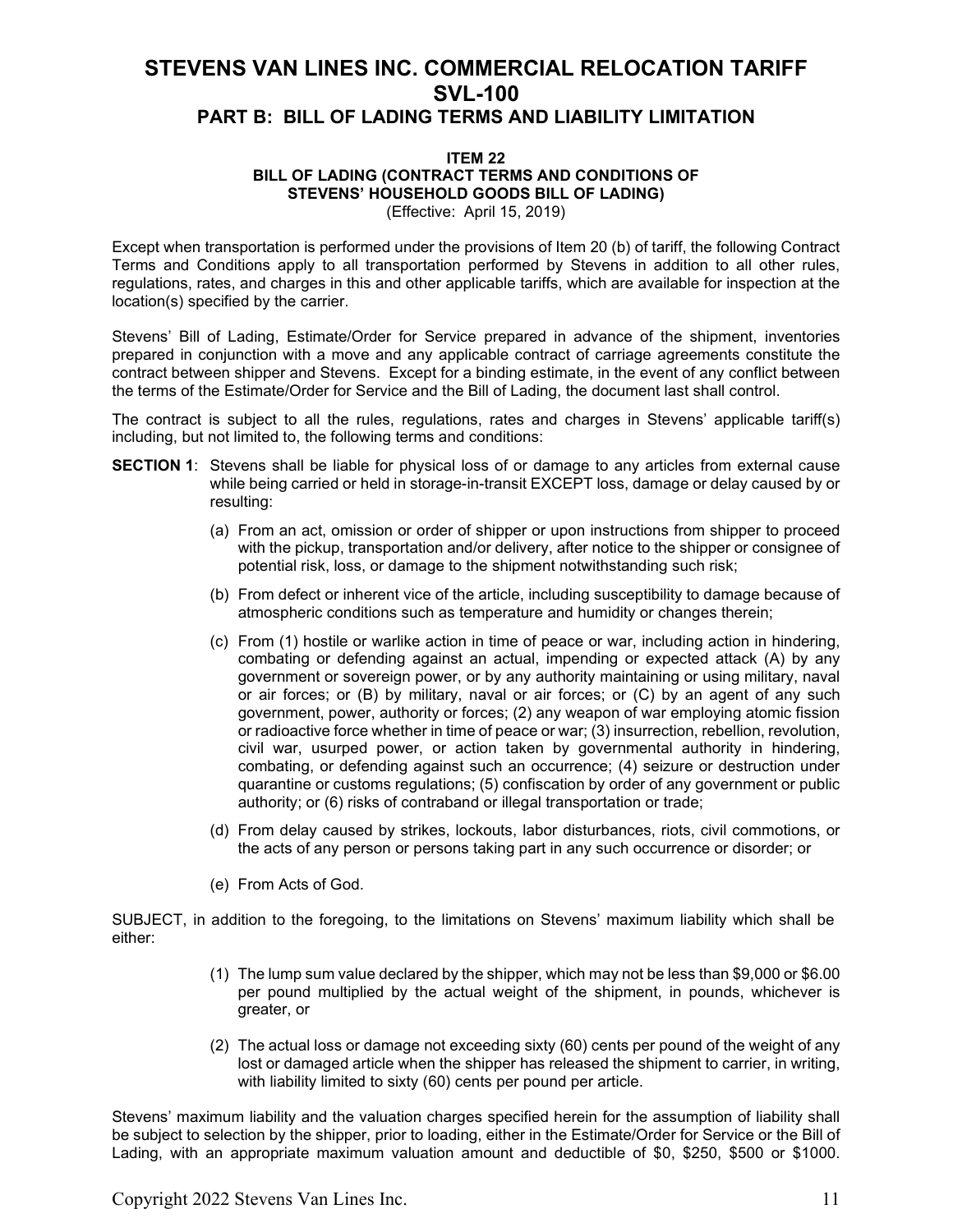# **PART B: BILL OF LADING TERMS AND LIABILITY LIMITATION**

Shipper may designate or release the shipment to a higher maximum valuation amount. In the event the shipper fails to declare either liability option, Stevens' liability shall be limited to \$6.00 per pound times the actual weight of the shipment which shall be at the cost to the shipper with a \$0.00 deductible. To avoid these additional charges, shipper must waive full replacement valuation and agree that if articles are lost or damaged, Stevens' liability will not exceed 60 cents per pound for the actual weight of any lost or damaged article or articles in the shipment. Failure to waive the full replacement valuation shall cause the Shipper to incur charges for such valuation.

- **SECTION 2**: Stevens shall not be liable for delay caused by highway obstruction, or faulty or impassable highways, or lack of capacity of any highway, bridge or ferry, or caused by breakdown or mechanical defect of vehicles or equipment, or from any cause other than negligence of Stevens; nor shall Stevens be bound to transport by any particular schedule, means or vehicle, or otherwise than with reasonable dispatch. Stevens shall have the right in case of physical necessity to utilize appropriate shuttle service or to forward said property by any carrier or to utilize any route between the point of shipment and the point of destination.
- **SECTION 3:** (a) Notwithstanding any contract with the employer or other third party associated with the shipper, consignor, or consignee, the shipper or the consignor upon tender of the shipment to Stevens, and the consignee upon tender of delivery of shipment by Stevens, shall be liable, jointly and severally, for all unpaid charges payable on account of a shipment in accordance with applicable tariffs including, but not limited to, sums advanced or disbursed by Stevens on account of such shipment. The extension of credit to either shipper or consignee for such unpaid charges shall not thereby discharge the obligation of the other party to pay such charges in the event the party to whom credit has been extended shall fail to pay such charges.
	- (b) Shipper, consignor and/or consignee acknowledge that no explosives and/or dangerous articles or goods are contained in the shipment. The shipper shall indemnify Stevens against loss or damage caused by inclusion in the shipment of explosives or dangerous articles or goods.
- **SECTION 4**: If for any reason other than the fault of Stevens, delivery cannot be made at the address shown on the face hereof, or at any changed address of which Stevens has been notified, Stevens, at its option, may cause any or all of the articles contained in shipment to be stored in a warehouse selected solely by Stevens at the point of delivery or at other available points, at the cost of the shipper and/or owner, and subject to a carrier and warehouseman's lien, for all accrued transportation and warehouse charges set forth within its tariff and other lawful charges.
- **SECTION 5**: If shipment is refused by shipper or consignee at destination, or if shipper, consignee or owner of property fails to receive or claim it within fifteen (15) days after written notice by United States mail addressed to shipper and consignee at post office addresses shown on face hereof, or if shipper fails or refuses to pay lawfully applicable charges in accordance with Stevens' applicable tariff, Stevens shall have a Carrier's and/or Warehousemen's lien on said property and may sell the property at its option, either (a) in accordance with the Uniform Commercial Code, applicable for the state in which the goods are located or other applicable law, or (b) at public auction to highest bidder for cash at a public sale to be held at a time and place named by Stevens, following thirty (30) days notice of which sale which has been given in writing to shipper and consignee, and following publication at least once a week for two consecutive weeks in a newspaper of general circulation at or near the place of sale. The notice thereof shall contain a description of the property as described in the Bill of Lading, and the names of the consignor and consignee. The proceeds of any sale shall be applied towards payment of expenses of notice, advertising and sale, and the charges applicable to the shipment as well as any charges for storing, caring for and maintaining property prior to sale. The balance, if any, shall be paid to owner of property: PROVIDED however, that any perishable articles contained in said shipment and made known to Stevens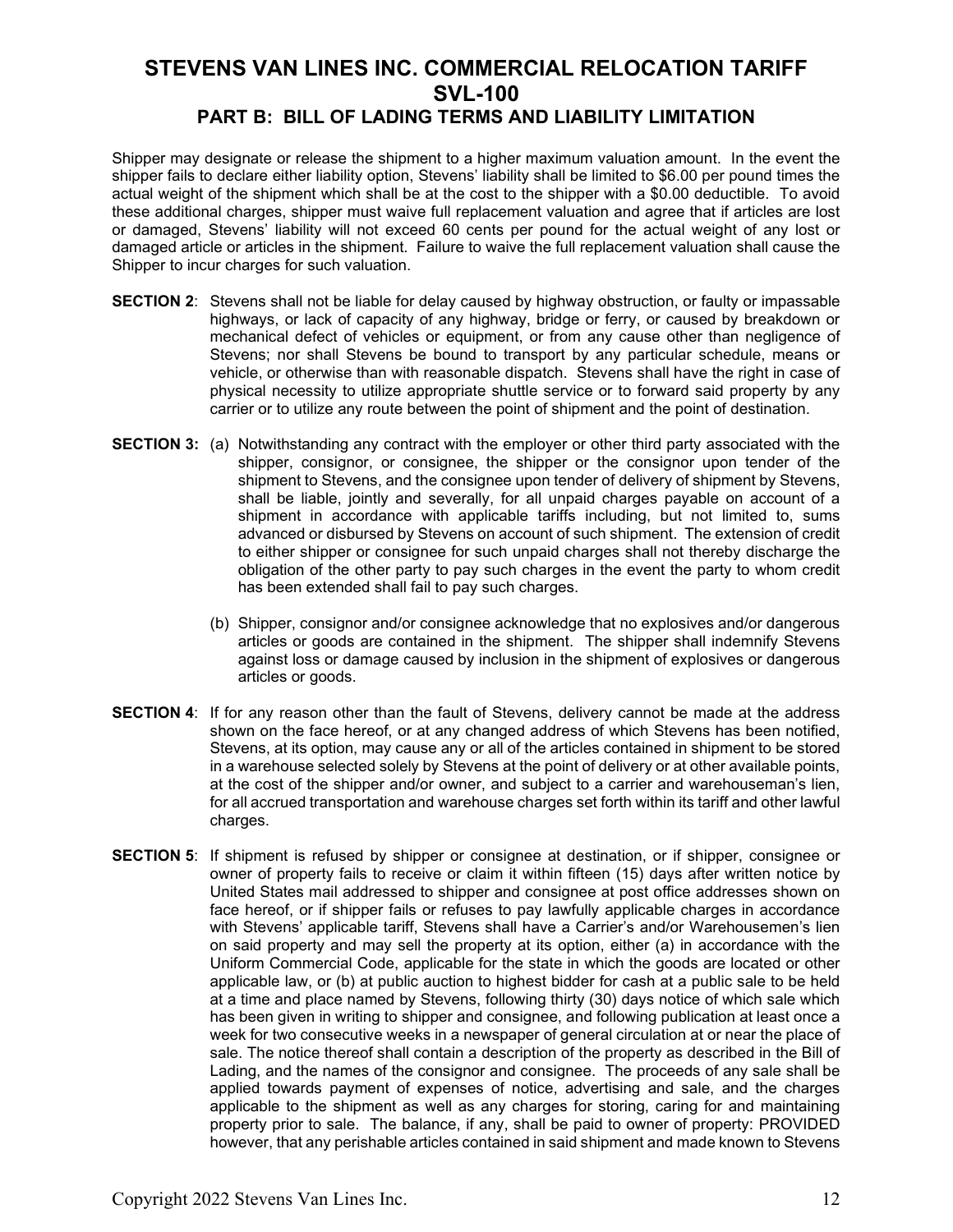may be sold at public or private sale without such notices, if, in the opinion of Stevens, such action is necessary to prevent deterioration or further deterioration.

**SECTION 6:** As a condition precedent to recovery, a claim for any loss or damage, injury or delay, must be filed in writing with Stevens within nine (9) months after delivery to shipper and/or consignee as shown on face hereof, or in case of failure to make delivery, then within nine (9) months after a reasonable time for delivery has elapsed; and suit must be instituted against Stevens within two (2) years from the date of notice in writing is given by Stevens to the claimant that carrier has disallowed the claim or any part or parts thereof specified in the notice. Where a claim is not filed or suit is not instituted thereon in accordance with the foregoing provisions, Stevens shall not be liable and such a claim will not be paid.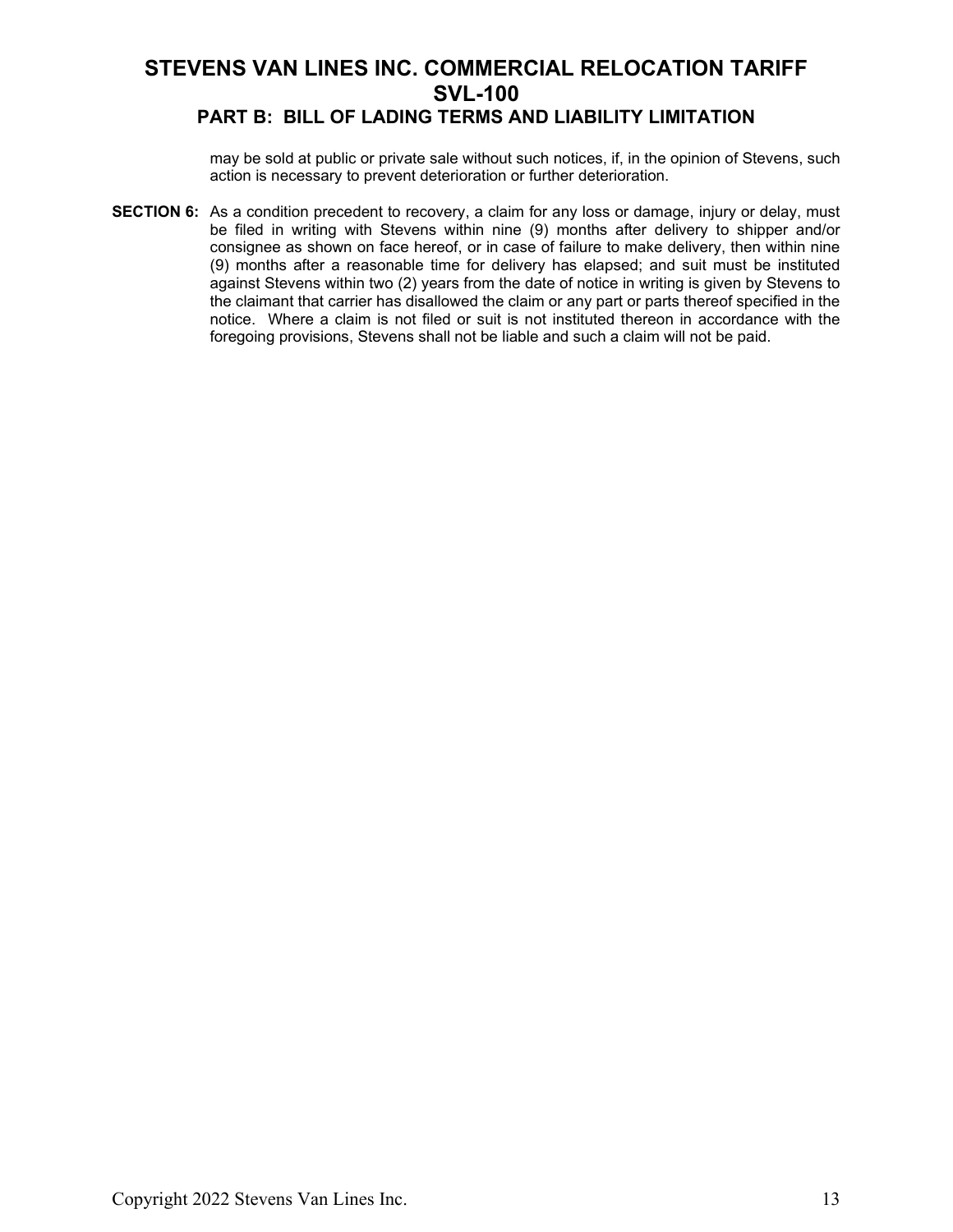# **ITEM 25 FULL VALUE PROTECTION**

### (Effective: April 15, 2019)

### **PROVISIONS OF THIS ITEM ARE CONTRACTUAL LIMITS OF LIABILITY AS PROVIDED IN U.S.C. TITLE 49, SECTION 14706 AND ARE NOT TO BE INTERPRETED AS OR CONSTRUED TO BE INSURANCE.**

Under the provisions of this tariff, Stevens' maximum liability in the event of loss or damage to the articles contained in any shipment shall be either:

- (1) The lump sum value declared by the shipper, which may not be less than \$9,000 or \$6.00 per pound multiplied by the actual weight of the shipment, in pounds, whichever is greater, or estimated weight when shipment moves pursuant to the terms and conditions of Item 144 (Binding Estimate Price).
- (2) The actual loss or damage not exceeding sixty (60) cents per pound of the weight of any lost or damaged article when the shipper has released the shipment to Stevens, in writing, with liability limited to sixty (60) cents per pound per article.

or

Unless the shipper expressly waives Stevens' maximum liability as set forth in Part (1) above and releases the shipment to a value not exceeding 60 cents per pound per article, Stevens' maximum liability for loss or damage shall be either the lump sum value declared by the shipper or an amount equal to not less than \$6.00 for each pound of weight in the shipment, whichever is greater.

As used in this tariff, the phrases, "released value", "declared value", and "value declared by the shipper" shall have the same meaning. Also, the term "Full Value Protection" shall have the same meaning as "Full (Replacement) Value Protection".

Stevens' maximum liability and the valuation charges specified herein for the assumption of liability shall be subject to selection by the shipper, prior to loading, either in the Estimate/Order for Service or the Bill of Lading, with an appropriate maximum valuation amount and either deductible Option "A", "B", "C" or "D". Shipper may declare or release the shipment to a higher maximum valuation amount, subject to one of the amounts shown in the table herein. In the event the shipper fails to declare either option for liability, Stevens' liability shall be limited to \$6.00 per pound times the actual weight of the shipment which shall be at the cost to the shipper in accordance with the following table, with a \$0.00 deductible. To avoid these additional charges, shipper must agree that if articles are lost or damaged, Stevens' liability will not exceed 60¢ per pound for the actual weight of any lost or damaged article or articles in the shipment.

### OPTION A - NO DEDUCTIBLE:

Under Option A, Stevens assumes responsibility for the declared or released maximum valuation amount.

### OPTION B - \$250 DEDUCTIBLE:

Under Option B, in consideration of a reduction in the valuation charge, the shipper assumes responsibility for the first \$250.00 of any claim, except as otherwise provided for in Paragraph (i).

### OPTION C - \$500 DEDUCTIBLE:

Under Option C, in consideration of a reduction in the valuation charge, the shipper assumes responsibility for the first \$500.00 of any claim, except as otherwise provided for in Paragraph (i).

### OPTION D - \$1,000 DEDUCTIBLE:

Under Option D, in consideration of a reduction in the valuation charge, the shipper assumes responsibility for the first \$1,000.00 of any claim, except as otherwise provided for in Paragraph (i).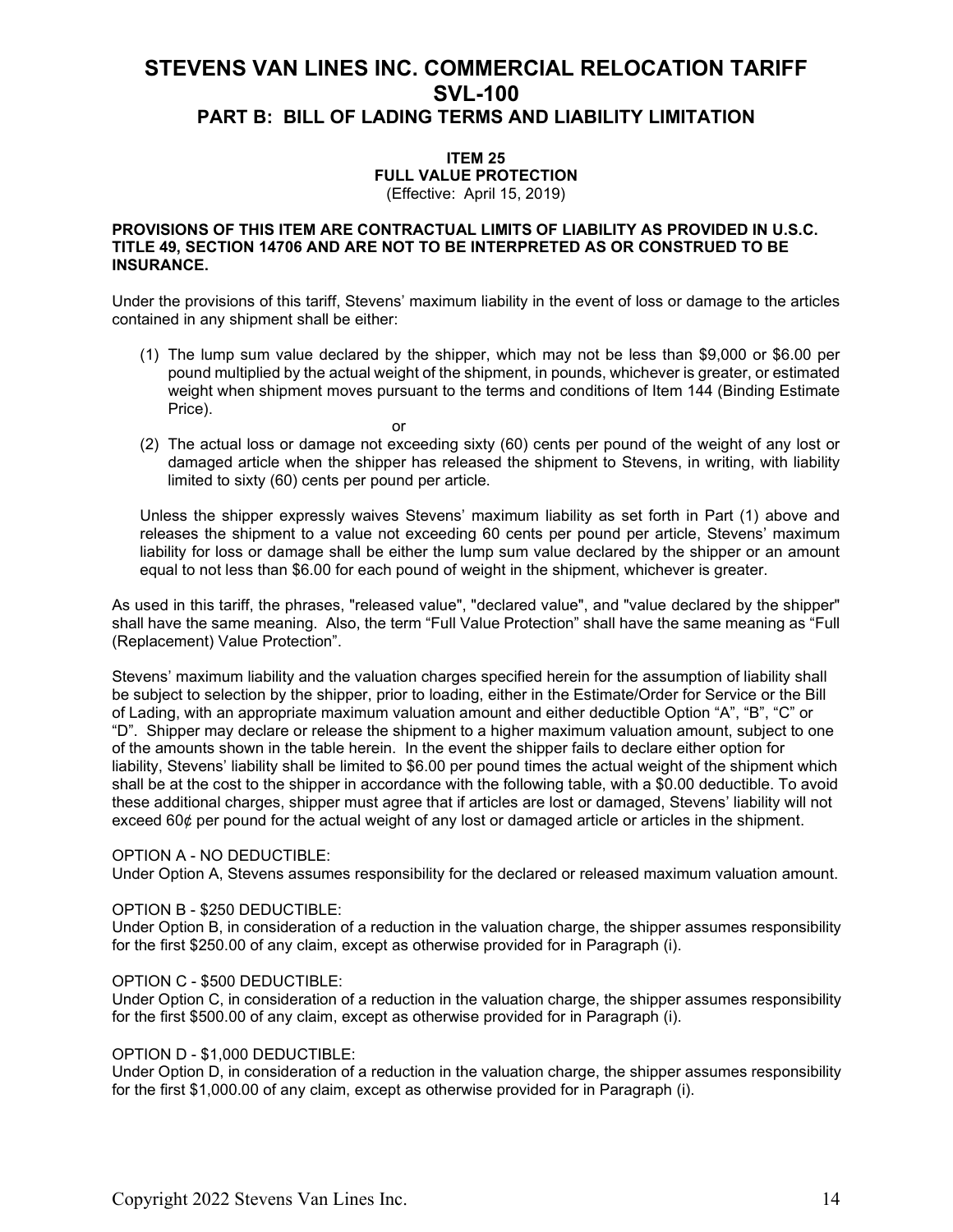| <b>VALUATION</b>                                                      | <b>VALUATION CHARGE (In Dollars)</b><br>* Charge applicable on shipments to or from Alaska. |                                           |             |                                                                                              |             |                                         |             |         |             |
|-----------------------------------------------------------------------|---------------------------------------------------------------------------------------------|-------------------------------------------|-------------|----------------------------------------------------------------------------------------------|-------------|-----------------------------------------|-------------|---------|-------------|
| If \$6.00 Times the<br>Weight OR if the Lump<br><b>Sum Amount is:</b> | THEN THE<br><b>MAXIMUM</b><br><b>VALUATION IS:</b>                                          | <b>OPTION "A"</b><br><b>NO DEDUCTIBLE</b> |             | <b>OPTION "B"</b><br><b>OPTION "C"</b><br><b>\$250 DEDUCTIBLE</b><br><b>\$500 DEDUCTIBLE</b> |             | <b>OPTION "D"</b><br>\$1,000 DEDUCTIBLE |             |         |             |
| \$1 to \$6,000                                                        | \$6,000                                                                                     | \$110                                     | $*($220)$   | \$80                                                                                         | $*($160)$   | \$70                                    | $*($140)$   | \$40    | $*($80)$    |
| \$6,001 to \$10,000                                                   | \$10,000                                                                                    | \$170                                     | $*($340)$   | \$120                                                                                        | *(\$240)    | \$100                                   | *(\$200)    | \$55    | $*($110)$   |
| \$10,001 to \$15,000                                                  | \$15,000                                                                                    | \$200                                     | $*($400)$   | \$145                                                                                        | *(\$290)    | \$125                                   | $*($250)$   | \$65    | $*($130)$   |
| \$15,001 to \$20,000                                                  | \$20,000                                                                                    | \$235                                     | $*(5470)$   | \$165                                                                                        | *(\$330)    | \$135                                   | *(\$270)    | \$80    | $*($160)$   |
| \$20,001 to \$25,000                                                  | \$25,000                                                                                    | \$280                                     | $*($560)$   | \$200                                                                                        | $*($400)$   | \$165                                   | *(\$330)    | \$100   | $*($200)$   |
| \$25,001 to \$30,000                                                  | \$30,000                                                                                    | \$335                                     | $*($670)$   | \$235                                                                                        | *(\$470)    | \$190                                   | *(\$380)    | \$120   | $*($240)$   |
| \$30,001 to \$35,000                                                  | \$35,000                                                                                    | \$390                                     | $*($780)$   | \$270                                                                                        | $*($540)$   | \$220                                   | $*(5440)$   | \$140   | $*($280)$   |
| \$35,001 to \$40,000                                                  | \$40,000                                                                                    | \$440                                     | *(\$880)    | \$310                                                                                        | *(\$620)    | \$240                                   | *(\$480)    | \$155   | $*($310)$   |
| \$40,001 to \$50,000                                                  | \$50,000                                                                                    | \$495                                     | *(\$990)    | \$350                                                                                        | *(\$700)    | \$275                                   | *(\$550)    | \$190   | *(\$380)    |
| \$50,001 to \$60,000                                                  | \$60,000                                                                                    | \$570                                     | $*($1,140)$ | \$400                                                                                        | *(\$800)    | \$330                                   | $*($660)$   | \$225   | $*($450)$   |
| \$60,001 to \$75,000                                                  | \$75,000                                                                                    | \$660                                     | $*($1,320)$ | \$470                                                                                        | *(\$940)    | \$405                                   | $*($810)$   | \$285   | $*($570)$   |
| \$75,001 to \$100,000                                                 | \$100,000                                                                                   | \$810                                     | $*($1,620)$ | \$625                                                                                        | $*($1,250)$ | \$530                                   | $*($1,060)$ | \$380   | $*($760)$   |
| \$100,001 to \$125,000                                                | \$125,000                                                                                   | \$980                                     | $*($1,960)$ | \$780                                                                                        | $*($1,560)$ | \$665                                   | $*($1,330)$ | \$485   | *(\$970)    |
| \$125,001 to \$150,000                                                | \$150,000                                                                                   | \$1,130                                   | $*($2,260)$ | \$940                                                                                        | $*($1,880)$ | \$805                                   | $*($1,610)$ | \$610   | $*($1,220)$ |
| \$150,001 to \$175,000                                                | \$175,000                                                                                   | \$1,300                                   | $*($2,600)$ | \$1,105                                                                                      | $*($2,210)$ | \$980                                   | $*($1,960)$ | \$765   | $*($1,530)$ |
| \$175,001 to \$200,000                                                | \$200,000                                                                                   | \$1,475                                   | $*($2,950)$ | \$1,260                                                                                      | $*($2,520)$ | \$1,115                                 | $*($2,230)$ | \$915   | $*($1,830)$ |
| \$200,001 to \$225,000                                                | \$225,000                                                                                   | \$1,655                                   | $*($3,310)$ | \$1,415                                                                                      | $*($2,830)$ | \$1,250                                 | $*($2,500)$ | \$1,075 | $*($2,150)$ |
| \$225,001 to \$250,000                                                | \$250,000                                                                                   | \$1,815                                   | $*($3,630)$ | \$1,570                                                                                      | $*($3,140)$ | \$1,380                                 | $*($2,760)$ | \$1,225 | *(\$2,450)  |
| \$250,001 and over                                                    | (See Note 2)                                                                                | \$0.69                                    | $*($1.38)$  | \$0.60                                                                                       | $*($1.20)$  | \$0.52                                  | $*($1.04)$  | \$0.49  | $*(50.98)$  |
|                                                                       |                                                                                             |                                           | per \$100   |                                                                                              | per \$100   |                                         | per \$100   |         | per \$100   |

NOTE 1: When storage-in-transit is provided, an additional SIT valuation charge applies in an amount equal to ten (10%) percent of the shipment valuation charge when the shipment is transported under the Full (Replacement) Value Protection option. The SIT valuation charge applies for each storage period of 15 days or fraction thereof.

NOTE 2: The charge for a maximum valuation exceeding \$250,000.00 is the applicable charge for the first \$250,000.00 declared, plus the stated additional rate per \$100 for the amount in excess of \$250,000.00.

(a) The released value must be entered on the Bill Of Lading, or in substitution thereof, the Order For Service, which will be deemed to be incorporated in the Bill of Lading, in the following form and may be completed only by the person signing it:

**To select Option 1, you must write, on the line below, either a lump sum dollar amount for the value of your shipment which may not be less than \$9000, or an amount per pound which may not be less than \$6.00 per pound, whichever is greater.**

| The value of my shipment is: |  |
|------------------------------|--|
|                              |  |

**You must also select one of the following deductible amounts that will apply for your shipment:**

| No Deductible ( | ) \$250 Deductible ( | ) \$500 Deductible ( | ) \$1,000 Deductible ( |
|-----------------|----------------------|----------------------|------------------------|
| Initial         | <b>Initial</b>       | Initial              | Initial                |

**To select Option 2, you must write, on the line below, the words "60 cents per pound".**

The value of my shipment is: **We array** 

**Your signature is required here: I acknowledge that I have 1) declared a value for my shipment and selected a deductible amount, if appropriate, and 2) received and will read the mover's brochure explaining these provisions and the applicable charges.**

**\_\_\_\_\_\_\_\_\_\_\_\_\_\_\_\_\_\_\_\_\_\_\_\_\_\_\_\_\_\_\_\_\_\_\_\_\_\_\_\_\_\_\_\_\_\_\_\_\_\_\_\_\_\_\_\_\_\_\_\_\_\_\_\_\_\_\_ \_\_\_\_\_\_\_\_\_\_\_\_\_\_ (Customer's Signature) (Date)**

**However, where the shipper is the employer of the actual owner of the household goods being transported and is responsible for all transportation charges in connection with such move, the**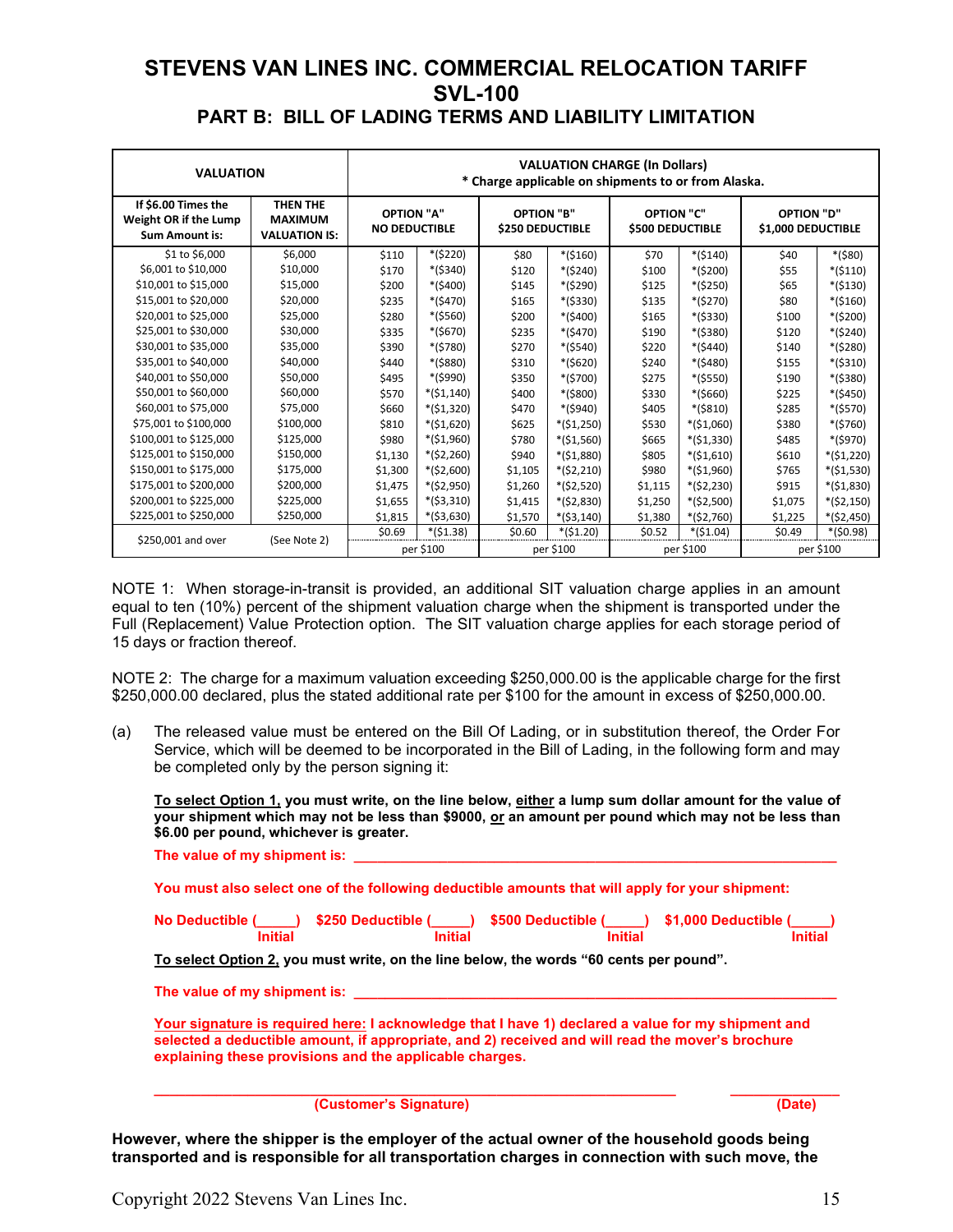### **PART B: BILL OF LADING TERMS AND LIABILITY LIMITATION**

**shipper may waive the Full (Replacement) Value level of liability and instruct Stevens to release the shipment to a value of 60 cents per pound per article (a) by specification made on a purchase order, or (b) by issuing, in advance of the shipping date, appropriate letters of instruction to Stevens. In such instances, Stevens must incorporate the instructions by reference to the shipper's document in the Bill of Lading in lieu of the personal signature and handwritten statement relating to released rates.**

(b) **Items of Extraordinary Value:** Shippers who tender shipments which are released to have a minimum lump sum value of \$9,000 or \$6.00 for each pound of weight in the shipment, whichever is greater, that include an article or articles that exceed \$100 per pound, per article, in value, must specifically notify Stevens in writing that an identified article or articles with a value greater than \$100 per pound are included in the shipment by execution of the following provision contained in Stevens' Bill of Lading:

EXTRAORDINARY (UNUSUAL) VALUE ARTICLE DECLARATION: Unless the shipper has prepared a copy of the "Inventory of Items Valued in Excess of \$100.00 Per Pound Per Article" (Inventory") which are included in the shipment and provided a copy of that Inventory to the carrier's representative prior to loading, the carrier or mover's liability shall be limited to \$100.00 per pound per article for any lost or damaged article valued in excess of \$100.00 per pound, based upon actual weight of the article, not to exceed the declared value for the entire shipment.

By signature hereafter, the shipper acknowledges that he or she has prepared an Inventory of Items of Extraordinary Value and provided a copy to the carrier prior to loading, and has retained a copy.

\_\_\_\_\_\_\_\_\_\_\_\_\_\_\_\_\_\_\_\_\_\_\_\_\_\_\_\_\_\_\_\_\_\_\_\_\_\_\_\_\_\_\_\_\_\_\_\_\_\_\_\_\_\_\_\_\_\_ \_\_\_\_\_\_\_\_\_\_\_\_\_\_ (Customer's Signature) (Date)

A shipper's failure to notify Stevens that an article or articles having a value that exceeds \$100 per pound will be included in the shipment will restrict Stevens' maximum liability to \$100 per pound for each pound of any lost or damaged article (based on actual article weight), not to exceed the declared value of the entire shipment.

Any limitation of liability resulting from application of this provision has been authorized by the Interstate Commerce Commission (now the Surface Transportation Board) in Amendment No. 1 to Released Rates Decision No. MC-989 decided October 5, 1995, subject to complaint or suspension.

Refer to Item 26 for the correct form and minimum contents of Stevens' "ITEMS OF EXTRAORDINARY VALUE INVENTORY FORM".

- (c) When a shipment is tendered to Stevens with a released or declared value equal to or greater than \$6.00 per pound times the weight of the shipment in pounds, Stevens will, at its option, either repair items to the extent necessary to restore to the condition when received by Stevens; pay the shipper for the cost of repairs; replace item(s) with item(s) of like kind and quality; or make a cash settlement for the current market replacement cost of the item(s). Depreciated value of goods is not a factor.
- (d) Stevens' maximum liability shall not exceed the released or declared value of the shipment, or the full cost of repair to the damaged property, whichever is less. Stevens shall have the option of repair or replacement of damaged articles. All items which are replaced or for which the full current market value has been paid become the property of Stevens.
- (e) All shipments (other than those released to a value not exceeding 60 cents per pound per article) will be deemed released to a minimum lump sum value of \$9,000 or \$6.00 times the actual total weight (in pounds) of the shipment. The stated valuation must be in the increments shown herein. If the shipper declares or releases the shipment to a valuation that falls between the valuation amounts shown, or, if no such declaration is made by the shipper and the valuation amount calculated by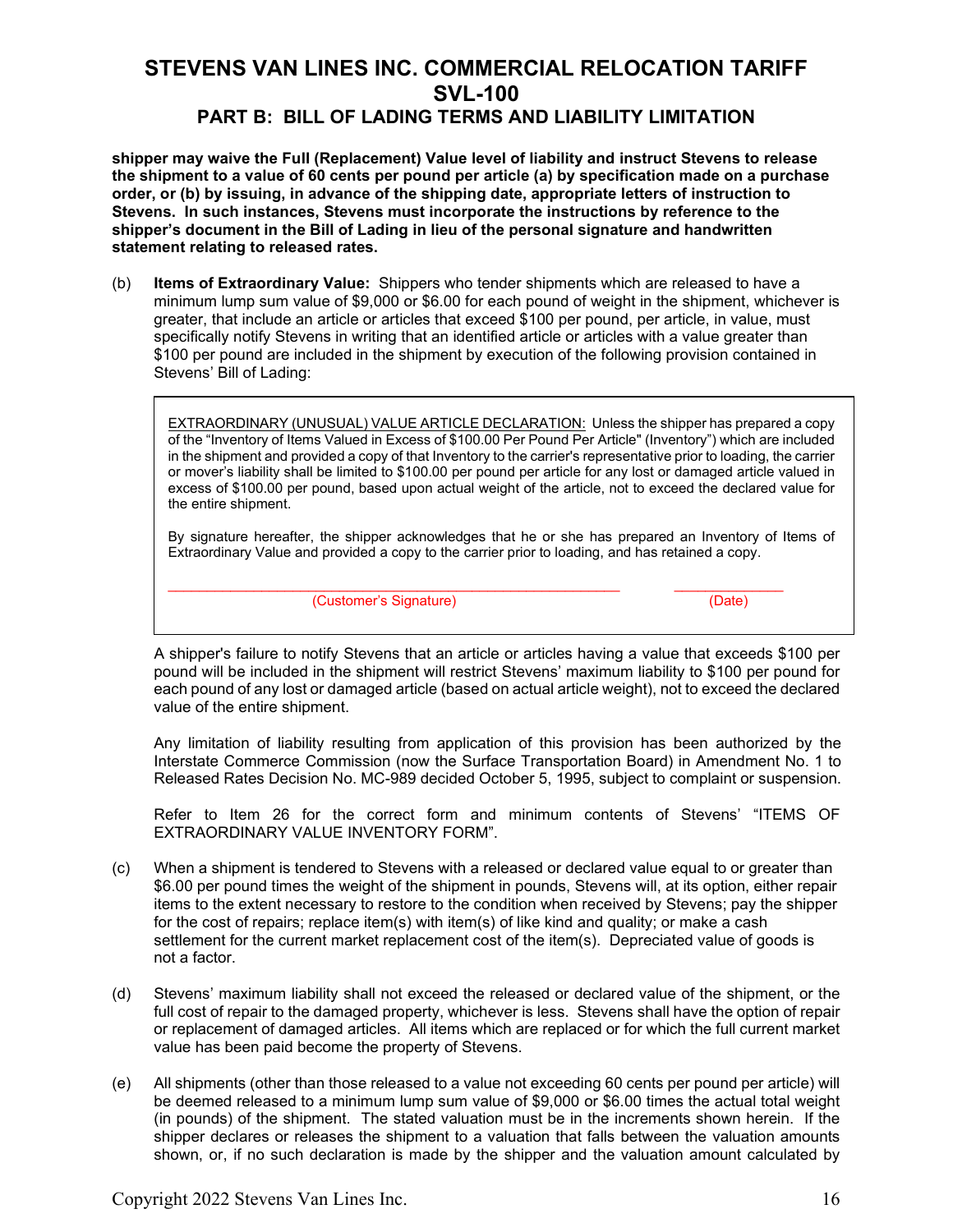### Stevens based on the weight of the shipment falls between the valuation amounts shown, the highest valuation amount in the applicable category and the applicable charge associated therewith will apply. The deductible level (no deductible, \$250, \$500 or \$1,000 deductible) of valuation declared will determine the valuation charge that will apply.

- (f) The weight used for determining the minimum valuation will be the actual net weight of the shipment or the estimated weight when the shipment moves pursuant to the terms and conditions of a Binding Estimate, except the weight will be subject to the provisions of Item 107, Minimum Charge, and Item 62, Peak Season – Minimum Charge.
- (g) When Full Value Protection applies to a shipment that includes one (1) or more motor vehicles (automobiles, vans, pickup trucks, or sport utility vehicles), Stevens' maximum liability for the vehicles shall be either (1) the value stated in the current issue of the National Automobile Dealer's Association (N.A.D.A.) Official Used Car Guide (the "Guide") for such vehicle(s), adjusted for mileage and other factors considered in the Guide, or (2) the appraised value of the vehicle(s), whichever is less.
- (h) The released or declared value and Stevens' maximum liability, whether or not loss or damage, injury, or delay occurred from Stevens' negligence, as determined under this rule, shall apply to any claims resulting from the performance or failure to perform by carrier of any services, including accessorial services, which Stevens has contracted to perform.
- (i) When the shipper takes a written exception at the time of delivery for non-delivery of an inventoried item(s), and subsequently submits a properly documented claim for loss of the item(s) and Stevens' investigation establishes its liability, the deductible amount, if any, may not apply to the non-delivered item(s).
- (j) Rates or charges herein based on released value have been authorized by the Surface Transportation Board in Amendment No. 4 to Released Rates Decision No. MC-999, decided December 18, 2001, subject to complaint or suspension. Any limitation of liability resulting from application of this provision has been authorized by the Surface Transportation Board in Amendment No. 4 to Released Rates Decision No. MC-999, decided December 18, 2001, subject to complaint or suspension.
- (k) **Coverage for Pairs and Sets.** If one or more item(s) that are part of a matching pair or set is lost or damaged during the moving process, Stevens will replace or restore the pair or set to its original value or condition; provided, however, that Stevens reserves the option to repair a damaged item from a pair or set or provide compensation for loss of value in the event a pair or set cannot be repaired or replaced. Shipper agrees to provide Stevens with all available information and assistance in finding replacements or handling repairs. Coverage for crystal glassware and china shall be limited to the individual glass or place setting.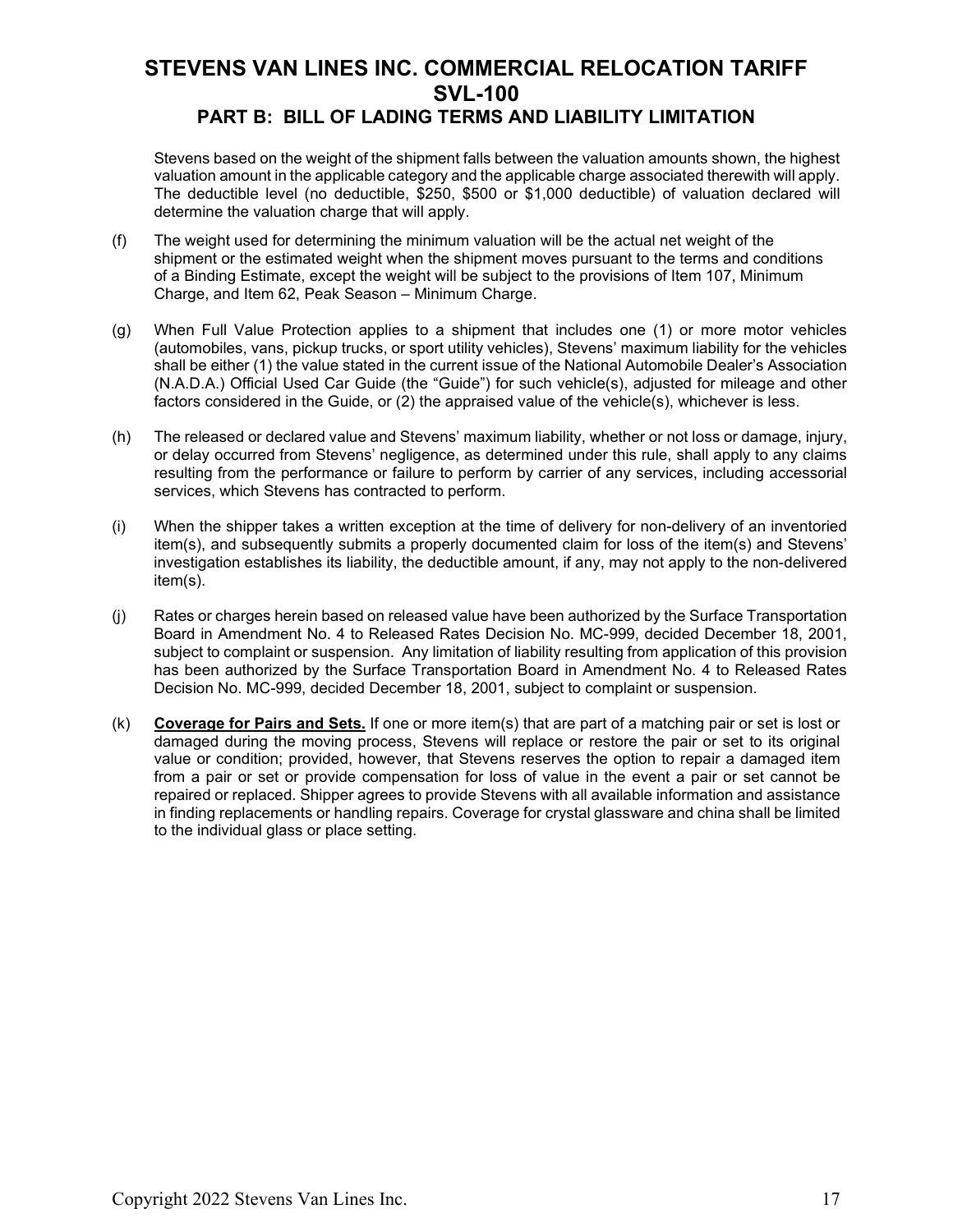#### **ITEM 26 INVENTORY OF ITEMS VALUED IN EXCESS OF \$100.00 PER POUND PER ARTICLE** (Effective: April 15, 2019)

When transportation is performed under the provisions of Item 25 Paragraphs (b) or (e) of this tariff, an "ITEMS OF EXTRAORDINARY VALUE INVENTORY FORM" shall apply in conjunction with the Bill of Lading, or in substitution thereof, the Order for Service, which form shall contain the following minimum information:

### **ITEMS OF EXTRAORDINARY VALUE INVENTORY FORM**

ALL ITEMS INCLUDED IN YOUR SHIPMENT THAT ARE CONSIDERED TO BE OF EXTRAORDINARY (UNUSUAL) VALUE MUST BE SPECIFICALLY IDENTIFIED AND STEVENS, THE CARRIER, MUST BE ADVISED THAT THEY ARE INCLUDED IN THE SHIPMENT. ITEMS OF EXTRAORDINARY VALUE ARE DEFINED AS THOSE ITEMS *HAVING A VALUE GREATER THAN \$100 PER POUND*. TYPICAL HOUSEHOLD ARTICLES WHICH MAY CONSTITUTE ITEMS OF EXTRAORDINARY VALUE ARE: CURRENCY, COINS, JEWELRY, PRECIOUS METALS, PRECIOUS OR SEMIPRECIOUS STONES OR GEMS, CHINA SETS, CRYSTAL, FIGURINES, FUR OR FUR GARMENTS, ANTIQUES, ORIENTAL RUGS OR TAPESTRIES, RARE COLLECTIBLE ITEMS, OBJECTS OF ART, COMPUTER SOFTWARE PROGRAMS, MANUSCRIPTS, OR OTHER RARE DOCUMENTS. OF COURSE, OTHER ITEMS MAY ALSO FALL INTO THIS CATEGORY AND MUST BE IDENTIFIED AS WELL.

THE PURPOSE OF THIS INVENTORY IS TO ASSIST YOU IN IDENTIFYING ARTICLES OF EXTRAORDINARY OR UNUSUAL VALUE IN ORDER THAT THE CARRIER WILL BE AWARE OF THOSE ITEMS WHICH REQUIRE SPECIAL HANDLING AND PROTECTION. FAILURE TO IDENTIFY SUCH ARTICLES WILL RESULT IN LIMITED CARRIER (STEVENS) LIABILITY.

|    | List Description of Articles Exceeding \$100.00<br>No. Per Pound Per Article          | List | Description of Articles Exceeding \$100.00<br>No. Per Pound Per Article |          |
|----|---------------------------------------------------------------------------------------|------|-------------------------------------------------------------------------|----------|
|    |                                                                                       |      |                                                                         |          |
|    | (INCLUDE ANY IDENTIFYING NUMBERS FOR ANY SEALS USED ON A PARTICULAR BOX OR CONTAINER) |      |                                                                         |          |
|    | $Inv.$ #                                                                              |      |                                                                         | $Inv.$ # |
|    |                                                                                       |      |                                                                         |          |
| 2. |                                                                                       | 8.   |                                                                         |          |
| 3. |                                                                                       | 9.   |                                                                         |          |
| 4. |                                                                                       | 10.  |                                                                         |          |
| 5. |                                                                                       | 11.  |                                                                         |          |
| 6. |                                                                                       | 12.  |                                                                         |          |

Shipper agrees that any claim for loss or damage must be supported by proof of value and understands that settlement will be based upon the information furnished on this inventory form, the tariff in effect at the time of the shipment, the Household Goods Descriptive Inventory, and all other pertinent information available to Stevens. If you have not listed articles having a value in excess of \$100.00 per pound per article on this inventory, your signature below attests to the fact that such articles are not included in your shipment. **If for any reason, items having value in excess of \$100.00 per pound per article are included in your shipment and you fail to list those items on this inventory or fail to sign this inventory, you expressly understand and agree that Stevens' liability for loss or damage to those items will be limited to no more than \$100.00 per pound per article (based upon the actual article weight).**

 $\frac{1}{2}$  ,  $\frac{1}{2}$  ,  $\frac{1}{2}$  ,  $\frac{1}{2}$  ,  $\frac{1}{2}$  ,  $\frac{1}{2}$  ,  $\frac{1}{2}$  ,  $\frac{1}{2}$  ,  $\frac{1}{2}$  ,  $\frac{1}{2}$  ,  $\frac{1}{2}$  ,  $\frac{1}{2}$  ,  $\frac{1}{2}$  ,  $\frac{1}{2}$  ,  $\frac{1}{2}$  ,  $\frac{1}{2}$  ,  $\frac{1}{2}$  ,  $\frac{1}{2}$  ,  $\frac{1$ 

STEVENS' Bill of Lading No: \_

Stevens' representative hereby acknowledges<br>
Federal Stevens' representative acknowledges<br>
Stevens' representative acknowledges<br>
Teceipt of an executed copy of this inventory<br>
Stevens' representative acknowledges receipt of an executed copy of this inventory

\_\_\_\_\_\_\_\_\_\_\_\_\_\_\_\_\_\_\_\_\_\_\_\_\_\_\_\_\_\_\_\_\_\_\_\_\_\_ \_\_\_\_\_\_\_\_\_\_\_\_\_\_\_\_\_\_\_\_\_\_\_\_\_\_\_\_\_\_\_\_\_\_

#### AT ORIGIN AT OUTSELL THE STREET WAS ALSO ANDESTINATION

I certify that I have read and understood the forgoing form All items containing the contents above have been opened and and affirmatively state the above listed information to be true, I certify and acknowledge receipt of and affirmatively state the above listed information to be true, I certify and acknowledge receipt of the above items and further correct and complete.<br>
state that the items inside arrived safely and in the same state that the items inside arrived safely and in the same condition as at origin.

\_\_\_\_\_\_\_\_\_\_\_\_\_\_\_\_\_\_\_\_\_\_\_\_\_\_\_\_\_\_\_\_\_\_\_\_\_\_\_\_\_\_\_\_\_ \_\_\_\_\_\_\_\_\_\_\_\_\_\_\_\_\_\_\_\_\_\_\_\_\_\_\_\_\_\_\_\_\_\_\_\_\_\_\_\_\_\_\_\_\_ Signature of Shipper or Shipper's Representative Date Signature of Shipper or Shipper's Representative Date

Origin City and State Destination City and State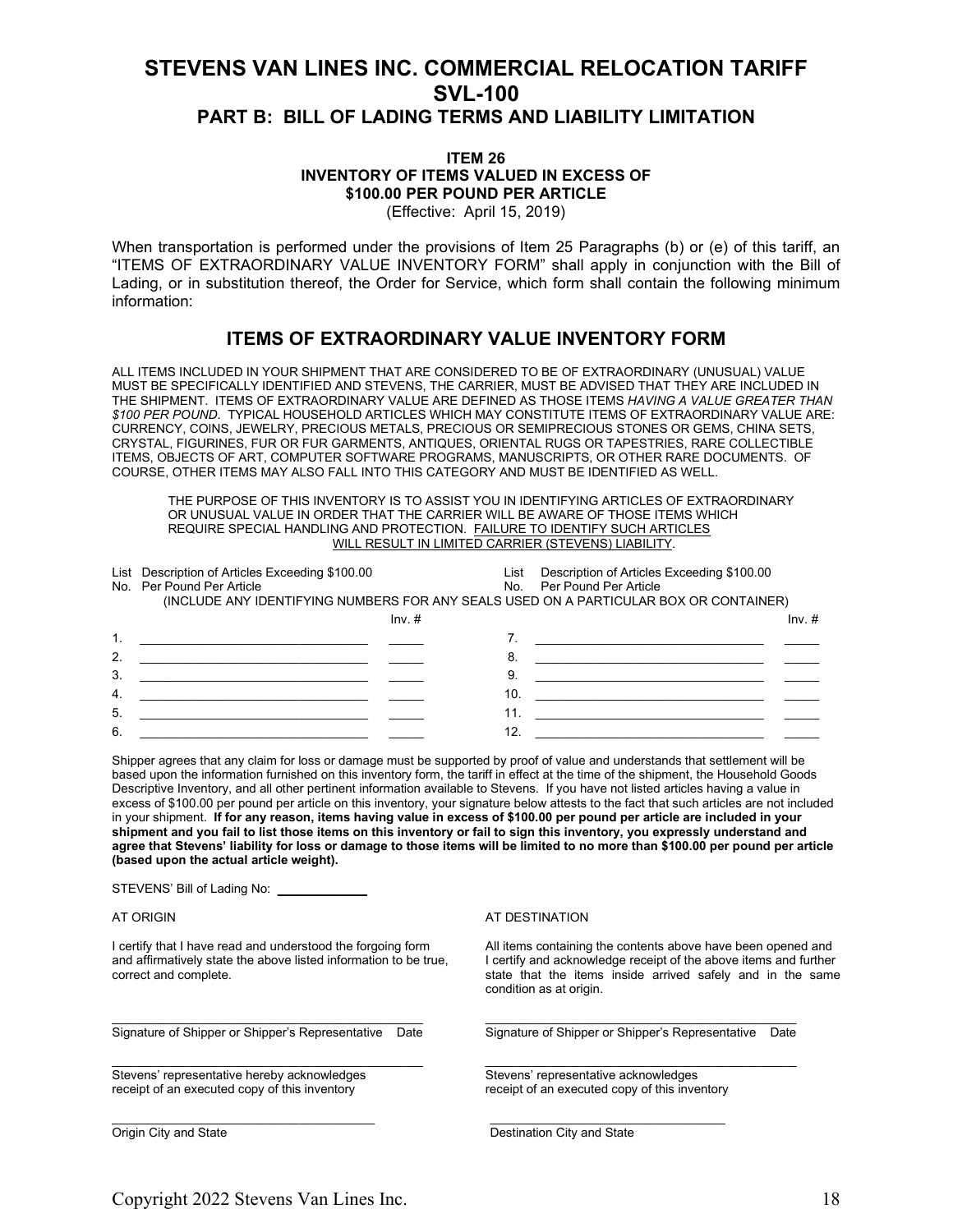#### **ITEM 31 EFFECTIVE DATE GOVERNING APPLICATION OF RULES, RATES AND CHARGES OF THIS TARIFF** (Effective: April 15, 2019)

Except as otherwise specifically provided in this tariff, all rules, rates and charges in effect on the date shipment is picked up shall apply.

See specific provisions in: Item 115, Fuel Cost Price Adjustment; Item 151, Storage-In-Transit; and Item 100, Application of Transportation Charges (Seasonal Rate Adjustment) for effective dates governing application of these provisions.

#### **ITEM 33 PROHIBITED AND RESTRICTED ARTICLES** (Effective: April 15, 2019)

- 1. Stevens will not accept for shipment property liable to contaminate or otherwise damage equipment or other property, nor will Stevens accept for shipment articles which cannot be taken from the premises without damage to the article or the premises, nor, will Stevens accept for shipment perishable articles including frozen foods, articles requiring refrigeration or perishable plants except as provided in Paragraph 2.
- 2. Perishable plants will be accepted for transportation provided:
	- a. The shipment is transported not more than 150 miles and/or delivery accomplished within twentyfour (24) hours from the time of loading.
	- b. No storage is required.
	- c. No preliminary or en route servicing or watering or other preservative method is required of Stevens.
- 3. Stevens will not be responsible for any perishable article included in a shipment without the knowledge of Stevens.
- 4. STEVENS WILL NOT ACCEPT for shipment under any circumstances explosives, dangerous articles, tanks or bottles designed to contain butane or propane (LP), including tanks and containers for gas barbecue grilles, torches, tools or appliances. **This prohibition also includes tanks or bottles that have been certified as empty.**
- 5. All fuel powered lawn equipment and tools, go-carts or go-karts, ATV's, motorcycles, motorbikes, snowmobiles, golf carts, etc. must be purged of gasoline and oil prior to shipment.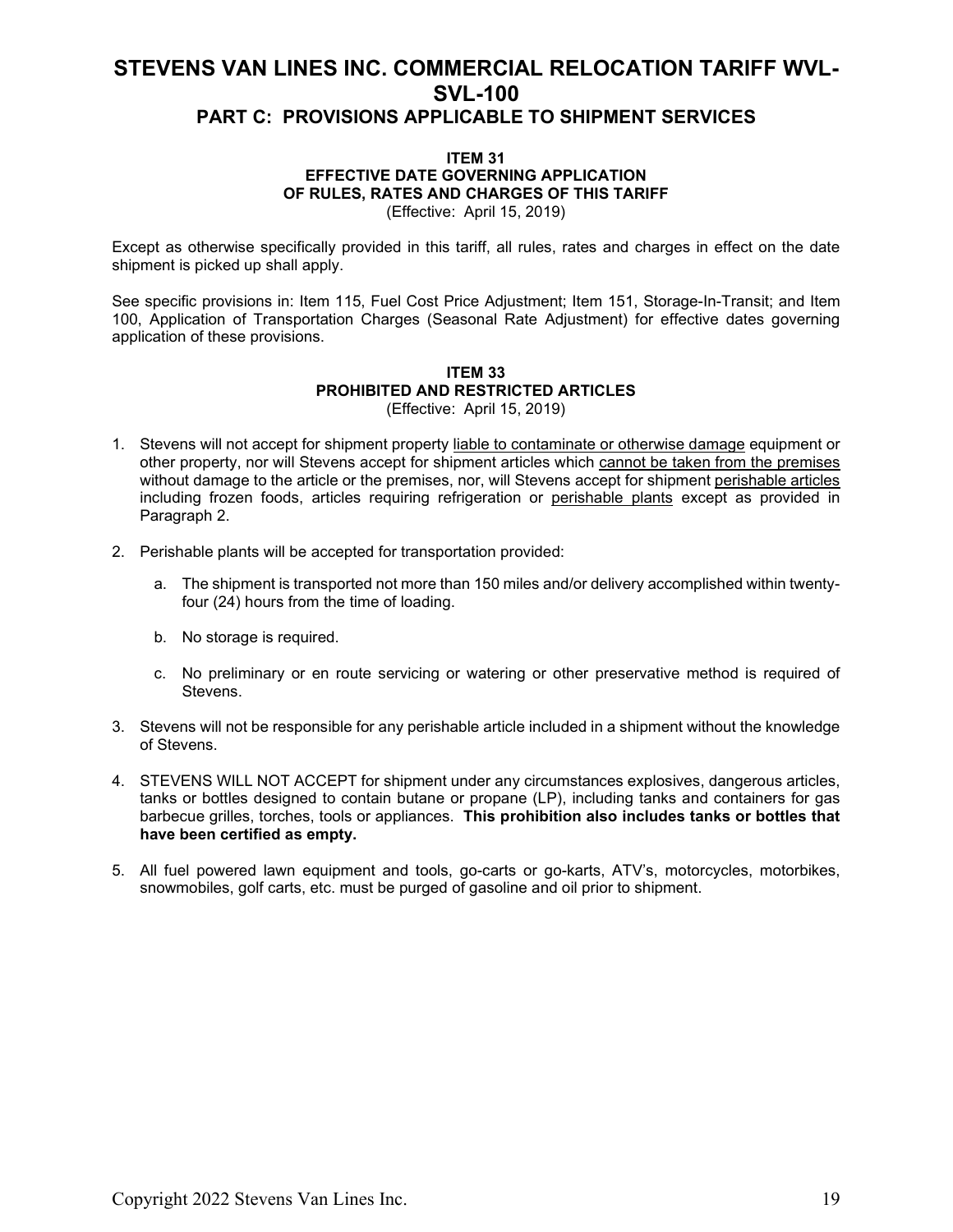#### **ITEM 35 CONTROL AND EXCLUSIVE USE OF VEHICLE** (Effective: April 15, 2019)

Expedited Service, Exclusive Use of a Vehicle, or Space Reservation for a Portion of Vehicle will be furnished by Stevens only when shipper or his agent requests such service in writing on the Estimate/Order for Service and signs the Bill of Lading indicating that such specific special service was ordered.

### *(A) - EXPEDITED SERVICE:*

- 1. Expedited Service as used herein means tendering delivery of a shipment of less than 5,000 pounds on or before a specified date.
- 2. Subject to the availability of equipment for a particular service desired, shippers may obtain expedited service on a shipment of less than 5,000 pounds and transportation charges shall be computed on the basis of 5,000 pounds and tariff rates applicable to 5,000 pounds. Stevens shall not be required to provide exclusive use of vehicle under this paragraph. For exclusive use of vehicle, refer to Paragraph (B) of this item.

Estimate/Order for Service and the Bill of Lading/ Freight Bill to show that Expedited Service was ordered by the shipper and show that delivery is to be on or before a specified date.

3. Except in case of the fault of the shipper, in the event the shipment is not tendered for delivery on or before the delivery date, this item shall not apply. In such case, the charges for the shipment shall be subject to all other applicable rules and provisions of the tariff.

### *(B) - EXCLUSIVE USE OF A VEHICLE:*

1. Subject to the availability of equipment, a shipper may order Exclusive Use of a Vehicle of specific cubic capacity, for transportation of a shipment. Transportation charges shall be based on actual weight subject to minimum charges as follows:

If the capacity of vehicle ordered is 1,400 cu. ft. or less, the minimum charge shall be based on 9,800 pounds. If the capacity of vehicle ordered is in excess of 1,400 cu. ft., the minimum charge shall be based on 7 pounds per cubic foot of total vehicle space ordered.

2. If at time for loading such shipment, Stevens does not have available a vehicle of capacity ordered, Stevens may substitute a vehicle or vehicles of an equivalent or greater capacity and transportation charges and minimum therefore shall be the same as would apply had Stevens furnished a vehicle of the capacity ordered.

Estimate/Order for service and the Bill of Lading must show that exclusive use of a vehicle of a specific size was ordered.

- 3. Outside display by removable signs or banners of van contents of a shipment involving exclusive use of the vehicle will be permitted subject to Stevens' convenience and providing such removable signs or banners be furnished by and maintained at the expense of the shipper. Any liability resulting because of the carrying of such signs or banners will be that of the shipper, not Stevens. Service will be subject to the charges as provided in Part D.
- 4. Shipper painting of Stevens' equipment will be permitted subject to Stevens' convenience and providing the shipper assumes all of the expense of painting and repainting. Repainting of the equipment shall be made according to Stevens' specifications at the termination of the shipment. Such painting shall not interfere with signs or markings required by the Department of Transportation, State Commissions or safety regulations.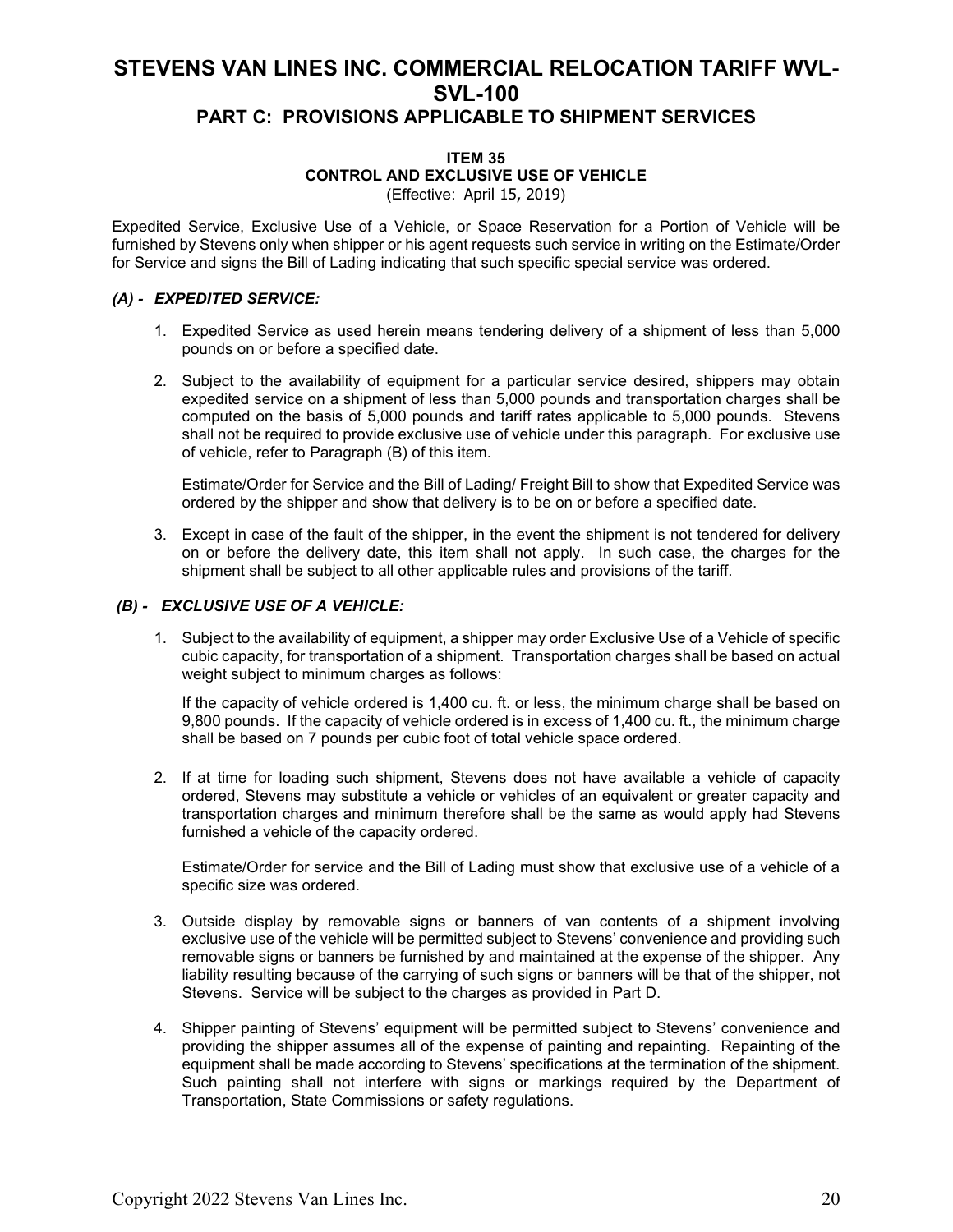### **PART C: PROVISIONS APPLICABLE TO SHIPMENT SERVICES**

### *(C) - SPACE RESERVATION FOR A PORTION OF VEHICLE:*

Subject to availability of equipment, shipper may reserve a portion of the capacity of a vehicle by ordering a specific quantity of space, and accepting transportation charges based on actual weight of shipment subject to minimum weights as follows:

300 cu. ft. or less 2,100 Pounds More than 300 cu. ft. 700 Pounds per each 100 cu. ft. or fraction thereof ordered.

The Estimate/Order for Service and Bill of Lading must show that a space reservation of a specific number of cubic feet was ordered.

### **ITEM 38 WEIGHING AND WEIGHTS** (Effective: April 15, 2019)

- 1. As to shipments transported on non-binding estimates, Stevens shall determine the weight of each shipment transported prior to the assessment of any charges depending on the shipment weight. Except as otherwise provided in this item the weight shall be obtained on a scale meeting the definition of a certified scale as provided in 49 CFR 375.103.
- 2. Weighing Procedure
	- a. Except as otherwise provided in this item, the weight of each shipment shall be obtained by determining the difference between the tare weight of the vehicle on which the shipment is to be loaded prior to the loading and the gross weight of this same vehicle after the shipment is loaded; or, the gross weight of the vehicle with the shipment loaded and the tare weight of the same vehicle after the shipment is unloaded.
	- b. At the time of both weighings the vehicle shall have installed or loaded all pads, dollies, hand trucks, ramps and other equipment required in the transportation of such shipments. Neither the driver nor any other persons shall be on the vehicle at the time of either weighing.
	- c. The fuel tanks on the vehicle shall be full at the time of each weighing or, in the alternative, no fuel may be added between the two weighings when the tare weighing is the first weighing performed.
	- d. The trailer of a tractor-trailer vehicle combination may be detached from the tractor and the trailer weighed separately at each weighing providing the length of the scale platform is adequate to accommodate and support the entire trailer at one time.
	- e. Shipments weighing 3,000 pounds or less may be weighed on a certified platform or warehouse scale prior to loading for transportation or subsequent to unloading.
	- f. The net weight of shipments transported in containers shall be the difference between the tare weight of the container, including all pads, blocking and bracing used or to be used in the transportation of the shipment and the gross weight of the container with the shipments loaded therein.
	- g. The shipper or any other person responsible for payment of the freight charges shall have the right to observe all weighing of the shipment. Stevens shall advise the shipper or any other person entitled to observe the weighing of the time and specific location where each weighing will be performed and must give that person a reasonable opportunity to be present to observe the weighing. Waiver by a shipper of the right to observe any weighing or reweighing is permitted and does not affect any rights of the shipper under these regulations or otherwise.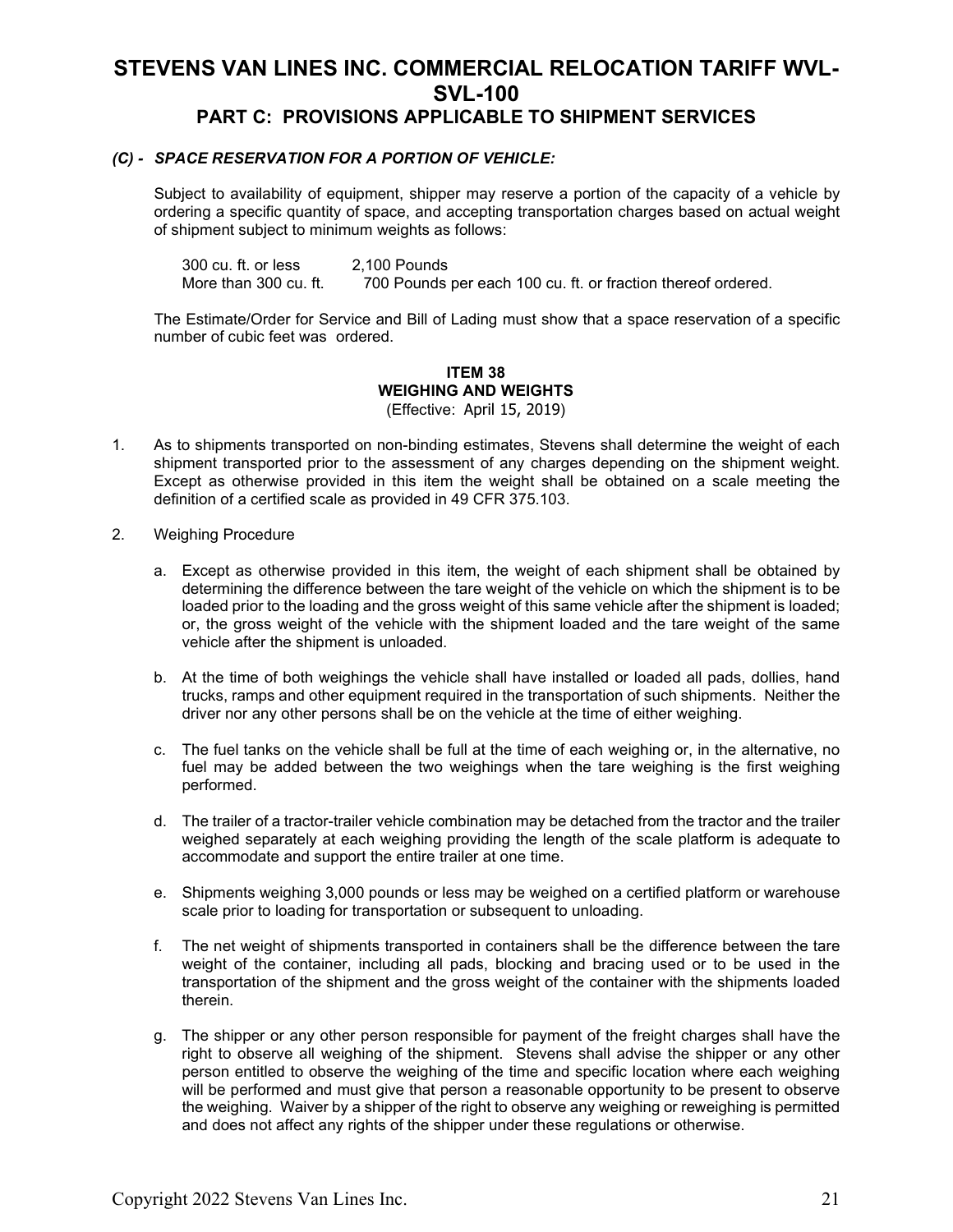# **PART C: PROVISIONS APPLICABLE TO SHIPMENT SERVICES**

- h. Stevens may substitute manufacturer's weight for automobiles, trucks, vans, campers, boats, and other similar vehicular or bulky articles in lieu of obtaining separate weight tickets on these articles whenever such articles are included within a shipment. Manufacturer's weight will be obtained from either the Branham Automobile Reference Book, the National Automobile Dealer's Association (N.A.D.A.) Official Used Car Guide (the "Guide"), or from other appropriate reference sources of manufacturer's weight, or the shipper may provide Stevens with copies of manufacturer's documents evidencing the weight of the article included in a shipment.
- 3. Weight Tickets. Stevens shall obtain a separate weight ticket for each weighing required under this item except when both weighings are performed on the same scale, one weight ticket may be used to record both weighings. Every weight ticket must be signed by the person performing the weighing and must contain the following minimum information:
	- a. The complete name and location of the scale.
	- b. The date of each weighing.
	- c. Identification of the weight entries thereon as being the tare, gross and/or net weights.
	- d. The company or Stevens identification of the vehicle.
	- e. The last name of the shipper as it appears on the bill of lading.
	- f. Stevens' shipment registration or bill of lading number.
	- g. The original weight ticket or tickets relating to the determination of the weight of a shipment must be retained by Stevebs as part of the file on the shipment. All freight bills presented to collect any shipment charges dependent on the weight transported must be accompanied by **true copies of all weight tickets obtained in the determination of the shipment weight.**
- 4. **Reweighing of Shipments. Before the actual commencement of the unloading of a shipment** weighed at origin and after the shipper is informed of the billing weight and total charges, the shipper may request a reweigh. **The charges shall be based on the reweigh weight.**

When the shipper requests a reweigh, the shipper shall have the right, as provided in Paragraph 2(g) of this item to observe the reweighing procedure. If the shipper elects not to observe a reweighing, the shipper must waive that right in writing. The individual shipper may send the waiver notification via fax transmission; email; overnight courier; or certified mail, return receipt requested.

#### **ITEM 41 SHIPMENT DEFINITION AND CONSOLIDATION OF SHIPMENTS** (Effective: April 15, 2019)

The term "shipment" means property tendered by one shipper, and accepted by Stevens for loading the same day or consecutive days, at one place of origin, for one consignee, at one destination, and covered by one bill of lading. The name of only one shipper and one consignee shall appear on one bill of lading, but the bill of lading may also specify the name of a party to notify of the arrival of the shipment at destination(s). (See Item 151, Storage-In-Transit, for computation of charges on a portion of shipment stored in transit.)

Note: Refer to the provisions of Item 103, Note 8, when more than one origin or one destination is applicable.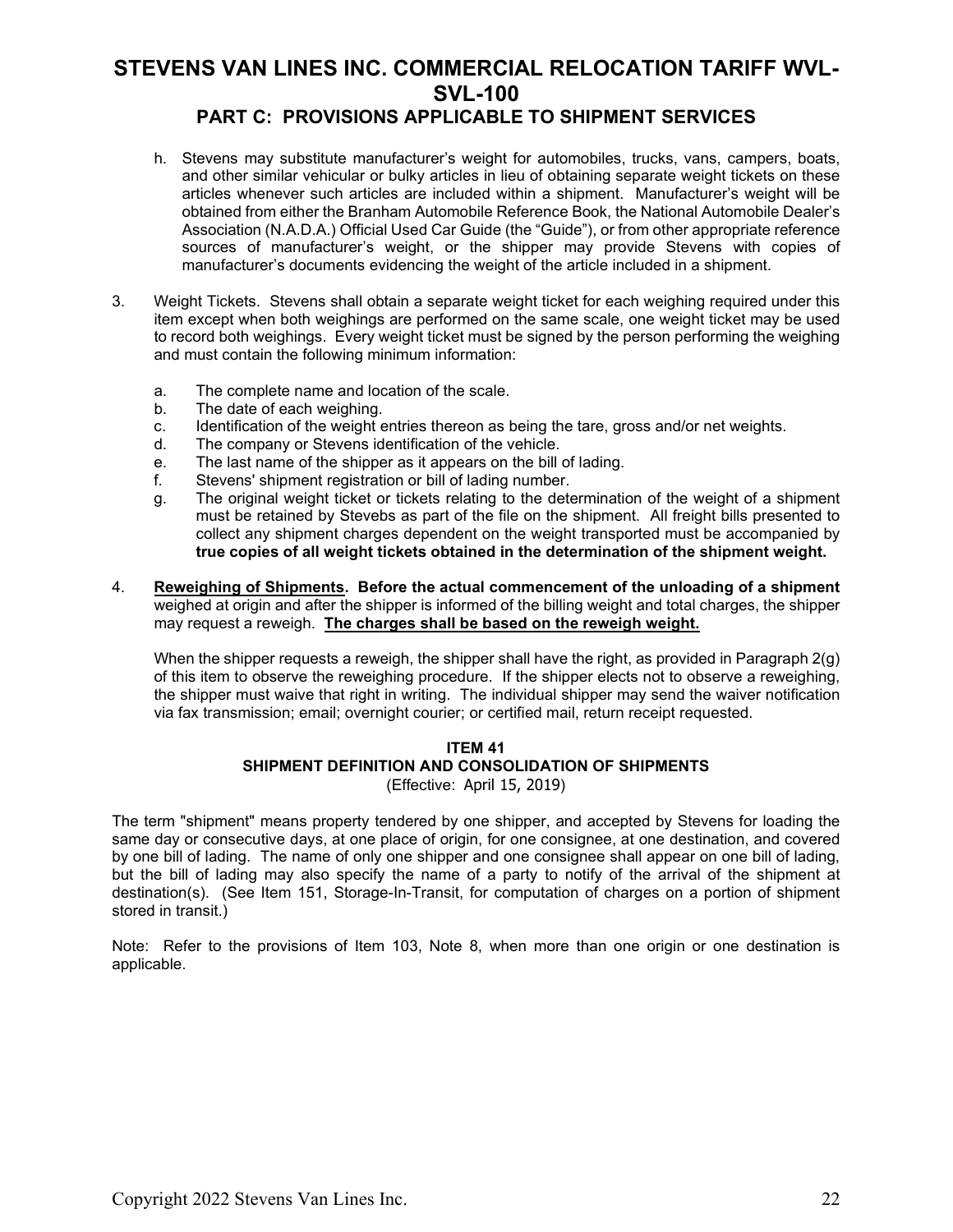#### **ITEM 43 SHIPPER PACKED ITEMS, MARKING OR TAGGING FREIGHT** (Effective: April 15, 2019)

1. Articles of fragile or breakable nature must be properly packed.

- 2. Packages containing fragile articles or articles consisting wholly or in part of glass, when packed by the shipper or his agent, must be marked by plain and distinct letters designating the fragile character of contents.
- 3. When articles of furniture, consisting wholly or in part of glass are covered or wrapped by the shipper or his agent, such articles shall be wrapped in a manner to clearly expose glass surfaces or glass portions.
- 4. Where Stevens or its agent believes that it is necessary that the contents of packages be inspected, arrangements shall be made to conduct such inspection at the cost of the shipper.
- 5. Where articles are not packed or are improperly packed, crated or boxed and by reason thereof the articles not packed or contents of containers are more susceptible to damage, Stevens may arrange to have such articles properly packed at charges shown in this tariff, at shipper expense.
- 6. Stevens may refuse to accept for transportation any article(s) determined to be improperly packed or which cannot otherwise be transported safely or which may damage other items in the shipment.
- 7. Any acceptance of any item without inspection shall not be a waiver of Stevens' right to deny a claim for damage based upon improper packing, crating or boxing.

### **ITEM 45 CLASSIFICATION OF PARTS OR PIECES OF A COMPLETE ARTICLE** (Effective: April 15, 2019)

Each shipping piece or package and contents thereof shall constitute one article except the total component parts of any article taken apart or knocked down for handling or loading in vehicle shall constitute one article for the purpose of determining Stevens' liability as provided in Item 25.

- NOTE: When an entire shipment is transported in containers, lift vans or shipping boxes, each shipping package, piece or loose item not enclosed within a package in such containers, lift vans or shipping boxes will constitute the article.
- EXCEPTION: This item has no application when shipment is released to a valuation greater than \$0.60 per pound per article.

### **ITEM 48 REMOVAL OR PLACEMENT OF PROPERTY FROM OR TO INACCESSIBLE LOCATIONS** (Effective: April 15, 2019)

It is the responsibility of the shipper for removal or placement of property from or to attics, basements and other locations, and to make property available to Stevens where the location of property and goods to be shipped or delivered (1) is not accessible by a permanent stairway (does not include ladders of any type), (2) is not adequately lighted, (3) does not have a flat continuous floor, or (4) does not allow a person to stand erect. If the shipper or owner requests and Stevens agrees to removal or placement of property from or to such areas not readily accessible, Item 125, Labor Charges, will apply for this service.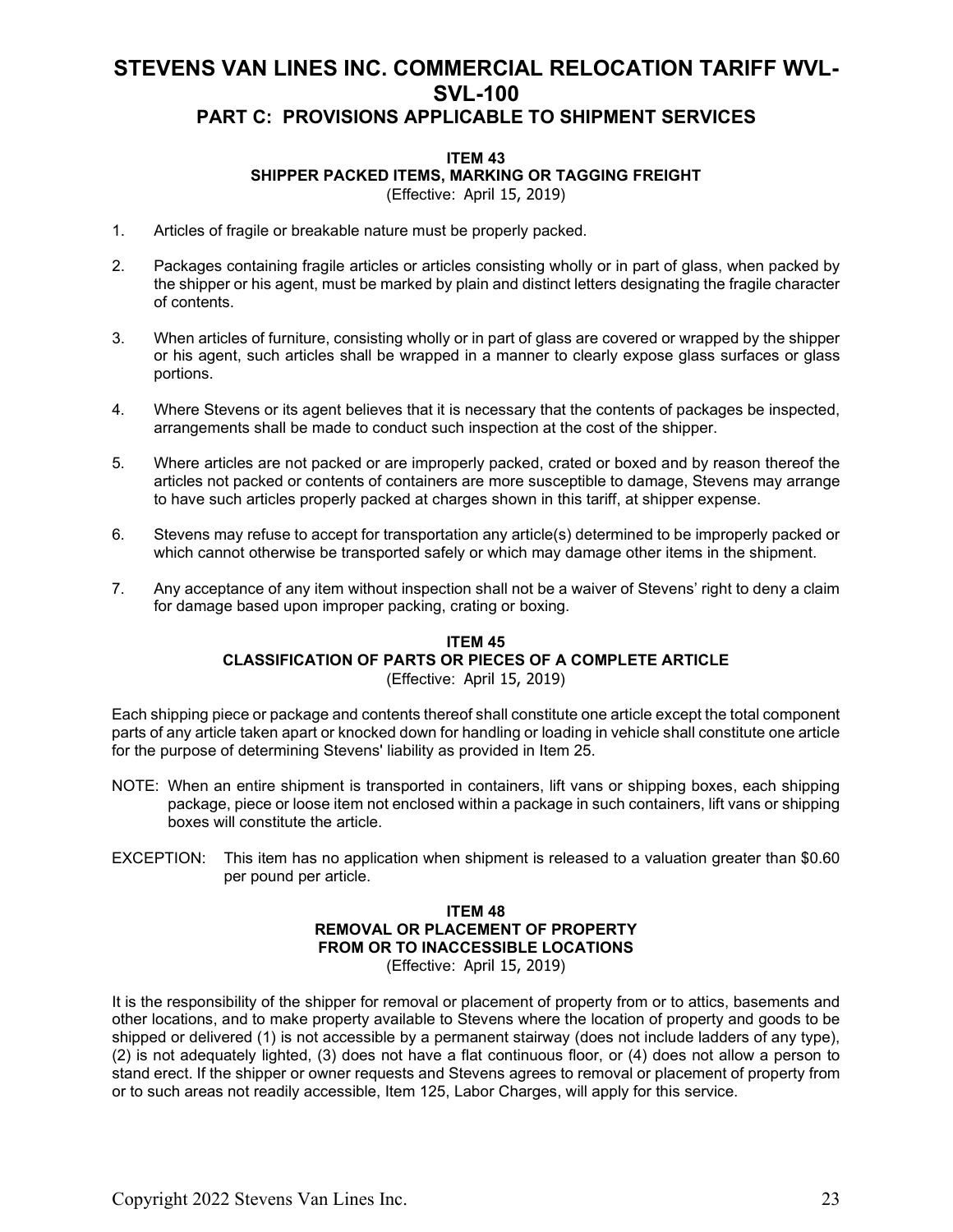### **PART C: PROVISIONS APPLICABLE TO SHIPMENT SERVICES**

#### **ITEM 50 IMPRACTICAL OPERATIONS AND APPLICATION OF SHUTTLE SERVICE** (Effective: April 15, 2019)

### *(A) - IMPRACTICAL OPERATIONS*

Nothing in this tariff shall require the carrier to perform any service at any point or location where, through no fault or neglect of the carrier, the furnishing of such services is impracticable because:

- 1. The conditions of roads, streets, driveways, alleys, ingress into or egress out of residences or approaches thereto would subject operations to unreasonable risk of loss or damage to life or property;
- 2. Loading or unloading facilities are inadequate;
- 3. Any force majeure, war, insurrection, riot, civil disturbance, strike, picketing or other labor disturbance would (1) subject operations to unreasonable risk of loss or damage to life or property or (2) unreasonably jeopardize the ability of the carrier to render transportation services or pickup or delivery or any other service from, to or at other points or locations;
- 4. Carrier's hauling contractors, carrier's employees or carrier's agents are precluded, for reasons beyond carrier's control, from entering premises where pickup or delivery is to be made;
- 5. Local, state or federal restrictions, regulations or laws prohibit performance of such services by linehaul equipment.

When service is impractical for reasons stated in this rule, and service can be completed through the employment of a shuttle service, see below, or the employment of the services of a third party, see Item 129.

### *(B) - APPLICATION OF SHUTTLE SERVICE*

- 1. It is the responsibility of the shipper to make shipment accessible to carrier or accept delivery from carrier at a point at which the road haul vehicle may be safely operated.
- 2. When it is physically impossible or unsafe for carrier to perform pickup of shipment at origin address or to complete delivery of shipment at destination address with normally assigned road haul equipment, due to the structure of the building, its inaccessibility by highway, inadequate or unsafe public or private road, overhead obstructions, narrow gates, sharp turns, trees, shrubbery, the deterioration of roadway due to rain, flood, snow, or nature of an article or articles included in the shipment, the carrier shall hold itself available at point of pickup or tender delivery at destination at the nearest point of approach to the desired location where the road haul equipment can be made safely accessible.
- 3. Upon request of the shipper, consignee or owner of the goods, the carrier will use or engage smaller equipment than its normal road haul equipment or provide extra labor for the purpose, if possible, of transferring the shipment between the origin or destination address and the nearest point of approach by the carrier's road haul equipment.
- 4. If the conditions cited above prevent the delivery of the shipment, Stevens may place the shipment or any part thereof not reasonably possible for delivery, in storage at the nearest available warehouse of Stevens, or, at the option of Stevens, in a public warehouse, subject to a lien for all lawful charges. The liability on the part of Stevens will cease when the shipment is unloaded into the warehouse and the shipment shall be considered as having been delivered.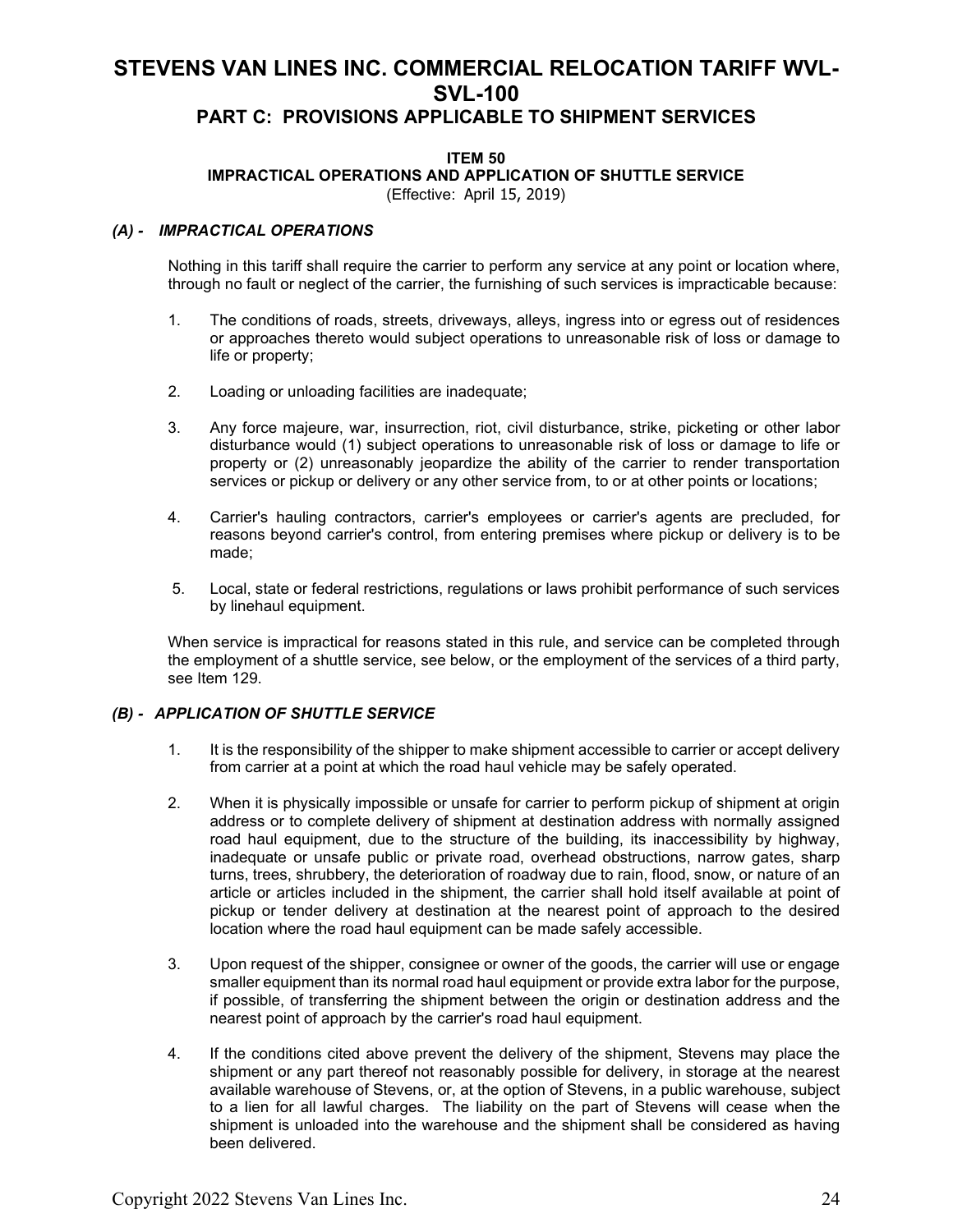### **PART C: PROVISIONS APPLICABLE TO SHIPMENT SERVICES**

- 5. Transportation charges to cover the movement of shipment or part thereof from point at which it was originally tendered to the warehouse location shall be computed on the basis of weight of shipment or that part of shipment stored in warehouse, subject to applicable rate as provided in tariff from point at which it was originally tendered to warehouse location, which shall be in addition to charges from initial point of origin to point at which shipment was originally tendered. All accrued charges on the shipment or any part thereof shall be due and payable upon delivery of same to the warehouse. Any subsequent movement from warehouse shall constitute a new shipment.
- 6. When the origin or destination of the shipment, or a portion thereof, is located at a point accessible only by the use a ferry, the following provision applies:
	- a.When Stevens' normal linehaul equipment cannot be accommodated by the ferry system, shuttle service will be provided, subject to the charge and provisions named in this item and Item 51.

#### **ITEM 51 SHUTTLE SERVICE** (Effective: January 1, 2021)

Shuttle Service charges shall apply in addition to all other transportation or accessorial charges, for additional pickup or delivery services requested by the shipper or as required under provisions of Item 50, subject to the provisions of Item 50, Impracticable Operations and Application of Shuttle Service.

Except as otherwise provided, Shuttle Service charges apply at the point where the service is performed, pursuant to the Stopoff provisions of Item 52. The charges shown include the cost of the shuttle vehicle and labor required to perform the shuttle service. Other Additional Services may apply depending upon the circumstances and conditions at the pickup and delivery locations. These include, but are not limited to, Waiting Time (Item 125), and Stopoffs (Item 52).

- **SHUTTLE SERVICE CHARGES. The charges provided are applicable when Shuttle Service is performed at job sites (residences or storage locations) that are within 25 miles of the location (storage facility or rental facility) where the shuttle vehicle is provided or obtained.**
- **ADDITIONAL DISTANCE CHARGE. If the distance between the storage facility or the rental facility where the shuttle vehicle is rented or obtained and the job site is more than 25 miles, an additional charge applies for each 25 miles, or fraction thereof. This charge is in addition to the shuttle charge otherwise provided for in this item.** (If the distance between the storage facility or the rental facility and the job site is 25 miles or less, the Additional Distance Charge does not apply.)
- 1. **When Overtime Shuttle Service is requested** by the shipper, overtime charges apply when service is performed between 5:00 p.m. and 8:00 a.m., Monday through Friday, or at any time on Saturdays, Sundays and Holidays. Overtime charges will not apply when service is performed for carrier's convenience.
- 2. Charges apply based on the weight of the shipment, or portion thereof, that is loaded or unloaded, (plus weight additives of Item 112 when applicable), subject to a minimum weight of 1,500 pounds.
- 3. Pursuant to Item 180 of the tariff, Mileage Guide 19 shall be used to determine the distancebased rates in this item.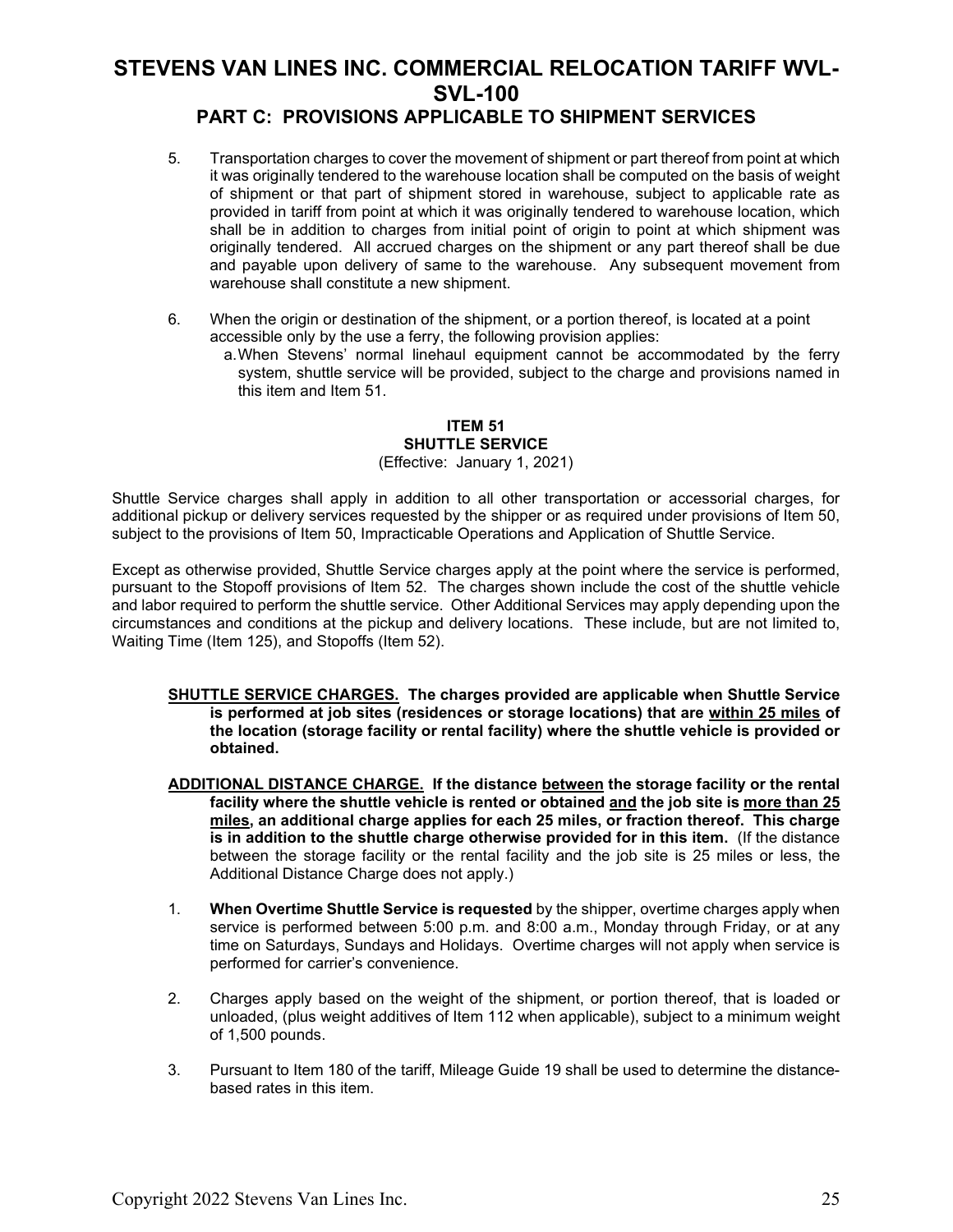#### **ITEM 52 STOPOFFS AND DIVERSIONS** (Effective: April 15, 2019)

### *(A) - STOPOFFS*

At the request of the consignee, consignor or owner, extra stops or calls will be made at locations necessary to accomplish the extra pickup or extra delivery of portions of the shipment.

- 1. Extra stops or calls are additional pickups made after the first pickup or additional deliveries made prior to the final delivery of the shipment. Each such extra stop or call shall constitute an extra pickup or delivery. An **extra stopoff fee will apply** for each extra pickup or delivery that is performed, in addition to the transportation and additional service charges provided in Paragraphs (2) and (3) below.
- 2. The transportation charges on shipments with extra pickups or extra deliveries will be determined based on the weight of the total shipment, including any additional weight picked-up or delivered at any stopoff(s), rated on zip code-to-zip code miles **FROM** the point of origin **TO** point of destination **VIA** any stopoff point(s). When the stopoff point(s) is located within the same zip code (i.e. first three digits) area as the shipment origin or destination, or when two (2) or more stopoff points are both located within the same zip code (i.e. first three digits) area, 10 miles for each stopoff will be added to the total transportation distance.
- 3. The rates for additional services performed in conjunction with any **extra pickup(s) will be based on the additional service rates applicable at shipment origin** and the rates for additional services performed in conjunction with any **extra delivery(s) will be based on the additional service rates applicable at shipment destination.**

### *(B) - DIVERSIONS*

Upon instructions from the consignee or owner, the shipment will be diverted subject to the following terms and conditions. Stevens may require that all such instructions be in writing.

- 1. The term "diversion" as used herein means, either:
	- a) A change (after loading of the vehicle) in the destination of the shipment outside of the postal zip code area (or the Canadian mailing code area) of the original destination, or
	- b) A change in the route at the request of the consignor, consignee or owner.
- 2. When Stevens receives an order for diversion, diligent effort will be made to locate the shipment and effect the change desired, but Stevens is not responsible for failure to effect the change ordered, unless such failure is due to error or negligence on the part of Stevens.
- 3. The transportation charges on shipments diverted to a new destination, while the vehicle is en route or upon arriving at the original destination will be determined based on the total transportation charge from the shipment origin to the point where the shipment was diverted, plus the transportation charge from the point where the shipment was diverted to the final destination.
- 4. On shipments diverted to a warehouse for storage-in-transit at a location other than the original destination, the warehouse will be considered the destination point, and transportation charges to the warehouse will be assessed under the provisions of paragraph (3) of this item. Charges for storage and further transportation will apply based on the rates and charges named in this tariff.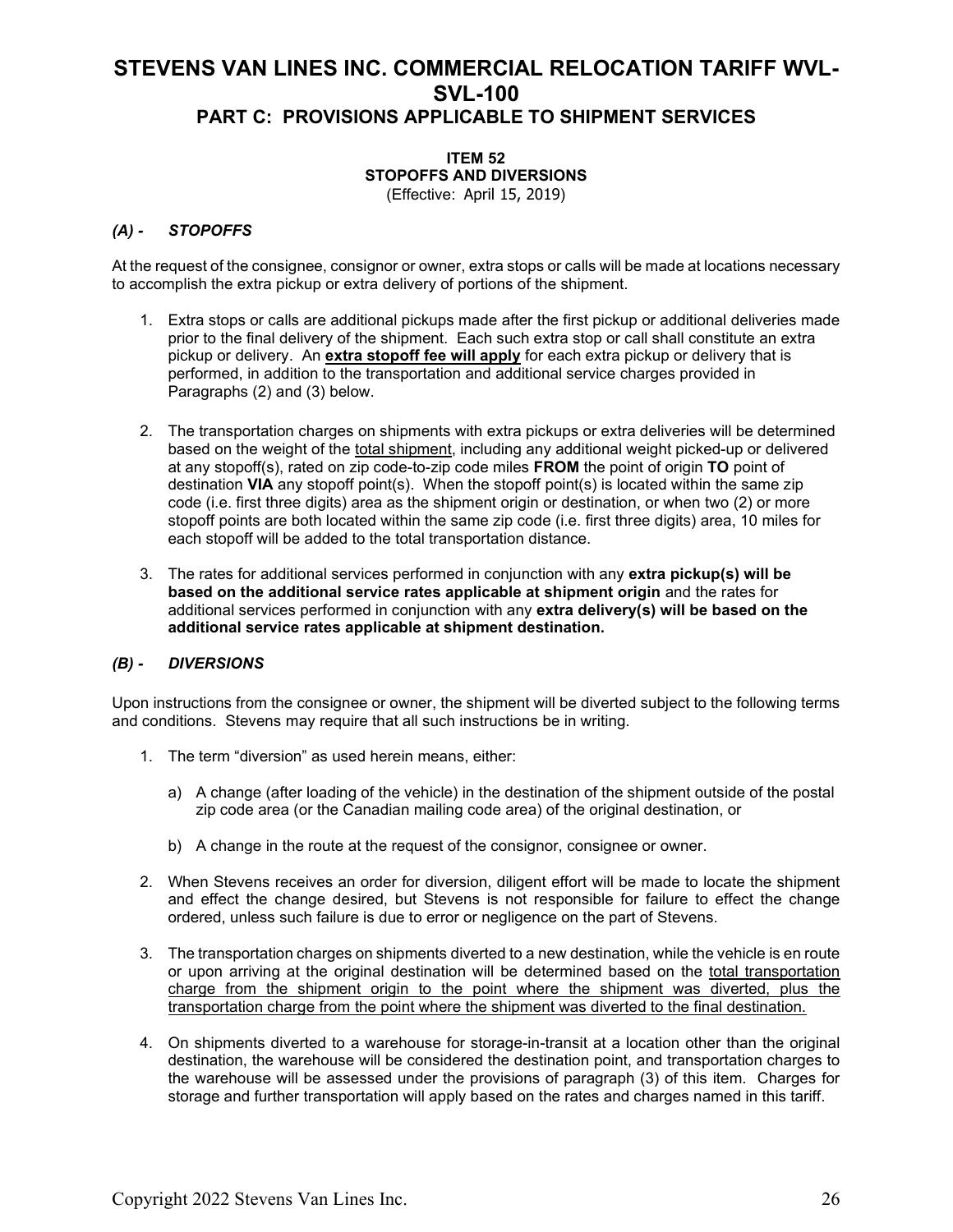### **PART C: PROVISIONS APPLICABLE TO SHIPMENT SERVICES**

5. If instructions are received to divert a shipment that is in storage-in-transit, the shipment will be rated as stated in paragraph (3) of this item. For rating purposes, the location of the storage facility will be considered the diversion point.

#### **ITEM 56 DAY CERTAIN LOADING** (Effective: April 15, 2019)

When requested in writing by the shipper or his agent and after the shipper or his agent have been notified of tariff rates for this service, a specific loading date may be agreed upon between the shipper and Stevens. Day Certain Loading includes pickup from residence, transportation to Stevens agent's warehouse, handling into the warehouse, holding, and handling out of the warehouse for further interstate movement; or direct loading by the over-the-road van.

Charge for this service is as provided in Item 159, Pickup and Delivery to/from Storage-In-Transit.

Note 1: This item will not apply if Storage-In-Transit at origin has been ordered. Note 2: This item applies only to shipments described in Paragraph (1) of Item 182, Commodity Description.

> **ITEM 61 RESERVED FOR FUTURE USE**

# **ITEM 62 PEAK SEASON - MINIMUM CHARGE**

(Effective: May 15, 2020)

For shipments loading on or between May 15 and September 15, in lieu of the minimum weight specified in Item 107, shipments transported under the provisions of this tariff weighing less than 2,100 pounds shall be accepted only at a weight of 2,100 pounds and applicable rates and charges based on weight shall be subject to a 2,100 pound minimum.

### **ITEM 63 PICKUP AND DELIVERY SERVICE**

(Effective: January 1, 2022)

Stevens will provide pickup and delivery services within the agreed upon dates listed on the Bill of Lading. In the event that pickup or delivery is delayed, Stevens agrees to reimburse the shipper for commercial lodging, 50% of meals and extraordinary expenses incurred by shipper directly related to the delay, up to a maximum of \$100.00 per day.

Stevens will include an allowance of \$50 per day maximum for auto rental in the case of late delivery of automobiles as an additional extraordinary expense.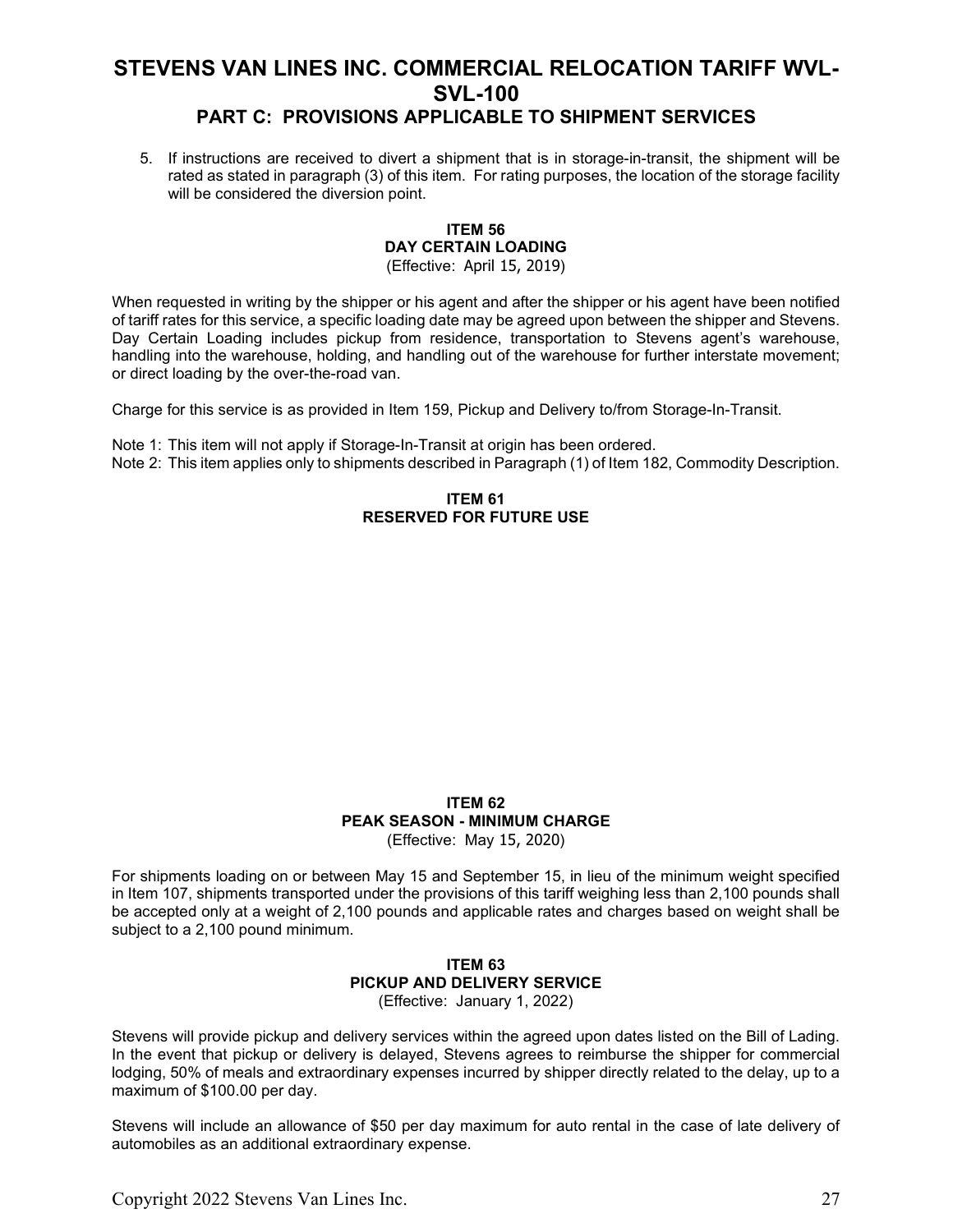### **PART C: PROVISIONS APPLICABLE TO SHIPMENT SERVICES**

Extraordinary expenses are those reasonable expenses which would not otherwise be incurred in the ordinary course of the household move except for the delay. Delay claims for any of the above expenses **may** need to be substantiated by receipts, at the discretion of Stevens, prior to payment. The total reimbursement shall not exceed the amount of the discounted and collected transportation charges.

This item is further subject to the following:

- Note 1: This item applies only to shipments described in Item 182, Commodity Description.<br>Note 2: This item applies only for shipments with a billed weight of 3,500 pounds or more.
- Note 2: This item applies only for shipments with a billed weight of 3,500 pounds or more.<br>Note 3: This item applies only when shipper submits a written claim for reimbursement an
- This item applies only when shipper submits a written claim for reimbursement and copies of receipts of expenses to Stevens within 30 days after delivery.
- Note 4: No payment will be made by Stevens until all transportation charges have been paid by or on behalf of the shipper.
- Note 5: This item applies only to interstate shipments transported between points in the United States (excluding AK and HI).
- Note 6: Late pickup does NOT apply on shipments loaded from storage at origin.<br>Note 7: Late delivery reimbursement does NOT apply on shipments delivered to st
- Note 7: Late delivery reimbursement does NOT apply on shipments delivered to storage at destination.<br>Note 8: This item does NOT apply on diverted shipments as described in Item 52. Stopoffs and
- This item does NOT apply on diverted shipments as described in Item 52, Stopoffs and Diversions.
- Note 9: This item does NOT apply when delay is caused by conditions beyond Stevens' control, including, but not limited to, circumstances described in Section 2 of Stevens' Bill of Lading and Item 50, "Impractical Operations" of its applicable tariff.
- Note 10: Reasonable dispatch rules contained in 49 C.F.R 375.103 WILL apply to this item.
- Note 11: When a shipment or portion thereof is lost or destroyed in transit, the provisions of this item will NOT apply to such shipment or portion thereof which cannot be delivered due to such loss or destruction.
- Note 12: This item does NOT apply to any overflow portion of a shipment.
- Note 13: This item does not apply to the purchase of furniture or appliances.

#### **ITEM 64 OFF PEAK**

### (Effective: September 1, 2021 through April 30, 2022)

Upon request by shipper, prior to loading, and subject to Stevens' acceptance when the "Off Peak" program is confirmed in writing on the Estimate/Order for Service for shipments of personal effects, the following services are available when the Order for Service is a minimum of 3,500 pounds and the shipper has elected to purchase Replacement Value Protection\*:

### **REPLACEMENT VALUE PROTECTION DISCOUNT**

Stevens shall provide a 15% discount to charges for Item 25, Replacement Value Protection, on eligible shipments.

### **TRANSPORTATION CHARGE DISCOUNT**

Stevens shall provide a reduction to transportation charges of \$150 on eligible shipments.

\*Shippers who do not elect to purchase Replacement Value Protection will still be eligible for the \$150 transportation charge discount.

### **GUARANTEED PICKUP AND DELIVERY**

Stevens will provide pickup and delivery services within the agreed upon dates listed on the Bill of Lading. In the event that pickup or delivery is delayed, Stevens agrees to reimburse the shipper \$100 per day, regardless of actual expenses, not to exceed the amount of the discounted collected transportation charges.

### **CLAIM SETTLEMENT GUARANTEE555**

Stevens guarantees that claims for lost or damaged goods, for which it is liable, will be settled, or a firm settlement offer made, within 30 days of receipt by Stevens at its headquarters in Indianapolis, IN, of a completed, fully supported claim. If a completed claim is not resolved, or a firm settlement offer is not made, within 30 days of receipt, Stevens will pay shipper \$25.00 per day, up to a maximum of \$250.00.

Copyright 2022 Stevens Van Lines Inc. 28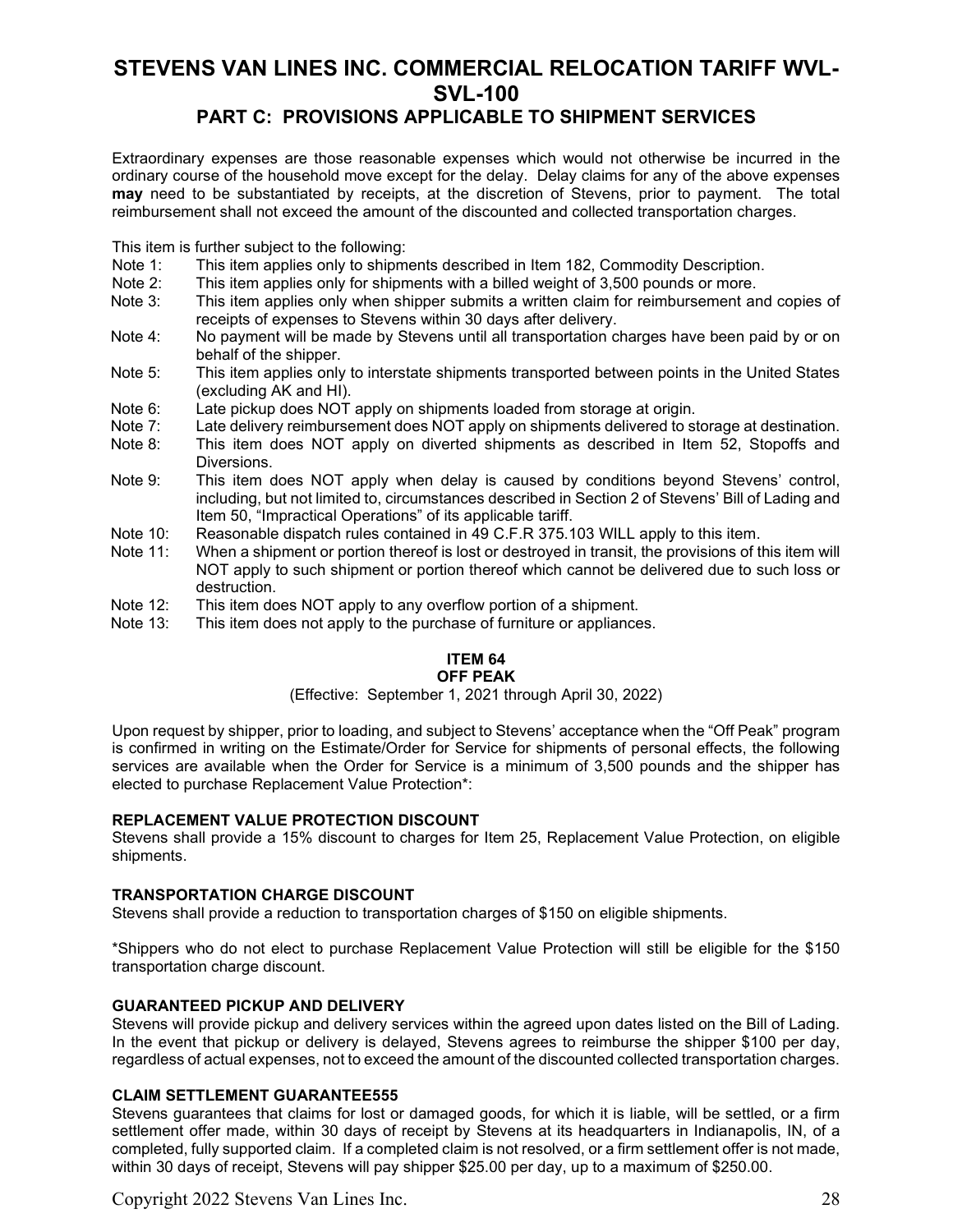### **PART C: PROVISIONS APPLICABLE TO SHIPMENT SERVICES**

This Item is subject to the following:

- Note 1: Shipment must load on or between the dates of September 1, 2021 through April 30, 2022.
- Note 2: The minimum billed weight is 3,500 pounds.<br>Note 3: This item applies only to shipments describe
- Note 3: This item applies only to shipments described in Item 182, Commodity Description.<br>Note 4: This item applies only when shipper submits a written delay claim for reimbursement in
- This item applies only when shipper submits a written delay claim for reimbursement to Stevens within 60 days after delivery.
- Note 5: This item applies only to interstate shipments transported between points in the United States (excluding AK and HI).
- Note 6: Late pickup reimbursement does NOT apply on shipments loaded from storage at origin.<br>Note 7: Late delivery reimbursement does NOT apply on shipments delivered to storage at destina
- Note 7: Late delivery reimbursement does NOT apply on shipments delivered to storage at destination.<br>Note 8: This item does NOT apply on diverted shipments as described in Item 52. Stopoffs and
- This item does NOT apply on diverted shipments as described in Item 52. Stopoffs and Diversions.
- Note 9: This item does NOT apply when delay is caused by conditions beyond Stevens' control, including, but not limited to, circumstances described in Item 50, Impractical Operations.
- Note 10: When a shipment or portion thereof is lost or destroyed in transit, the provisions of this item will NOT apply to such shipment, or portion thereof, which cannot be delivered due to such loss or destruction.
- Note 11: This item does NOT apply to any overflow portion of a shipment.<br>Note 12: No payment will be made by Stevens until all transportation chare
- No payment will be made by Stevens until all transportation charges have been paid by or on behalf of the shipper.
- Note 13: Item 63 (Pickup and Delivery Service) and Item 70 (New Beginnings Program) do NOT apply when shipments move under this provision.

#### **ITEM 66 MOVE MANAGEMENT SERVICES** (Effective: April 15, 2019)

Upon request by shipper prior to loading, subject to Stevens' acceptance, and when confirmed in writing on the Estimate/Order for Service for shipments of personal effects, Stevens will provide transportation and/or accessorial move management services.

Note: Item 140, Rates for Uniquely Assigned Shippers, does not apply.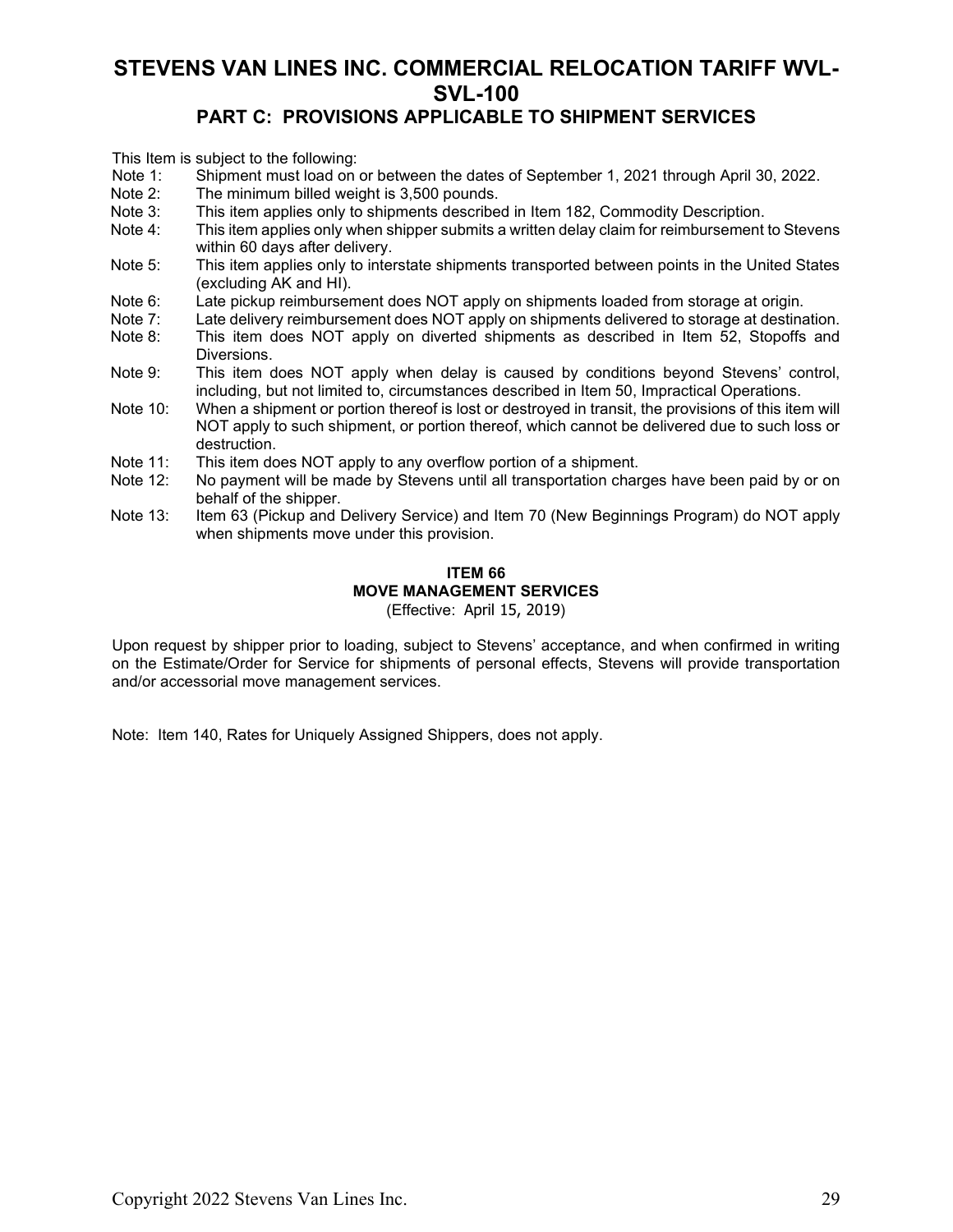### **ITEM 70 NEW BEGINNINGS PROGRAM**

(Effective: January 1, 2022)

Upon request by shipper, prior to loading, and subject to Stevens' acceptance when the New Beginnings Program is confirmed in writing on the Estimate/Order for Service for shipments of personal effects when transported for persons 50 years of age and older, the following services are available:

### **CLAIM SETTLEMENT GUARANTEE**

Stevens guarantees that claims for lost or damaged goods, for which it is liable, will be settled, or a firm settlement offer made, within 30 days of receipt by Stevens at its headquarters in Indianapolis, IN, of a completed, fully supported claim. If a completed claim is not resolved, or a firm settlement offer is not made, within 30 days of receipt, Stevens will pay shipper \$25.00 per day, up to a maximum of \$250.00.

### **REPLACEMENT VALUE PROTECTION DISCOUNT**

Stevens shall provide a reduction to charges for Item 25, Replacement Value Protection, of fifty dollars (\$50.00).

### **HOTEL ROOM DISCOUNT**

A discount on Choice Hotel rooms is available.

### **GUARANTEED PICKUP AND DELIVERY**

Stevens will provide pickup and delivery services within the agreed upon dates listed on the Bill of Lading. In the event that pickup or delivery is delayed, in lieu of Item 64, Stevens agrees to reimburse the shipper \$100 per day, regardless of actual expenses, not to exceed the amount of the discounted collected transportation charges, subject to the following:

- Note 1: This item applies only to shipments described in Item 182, Commodity Description.<br>Note 2: This item applies only when shipper submits a written delay claim for reimbursement
- This item applies only when shipper submits a written delay claim for reimbursement to Stevens within 60 days after delivery.
- Note 3: This item applies only to interstate shipments transported between points in the United States (excluding AK and HI).
- Note 4: Late pickup does NOT apply on shipments loaded from storage at origin.<br>Note 5: Late delivery reimbursement does NOT apply on shipments delivered to st
- Note 5: Late delivery reimbursement does NOT apply on shipments delivered to storage at destination.<br>Note 6: This item does NOT apply on diverted shipments as described in Item 52. Stopoffs and
- This item does NOT apply on diverted shipments as described in Item 52, Stopoffs and Diversions.
- Note 7: This item does NOT apply when delay is caused by conditions beyond Stevens' control, including, but not limited to, circumstances described in Item 50, Impractical Operations.
- Note 8: When a shipment or portion thereof is lost or destroyed in transit, the provisions of this item will NOT apply to such shipment or portion thereof which cannot be delivered due to such loss or destruction.
- Note 9: This item does NOT apply to any overflow portion of a shipment when the overflow weight represents less than 20% of the total shipment weight and contains non-essential items (possessions not needed to maintain day-to-day housekeeping during the period of time between delivery of the main portion of the shipment and delivery of the overflow).
- Note 10: Item 63 (Pickup and Delivery Service) does NOT apply when shipments move under this provision.

Verification of the age of the shipper must be furnished to Stevens or to Stevens' agent prior to the signing of an order for service applicable to the shipment.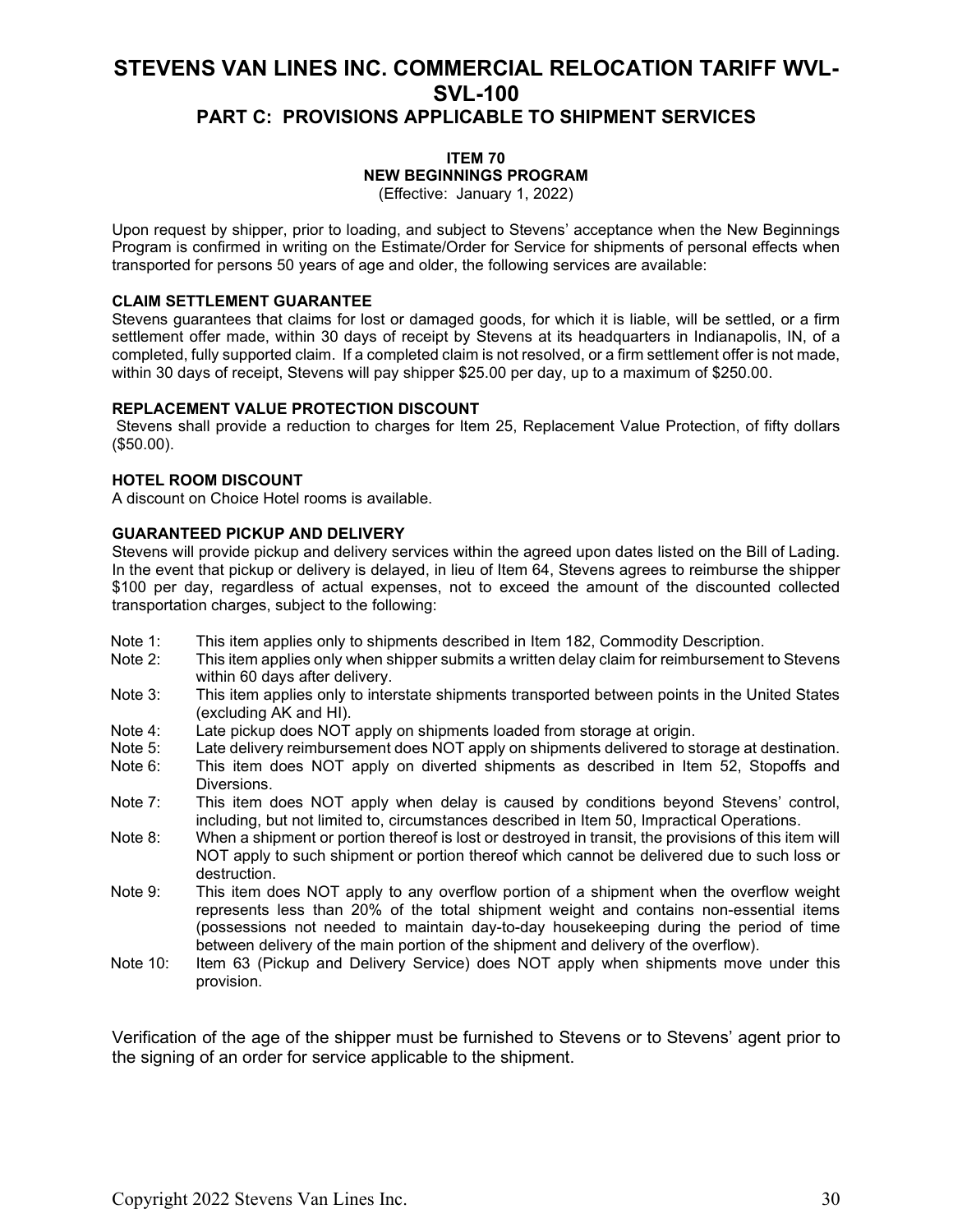# **ITEM 72 PEACE OF MIND PRICE**

(Effective: April 15, 2019)

Upon request by shipper prior to loading, subject to Stevens' acceptance, and when confirmed in writing on the Estimate/Order for Service for shipments of personal effects, Stevens will provide a "Peace of Mind Price" for transportation and accessorial services as defined in this item.

- 1. Rates and charges will not apply for the following services performed at destination residence:
	- a. Item 51 Shuttle Service
	- b. Item 125, Part A Extra Labor
	- c. Item 127 Overtime Loading and Unloading Service (Excluding Saturdays, Sundays and Holidays)

This Item is subject to the following:

- Note 1: This item applies only to shipments described in Item 182, Commodity Description.<br>Note 2: This item applies only to interstate shipments transported between points in the o
- This item applies only to interstate shipments transported between points in the continental United States (excludes AK and HI).
- Note 3: This item does not apply on diverted shipments as described in Item 52, Stopoffs and Diversions, and does not apply on shipments moving 200 miles or less.
- Note 4: This item does not apply on shipments moving under the provisions of Item 80, Priority Relocation Service.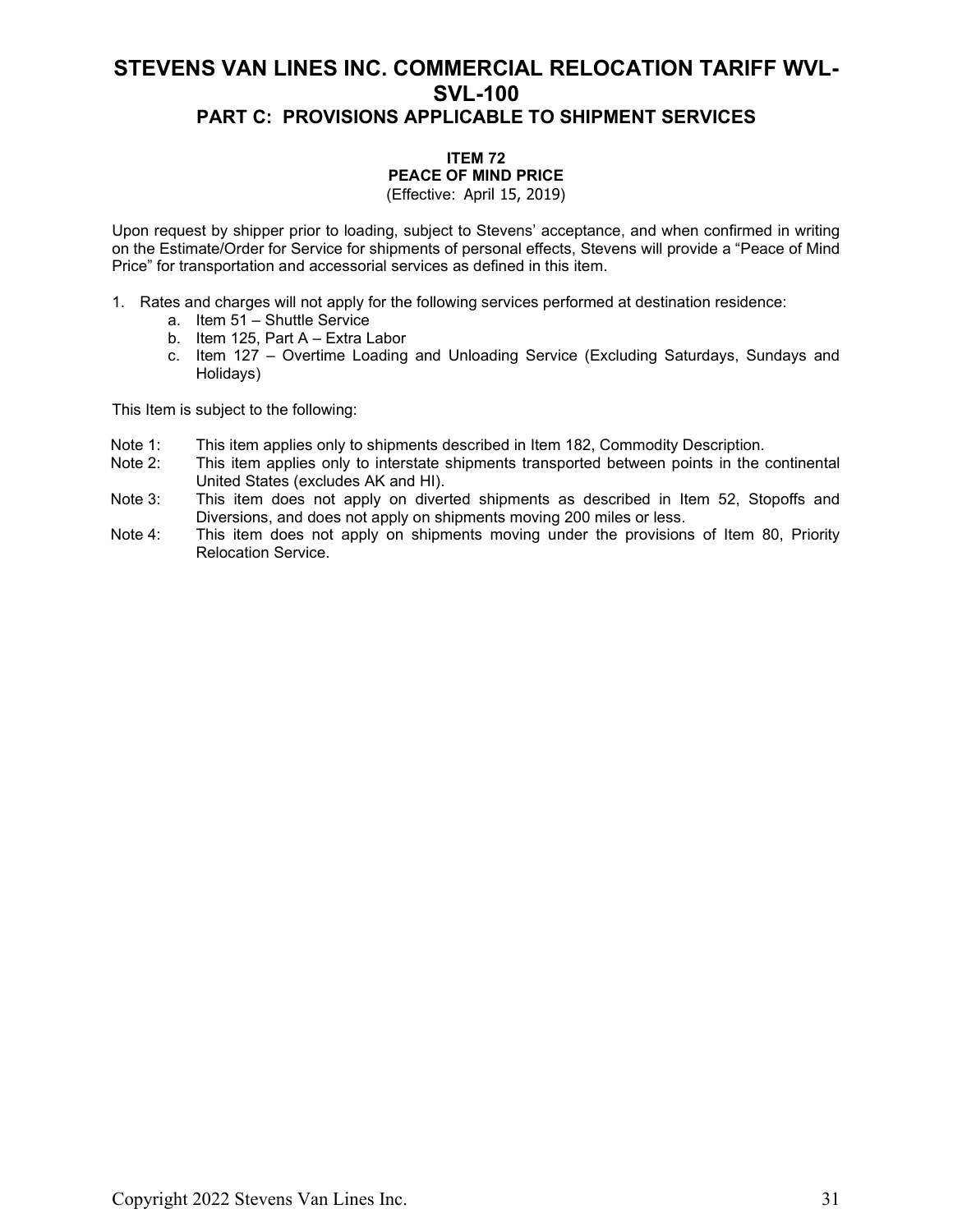# **ITEM 80 Priority Relocation Service**

(Effective: January 1, 2022)

Upon request by shipper and when specified and confirmed in writing on the Estimate/Order for Service, Stevens will provide Priority Relocation Service (PRS) for qualified shipments to selected destination areas within the 48 continental United States. Transportation charges include the loading of the shipment at the point of origin, transportation to the point of destination and the unloading of the shipment at destination. Charges may also include packing and unpacking service when requested and confirmed in writing on the Estimate/Order For Service. The transportation charges apply for the interstate transportation of household goods between points in the United States, excluding Alaska and Hawaii. Transportation charges are based on a per hundred weight rate (dollars/cwt). The transportation charges do not include other additional services.

- NOTE 1: Shipments transported under the provisions of this Item weighing less than 2,100 pounds shall be accepted only at a weight of 2,100 pounds and applicable rates and charges shall be subject to a 2,100 pound minimum.
- NOTE 2: Shipments transported under the provisions of this Item may not be accepted if the estimated weight exceeds 6,000 pounds.
- NOTE 3: Shipments must include only articles that are amenable to containerization or an agreed upon resolution and charge must be specified and confirmed in writing on the Estimate/Order for Service for those articles that cannot be containerized.
- NOTE 4: PRS agreements will be transported pursuant to a Firm Binding Estimate. Transportation must commence within 30 days of the date the estimate is provided to the shipper.
- NOTE 5: PRS agreements are subject to a charge of \$1,000.00 per hundred weight. Item 140, Rates for Uniquely Assigned Shippers, applies.
- NOTE 6: Stevens will provide pickup and delivery services within the agreed upon dates listed on the Bill of Lading. In the event that pickup or delivery is delayed, Stevens agrees to reimburse the shipper \$100 per day, regardless of actual expenses, not to exceed the amount of the collected transportation charges, subject to the following:
	- A. Transportation of containers will be provided by a third party interstate motor carrier.
	- B. Destination services may be provided by a third party service provider.
	- C. This item applies only to shipments described in Item 182, Commodity Description.
	- D. This item applies only when shipper submits a written claim for reimbursement for delay to Stevens within 60 days after delivery.
	- E. Late pickup does NOT apply on shipments loaded from storage at origin.
	- F. Late delivery reimbursement does NOT apply on shipments delivered to storage at destination.
	- G. This item does NOT apply when delay is caused by conditions beyond carrier's control, including, but not limited to, circumstances described in Item 50, Impractical Operations.
	- H. When a shipment or portion thereof is lost or destroyed in transit, the provisions of this item will NOT apply to such shipment or portion thereof which cannot be delivered due to such loss or destruction.
	- I. No payment for delay will be made by Stevens until all transportation charges have been paid by or on behalf of the shipper.
- NOTE 7: The following tariff items shall not apply when service is ordered under this provision:
	- A. Item 52 (Stopoffs and Diversions)
	- B. Item 63 (Pickup and Delivery Service)
	- C. Item 64 (Change Never Felt So Good Relocation Program)
	- D. Item 70 (New Beginnings Program)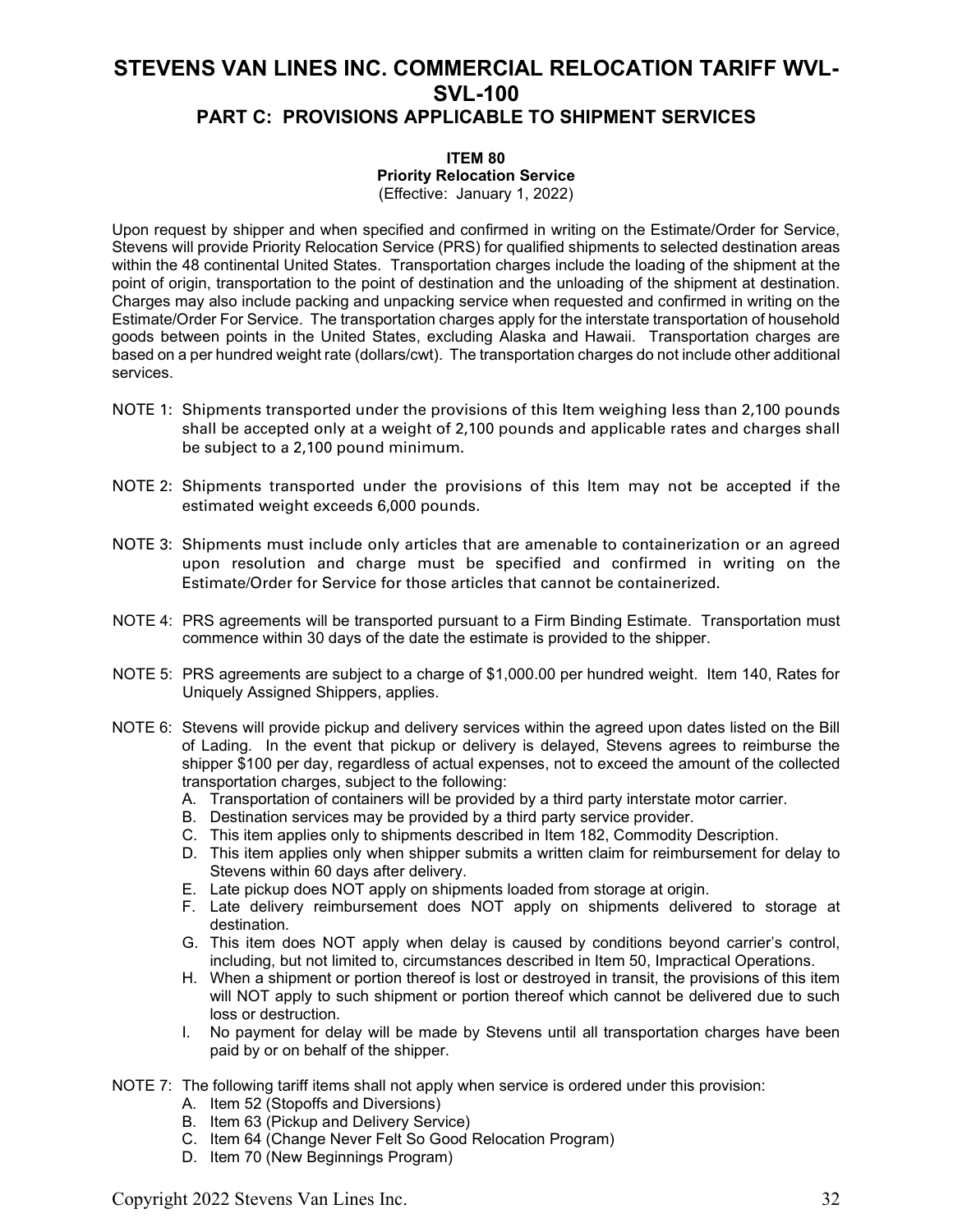# **PART C: PROVISIONS APPLICABLE TO SHIPMENT SERVICES**

- E. Item 107 (Minimum Charge)
- F. Item 109 (Service Charges Based on Minimum Weight or Minimum Volume)
- G. Item 112 (B) (Weight Additives)
- H. Item 115 (Fuel Cost Price Adjustment) (Surcharge)
- NOTE 8: Shipments transported under the provisions of this Item must deliver in the proximity of one of the below cities:

| City                    | <b>State</b> | City            | <b>State</b> |
|-------------------------|--------------|-----------------|--------------|
| Birmingham              | <b>AL</b>    | St. Louis       | <b>MO</b>    |
| Mobile                  | <b>AL</b>    | Jackson         | <b>MS</b>    |
| Montgomery              | AL           | Charlotte       | <b>NC</b>    |
| Little Rock             | <b>AR</b>    | Raleigh         | <b>NC</b>    |
| Phoenix                 | AZ           | Lincoln         | <b>NE</b>    |
| Tucson                  | <b>AZ</b>    | Omaha           | <b>NE</b>    |
| Anaheim                 | CA           | Albuquerque     | <b>NM</b>    |
| Los Angeles             | CA           | Las Vegas       | <b>NV</b>    |
| Sacramento              | CA           | Reno            | <b>NV</b>    |
| San Diego               | CA           | Albany          | <b>NY</b>    |
| San Francisco           | CA           | <b>New York</b> | <b>NY</b>    |
| San Jose                | CA           | Rochester       | <b>NY</b>    |
| <b>Colorado Springs</b> | CO           | Syracuse        | <b>NY</b>    |
| Denver                  | CO           | Cincinnati      | OH           |
| Hartford                | <b>CT</b>    | Cleveland       | OH           |
| Washington              | DC           | Columbus        | OH           |
| Jacksonville            | <b>FL</b>    | Dayton          | <b>OH</b>    |
| Miami                   | FL.          | Oklahoma City   | OK           |
| Orlando                 | <b>FL</b>    | Tulsa           | OK           |
| Tampa                   | FL           | Portland        | <b>OR</b>    |
| West Palm Beach         | <b>FL</b>    | Philadelphia    | PA           |
| Atlanta                 | GA           | Pittsburg       | PA           |
| Des Moines              | IA           | Columbia        | <b>SC</b>    |
| <b>Boise</b>            | ID           | Knoxville       | <b>TN</b>    |
| Chicago                 | IL           | Memphis         | <b>TN</b>    |
| Indianapolis            | IN           | Nashville       | <b>TN</b>    |
| Wichita                 | KS           | Austin          | <b>TX</b>    |
| Lexington               | KY           | <b>Dallas</b>   | <b>TX</b>    |
| Louisville              | KY           | El Paso         | <b>TX</b>    |
| <b>Baton Rouge</b>      | LA           | Houston         | ТX           |
| <b>New Orleans</b>      | LA           | San Antonio     | <b>TX</b>    |
| <b>Boston</b>           | MA           | Salt Lake City  | UT           |
| <b>Baltimore</b>        | <b>MD</b>    | Norfolk         | VA           |
| Detroit                 | MI           | Seattle         | WA           |
| Lansing                 | MI           | Madison         | WI           |
| Minneapolis             | MN           | Milwaukee       | WI           |
| Kansas City             | <b>MO</b>    |                 |              |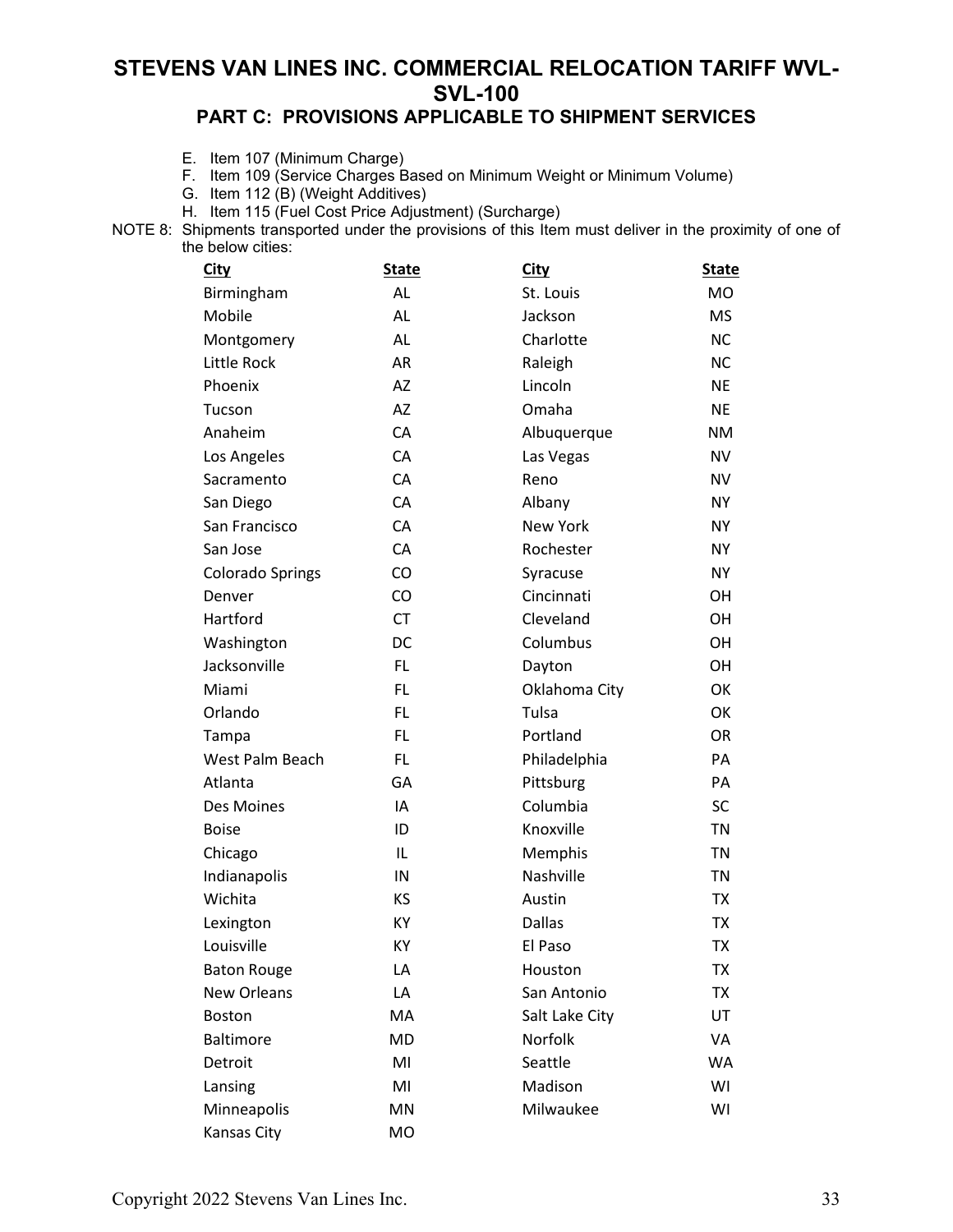# **C ITEM 100 APPLICATION OF TRANSPORTATION CHARGES**

(Effective: June 15, 2022)

- 1. The Transportation Charges in this tariff:
	- Include the loading of the shipment at the point of origin, transportation to the point of destination and the unloading of the shipment at destination, which may be into storage-in-transit. (See Item 151).
	- Include a Remote Service Fee in some locations.
	- Include a Toll Surcharge in some locations.
	- May include a small shipment charge, large shipment charge and/or mileage fee.
	- Do not include any of the other Additional Services provided under this tariff.
- 2. The Seasonal Rate Adjustment portion of the Transportation Charges applies on a seasonal and regional basis. Higher Seasonal Rate Adjustment charges may apply on shipments loading during periods of high regional demand.
- 3. The Transportation Charges apply for the transportation of household goods between points in the United States and Canada as provided for in Item 4 of the tariff. The Transportation Charges apply between US postal zip codes and between US postal zip codes and Canadian postal codes. In order to display all of the thousands of possible zip code and postal code combinations, **the charges are contained in the electronic software portion of the tariff** rather than a paper format.

#### **ITEM 103 APPLICATION OF CHARGE PROVISIONS** (Effective: April 15, 2019)

- 1. The tariff charges apply for shipments of Household Goods.
- 2. The Transportation Charges and Additional Service Charges apply without additional valuation charges when the shipment is released to a value not exceeding 60 cents per pound per article. When the shipment is released or declared at a valuation greater than 60 cents per pound per article, the valuation charges shown in Item 25 will apply in addition to the other applicable tariff charges.
- 3. If the United States or the Canadian Postal Service changes a three-digit code area of a postal zip code or a Canadian Postal Code after the effective date of this tariff, the old 3-digit code area shall be used for rating purposes until a new corresponding 3-digit code area is incorporated into a revised edition or a supplement to this tariff, including the electronic software portion.
- 4. The Transportation Charges apply based on the actual weight of the shipment plus the weight additives named in Item 112, when applicable, subject to the minimum weights provided in the rules of the tariff.
- 5. For Canadian shipments, the Transportation Charges include customs clearance but do not include storage-in-transit, brokerage fees or the cost of any other services required to be performed by third persons. If customs clearance requires that any cargo be unloaded/reloaded on the vehicle, such service will be provided by Stevens at the Labor rates in Item 125. When shipments move in bond, the charge for Waiting Time, Item 125, will apply while holding the shipment pending the arrival of Customs Officials for clearance prior to delivery or the shipment may be placed in storage-in-transit at the option of Stevens. Bonded storage service will be provided at the shipper's request, subject to the charges named in the tariff software, in addition to the charges provided in Item 157.
- 6. The Transportation Charges on Canadian shipments requiring United States Customs clearance at a point other than final destination will be assessed on the mileage from origin to final destination via the required United States Customs clearance point.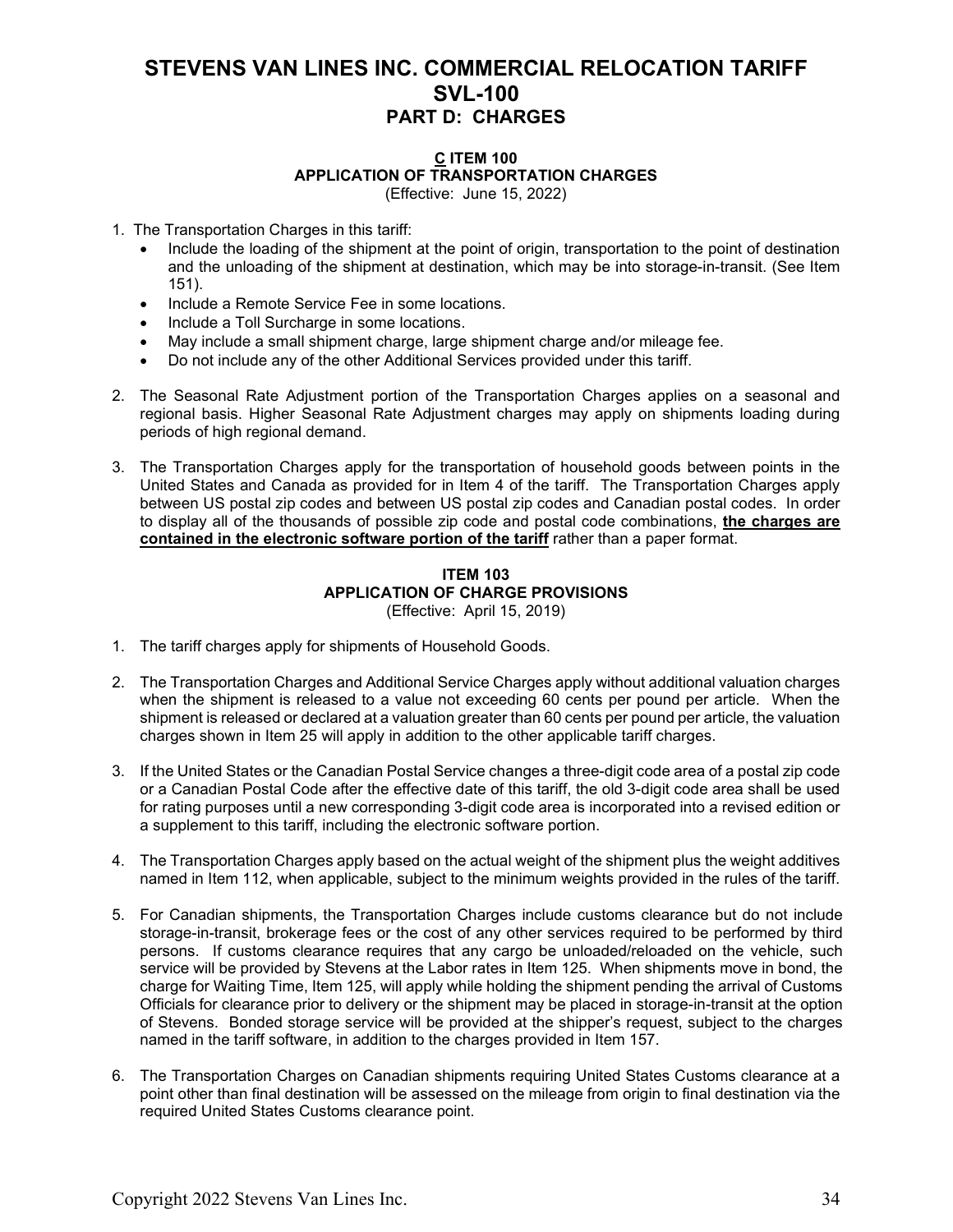- 7. The Transportation Charges in the tariff also apply BETWEEN points in the 48 contiguous United States (including the District of Columbia) AND points in Alaska (via motor-water-motor routes or via all-motor routes) as provided for in the software (as selected by the tariff user, based on the actual mode of transport).
- 8. Extra stops or calls (also referred to as "Stopoffs") are additional pickups made after the first pickup or additional deliveries made prior to the final delivery of the shipment. Each such extra stop or call shall constitute an extra pickup or delivery. The Transportation Charges on shipments with extra pickups or extra deliveries will be determined based on the weight of the **total shipment**, including any additional weight picked-up or delivered at any stopoff(s), rated on zip code-to-zip-code miles **FROM** the point of origin **TO** point of destination **VIA** any stopoff point(s).
- 9. The Additional Service Charges for services performed in conjunction with any **extra pickup(s) will be based on the Additional Service Charges applicable at shipment origin** and the Additional Service Charges for services performed in conjunction with any **extra delivery(s) will be based on the Additional Service Charges applicable at shipment destination.**

#### **ITEM 107 MINIMUM CHARGE** (Effective: January 1, 2021)

Except as may be otherwise specifically provided for in this tariff, or as amended, shipments transported under the provisions of this tariff weighing less than 1,500 pounds shall be accepted only at a weight of 1,500 pounds and applicable rates and charges based on weight shall be subject to 1,500 pound minimum.

All shipments are subject to weighing provisions as provided in Item 38.

#### **ITEM 109 SERVICE CHARGES BASED ON MINIMUM WEIGHT OR MINIMUM VOLUME** (Effective: April 15, 2019)

- 1. When service charges for shipments of individual shippers as described in Item 182 of this tariff are based on minimum weights or volume, Stevens must indicate on the order for service the minimum weight or volume - base rate, and the minimum charges applicable to the shipment.
- 2. If Stevens fails to comply with the provisions of paragraph (1) of this item, the minimum weight or volume provisions will not apply, and in lieu thereof, the actual weight or actual volume of the shipment will be used to determine the applicable transportation charges.

### **ITEM 112**

### **LIGHT AND BULKY ARTICLE CLASSIFICATIONS AND WEIGHT ADDITIVES**

(Effective: April 15, 2019)

When a shipment includes light or bulky articles as listed below, an additional loading and unloading charge or weight additive will apply, subject to the terms of this item.

Exception: Bulky article charge or weight additive does not apply to articles capable of being safely hand-carried by one person and/or transported in standard containers as listed in Item 120, Container Service.

### *(A) - BULKY ARTICLE CHARGES:*

- 1) AUTOMOBILES, PICKUP TRUCKS (with or without mounted camper shells), SPORT UTILITY VEHICLES, VANS, DUNE BUGGIES and OTHER SPECIALTY MOTOR VEHICLES, any type or size
- 2) MOTORCYCLES, MOTORBIKES, GO-CARTS, THREE OR FOUR-WHEEL ALL TERRAIN VEHICLES, SNOWMOBILES, MOTORIZED GOLF CARTS, RIDING MOWERS, TRACTORS,

Copyright 2022 Stevens Van Lines Inc. 35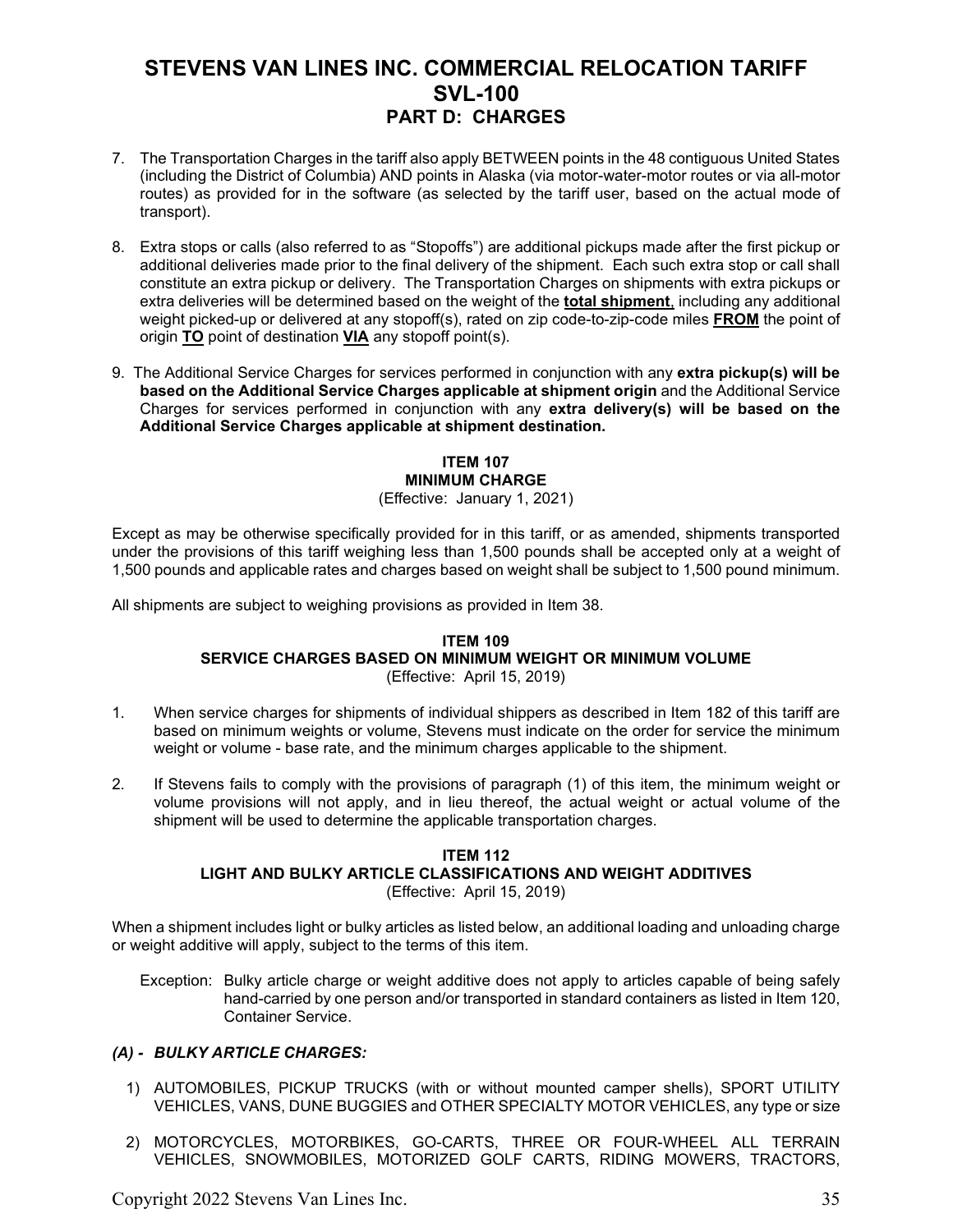TRAILERS (including pop-up trailers) (excluding boat trailers, horse trailers, travel camper trailers, utility trailers and mini-mobile homes, see Weight Additives below) and FARM IMPLEMENTS or EQUIPMENT, any type or size

- 3) CANOES, DINGHIES, JET SKIS, KAYAKS, ROWBOATS, SCULLS, SKIFFS and WINDSURFERS, measuring less than 14 feet in length (over 14 feet, see Weight Additives below) Note: When mounted on trailer, bulky article charge will apply twice (i.e. once for each article named and once for each trailer).
- 4) PLAY HOUSES, DOLL HOUSES, TOOL SHEDS, UTILITY SHEDS, ANIMAL KENNELS or HOUSES (Transported set-up, not dismantled)
- 5) BATH TUBS, HOT TUBS, SPAS, WHIRLPOOL BATHS and JACUZZIS, measuring less than 65 cubic feet in dimension (Transported set-up, not dismantled)
- 6) LARGE-SCREEN PROJECTION TELEVISIONS, 40 inches and over
- 7) ORGANS, PIANOS AND HARPSICHORDS charges apply and are determined by size of article and shipment weight:
	- a) PIPE ORGANS, PIANOS and HARPSICHORDS of 45 inches or less in height
	- b) PIANOS, ORGANS and HARPSICHORDS in excess of 45 inches in height
	- c) GRAND PIANOS, 5 to 6 feet in length
	- d) GRAND PIANOS, over 6 feet in length
		- i. When a PIANO or ORGAN is valued in excess of \$0.60 per pound, Stevens may arrange for pickup at origin by a piano or organ "dealer" for preparation for shipment to destination via Stevens. Stevens may deliver the PIANO or ORGAN to a piano or organ "dealer" at destination for servicing and final delivery to the shipper's residence.
		- ii. Charges for the "dealer" (third party) will be in addition to all other lawful rates and charges and will be shown as Advanced Charges (Item 129).
- 8) SAFES charges apply and are determined by weight, location (first floor versus other than first floor), accessibility and third party service requirements and charges.
	- a) SAFES weighing less than 300 pounds, no additional labor or third party service required
	- b) SAFES weighing 300 500 pounds, handling service fee applies
	- c) SAFES weighing 501 750 pounds, handling service fee applies or third party service charge applies if other than first floor location and/or inadequate accessibility
	- d) SAFES weighing over 750 pounds, third party service charge applies
		- i. Charges for the third party service will be in addition to all other lawful rates and charges and will be shown as Advanced Charges (Item 129).

### *(B) - WEIGHT ADDITIVES:*

- 1. Subject to weight additive of 700 pounds:
	- a) BATH TUBS, HOT TUBS, SPAS, WHIRLPOOL BATHS and JACUZZIS, measuring 65 cubic feet and over in dimension (Transported set-up, not dismantled) (See Note 5)
	- b) BOATS AND SAILBOATS, measuring less than 14 feet in length
	- c) CAMPER SHELLS, any size, not mounted
	- d) CANOES, DINGHIES, JET SKIS, KAYAKS, ROWBOATS, SCULLS, SKIFFS and WINDSURFERS, measuring 14 feet and over in length
- 2. Subject to weight additive of 1600 pounds:
	- a) UTILITY TRAILERS, BOAT AND SAILBOAT TRAILERS, any length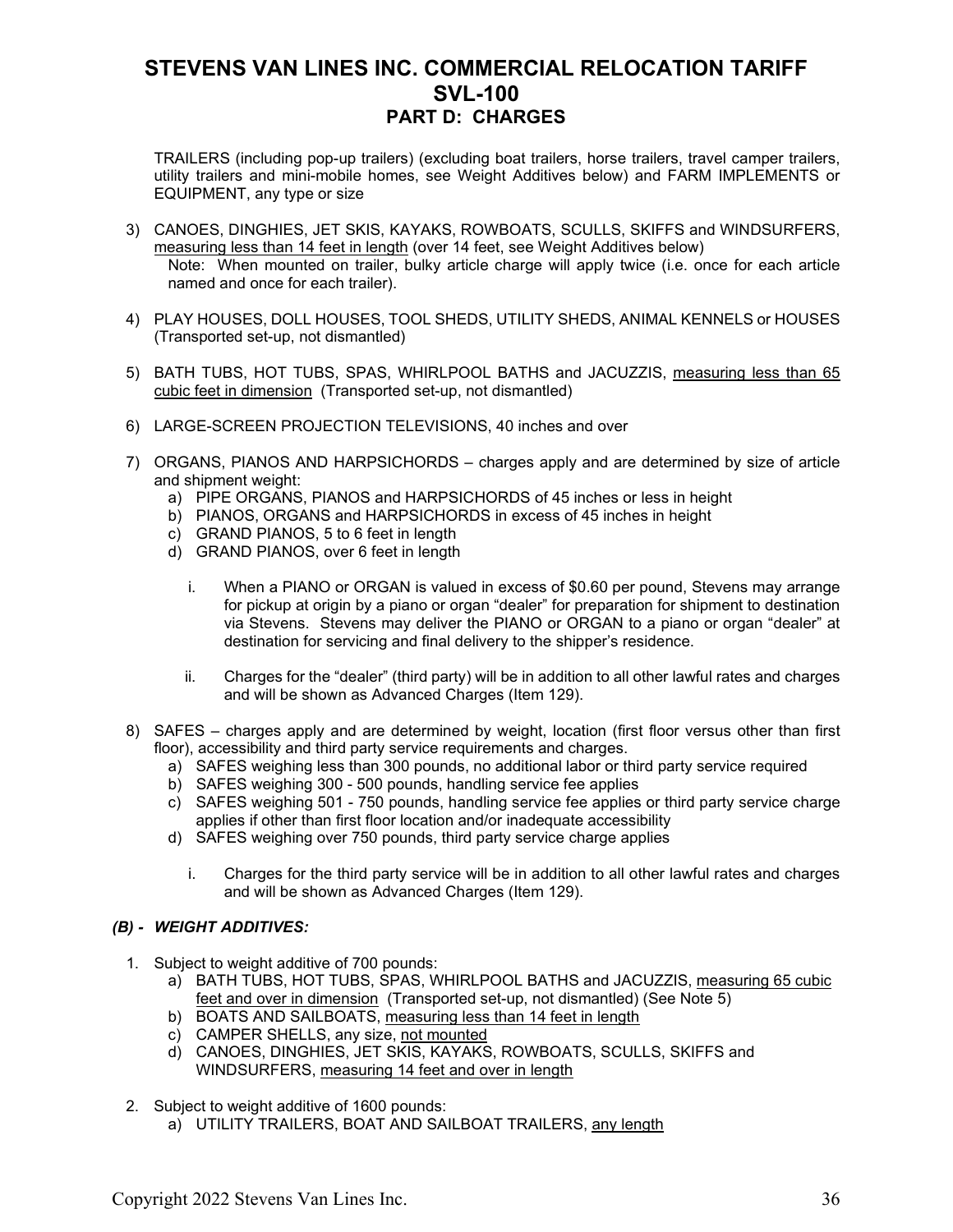3. Subject to weight additive of 2500 pounds:

a) BOATS AND SAILBOATS, measuring 14 feet and over in length

- 4. Subject to weight additive of 7000 pounds:
	- a) TRAVEL CAMPER TRAILERS
	- b) MINI-MOBILE HOMES (excluding utility and pop-up trailers)
	- c) CAMPERS (excluding camper shells) not mounted on trucks
	- d) HORSE TRAILERS
- Note 1: When a weight additive is applicable for an article, all charges (transportation and accessorial charges) will be based on the net scale weight of the shipment (or portion thereof), plus the weight additive amount, unless otherwise provided in this tariff.
- Note 2: Loading and Unloading Charges include both loading and unloading service and the handling of and blocking of such article, and applies each time a combined loading and unloading service is required, including shipments requiring shuttle service or storage-in-transit (except for Stevens' convenience).
- Note 3: Bulky Article/Weight Additive provisions are applicable on boats, sailboats, canoes, skiffs, rowboats, dinghies, sculls, and kayaks without regard to whether such articles are mounted or not mounted on trailers, and apply separately for each article, i.e. once for the boat and again for the trailer.
- Note4: When a shipment contains two or more articles subject to the weight additive, the total weight additives for that shipment will be the sum of the individual additives for each article calculated separately.
- Note 5: Except as otherwise provided, in determining lengths for the purpose of this item, all fractions of a foot will be disregarded.

For Bath Tubs, Hot Tubs, Spas, Whirlpool Baths and Jacuzzis, the determination of dimension will be arrived at by measuring the outside of the item and multiplying the item's width times the length times the height (in inches) and dividing the result by 1728 (the number of cubic inches in a cubic foot). Round the total up to the next whole number to determine the total number of cubic feet.

For example, 74 inches wide times 84.5 inches long times 33 inches high equals 206,349 cubic inches divided by 1,728 equals 119.41 cubic feet, which rounds up to 120 cubic feet.

- Note 6: The length of boats, canoes, skiffs, rowboats, kayaks or sailboats shall be determined by the straight center line distance between the top center point of the transom and a point perpendicular with the foremost part of the bow. Manufacturer's "length overall" or "center line length" shall apply as the correct length for the purposes of this item in lieu of physical measurement by Stevens.
- Note 7: Unless otherwise specifically provided, the Bulky Article Charge or Weight Additive WILL APPLY for any of the articles contained in this item either whole or in a disassembled or partially disassembled condition. Weight Additives will be based on the longest applicable disassembled part. Refer to Note 6 above for proper measurement of specified articles.
- Note 8: On shipments having movement via water, a loading or unloading from carrier's vehicle may be required at the Alaskan port for transportation by the ocean vessel, and a further loading or unloading of carrier's vehicle at Seattle or Tacoma, WA. If transported to or from Alaska via all motor service, an additional loading or unloading will be required when it is necessary to transfer shipment to another vehicle to provide special equipment for the through movement.
- EXCEPTION: This item WILL NOT APPLY when shipper orders Exclusive Use of a Vehicle under Item 35 Paragraph (B).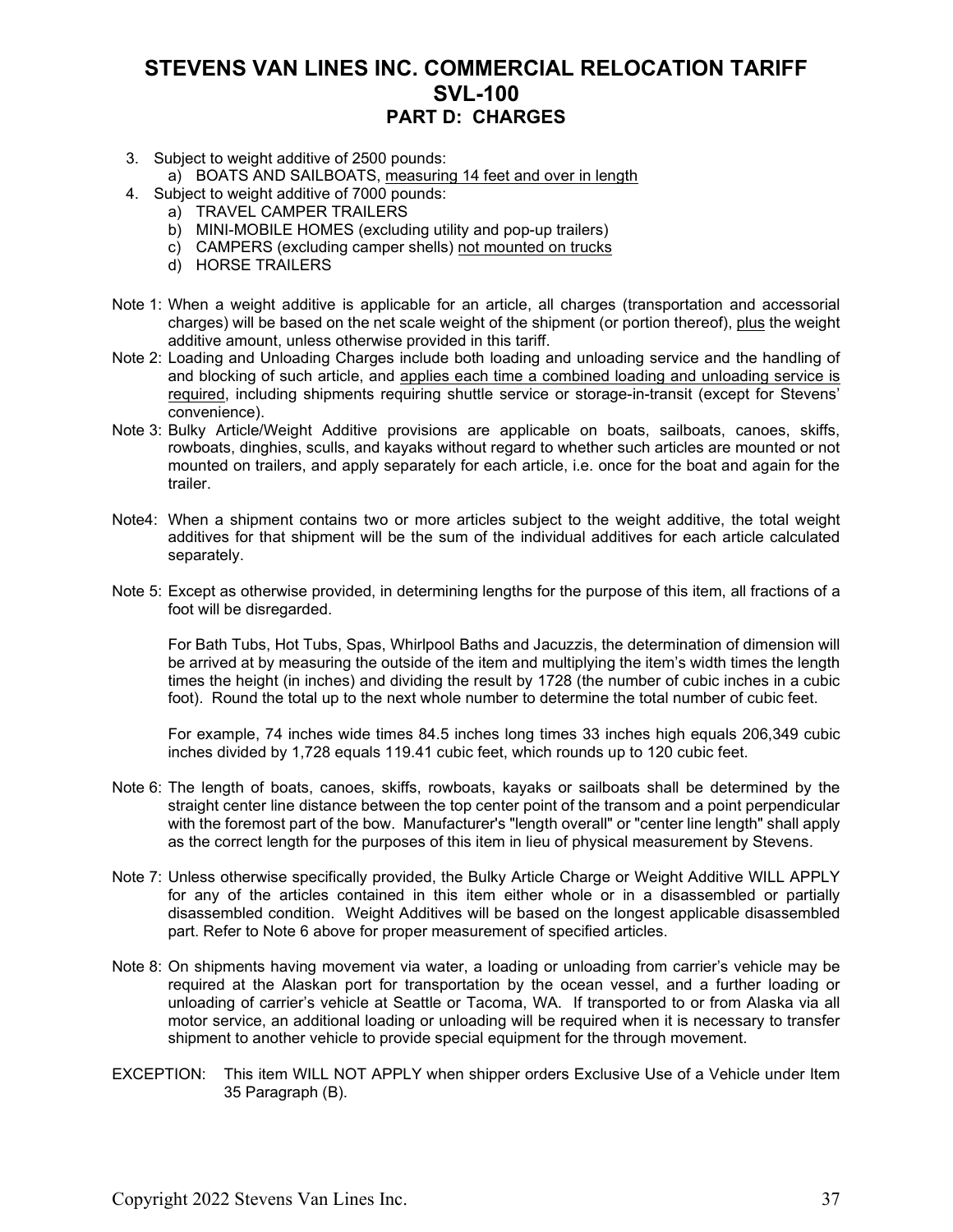#### **C ITEM 115 FUEL COST PRICE ADJUSTMENT (SURCHARGE)** (Effective: June 15, 2022)

A Fuel-Related Cost Price Adjustment (Surcharge) will apply on the linehaul portion of the Transportation Charges as provided herein, without regard to the Seasonal Rate Adjustment.

- **1.** On the first Monday of each calendar month, the "national U.S. average" price per gallon of diesel fuel will be determined based on the price stated by the U.S. Department of Energy (DOE), Energy Information Administration's (EIA) survey of "Retail On-Highway Diesel Prices." This price will be obtained by calling the DOE Fuel Hot Line at 202-586-6966 or via the DOE Internet web site at [www.eia.doe.gov.](http://www.eia.doe.gov/)
- 2. If the first Monday of the calendar month is a Federal holiday, the price will be determined based on the stated DOE price available on the next subsequent business day (Tuesday).
- 3. The DOE fuel price obtained will then be indexed based on the fuel price/adjustment factor matrix set forth in this item to determine the Fuel Cost Price Adjustment that will become applicable on the fifteenth (15<sup>th</sup>) day of the same month. The adjustment determined will apply for shipments loaded beginning on the 15<sup>th</sup> day of the month and remain in effect through the 14<sup>th</sup> day of the following month.

For example, if the reported price of self-service diesel fuel determined on Monday, June 2<sup>nd</sup>, is \$4.099 per gallon, a 14.0% percent Fuel Cost Price Adjustment will apply for shipments loaded as of June 15<sup>th</sup> through July 14<sup>th</sup>. Then, if the reported price of diesel fuel on Monday, July 7<sup>th</sup>, increases to \$4.289 per gallon, a 15.0% percent Fuel Cost Price Adjustment will apply for shipments loaded as of July 15<sup>th</sup> through August  $14<sup>th</sup>$ .

4. Notwithstanding any other provisions of the tariff, the Fuel Cost Price Adjustment WILL ALSO APPLY to the delivery charges applicable on SIT shipments when such shipments are delivered to or removed from the storage-in-transit location during the period that a Fuel Surcharge is in effect.

| When the DOE Fuel<br><b>Price Per Gallon</b><br>reported on the first or<br>third Monday of the<br>month is: | <b>The Fuel Cost</b><br><b>Adjustment Factor that</b><br>becomes effective on<br>the day as defined in<br>this item is: | When the DOE Fuel<br><b>Price Per Gallon</b><br>reported on the first or<br>third Monday of the<br>month is: | <b>The Fuel Cost</b><br><b>Adjustment Factor that</b><br>becomes effective on<br>the day as defined in<br>this item is: |
|--------------------------------------------------------------------------------------------------------------|-------------------------------------------------------------------------------------------------------------------------|--------------------------------------------------------------------------------------------------------------|-------------------------------------------------------------------------------------------------------------------------|
| Less than \$2.00                                                                                             | $0.0\%$                                                                                                                 | From \$3.60 to \$3.759                                                                                       | 11.0%                                                                                                                   |
| From \$2.00 to \$2.159                                                                                       | 1.0%                                                                                                                    | From \$3.76 to \$3.919                                                                                       | 12.0%                                                                                                                   |
| From \$2.16 to \$2.319                                                                                       | $2.0\%$                                                                                                                 | From \$3.92 to \$4.079                                                                                       | 13.0%                                                                                                                   |
| From \$2.32 to \$2.479                                                                                       | 3.0%                                                                                                                    | From \$4.08 to \$4.239                                                                                       | 14.0%                                                                                                                   |
| From \$2.48 to \$2.639                                                                                       | 4.0%                                                                                                                    | From \$4.24 to \$4.399                                                                                       | 15.0%                                                                                                                   |
| From \$2.64 to \$2.799                                                                                       | 5.0%                                                                                                                    | From \$4.40 to \$4.559                                                                                       | 16.0%                                                                                                                   |
| From \$2.80 to \$2.959                                                                                       | 6.0%                                                                                                                    | From \$4.56 to \$4.719                                                                                       | 17.0%                                                                                                                   |
| From \$2.96 to \$3.119                                                                                       | 7.0%                                                                                                                    | From \$4.72 to \$4.879                                                                                       | 18.0%                                                                                                                   |
| From \$3.12 to \$3.279                                                                                       | 8.0%                                                                                                                    | From \$4.88 to \$5.039                                                                                       | 19.0%                                                                                                                   |
| From \$3.28 to \$3.439                                                                                       | 9.0%                                                                                                                    | From \$5.04 to \$5.199                                                                                       | 20.0%                                                                                                                   |
| From \$3.44 to \$3.599                                                                                       | 10.0%                                                                                                                   | From \$5.20 and over                                                                                         | See Note 1                                                                                                              |

Note 1: If the DOE fuel price per gallon exceeds \$5.199, the 20.0% fuel surcharge, subject to paragraphs 1 through 4 herein, will be increased by an additional 1.0% for every sixteen (\$0.16) cents, or fraction thereof, per gallon increase in the price above \$5.199 per gallon.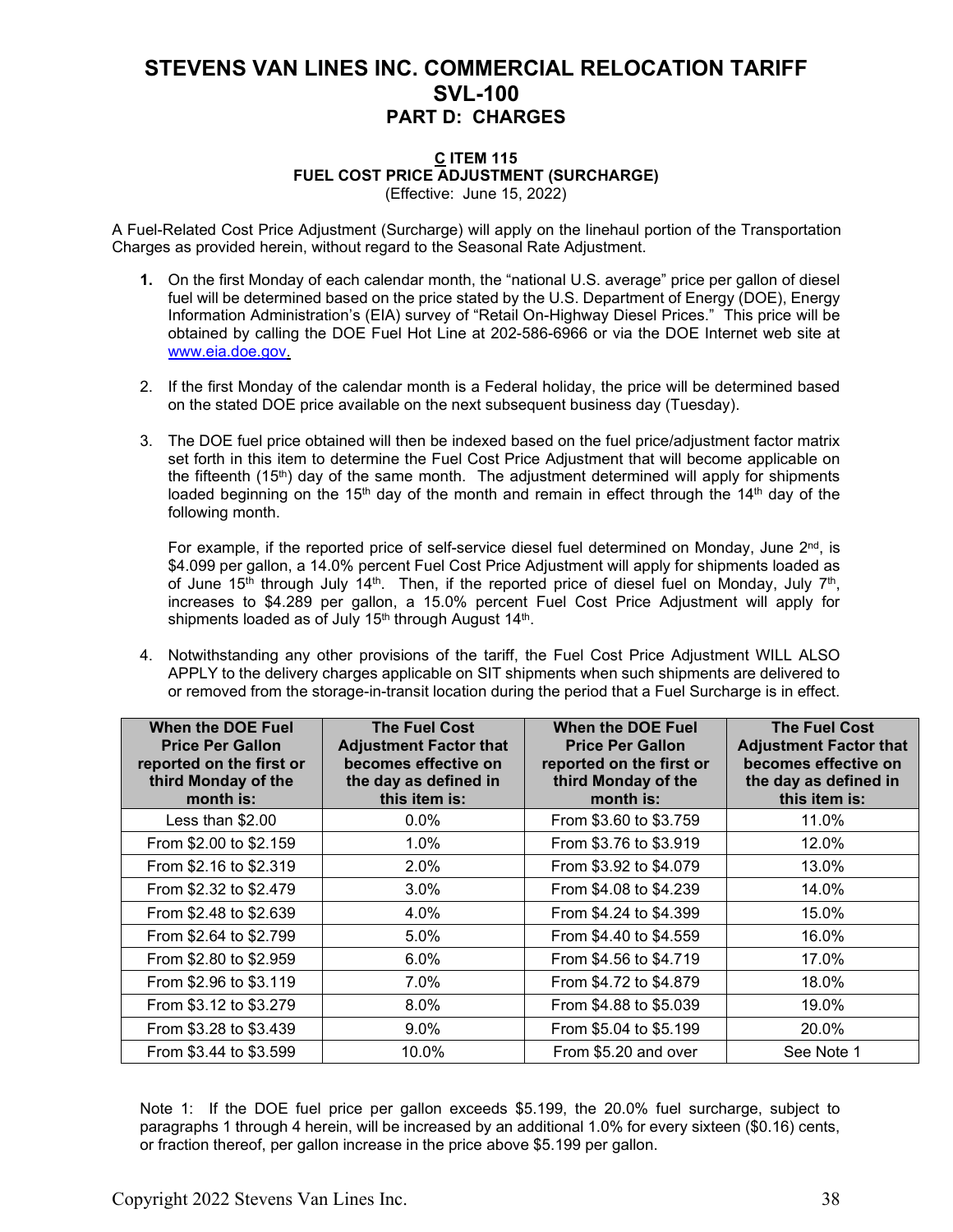### **ITEM 120 CONTAINER SERVICE**

(Effective: June 1, 2021)

Except as otherwise provided, Container Service charges apply at the location where the service is provided when Stevens performs packing, unpacking, debris removal, crating or uncrating service for the shipment (See Part 5, Notes 1, 2 and 6).

### **PART 1 - FULL SERVICE PACKING (See Part 5, Note 6)**

*Full Service Packing* includes *all of the containers, materials and packing service required* and provided by Stevens to pack the shipment for interstate transportation (See Part 5, Note 7).

Full Service Packing rates apply based on the weight of the shipment and includes all containers furnished by Stevens and the packing of such containers. All containers remain the property of the consignee. If the consignee or his agent requests unpacking (which includes disposal of such containers, if requested), separate rates apply for Full Service or Custom Service Unpacking, as requested by the shipper, in addition to the rates for Full Service Packing. If Stevens is requested to perform Full Service Unpacking on a date after the date of delivery, a minimum charge will apply.

Full Service Packing charges **do not include** flat screen TV packing/unpacking or crating/uncrating service; refer to Part 4 of this item for crating service provisions.

The charges in this Part apply based on the weight of the shipment, subject to Item 107. The weight (See Part 5, Note 3) of motor passenger vehicles (automobiles, pick-up trucks, vans, sport utility vehicles, dune buggies, and specialty motor vehicles) and any weight additives applicable in Item 112, will be deducted from the shipment weight prior to determining the Full Service Packing charges contained in this Part.

### **PART 2 - CUSTOM SERVICE PACKING (See Part 5, Note 6)**

### *Custom Service Packing* **applies on a per container basis** *for individual containers (excluding crates) requested by the shipper* **or his agent and provided by Stevens to pack items not packed by the shipper.**

Custom Service Packing rates apply on a per container basis, and include the containers furnished and the packing of such containers furnished by Stevens when the shipper elects to pack a portion but not an entire shipment (see Part 5, Notes 4 and 5). All containers remain the property of the consignee. Custom Service Packing is not applicable and will not apply when the shipper has requested Full Service Packing as described in Part 1 of this item. If the consignee or his agent requests unpacking (which includes disposal of such containers, if requested), separate rates apply for Custom Service Unpacking in addition to the rates for Custom Service Packing. If Stevens is requested to perform Custom Service Unpacking on a date after the date of delivery, a minimum charge will apply.

Custom Service Packing rates **do not include** crating service; refer to Part 4 of this item for crating service provisions.

In the event two or more containers must be joined because of the size, shape or character of the item or items to be packed, each such container that is so joined will be counted as one container for rating purposes. For example, if three (3) corrugated containers are joined to pack an oversize painting, the number of containers used for rating purposes would be three (3).

When containers of more than 3 cubic foot capacity are used and no rate is shown for the container size, the rate shall be based on the next lower size container indicated.

In applying rates for mattress containers, if the size furnished exceeds any one of the dimensions for which rates are shown, the rates for the next larger size will apply. Additionally, when mattress bags are used for mattress protection during shipping, charges equivalent to the use of mattress cartons will apply.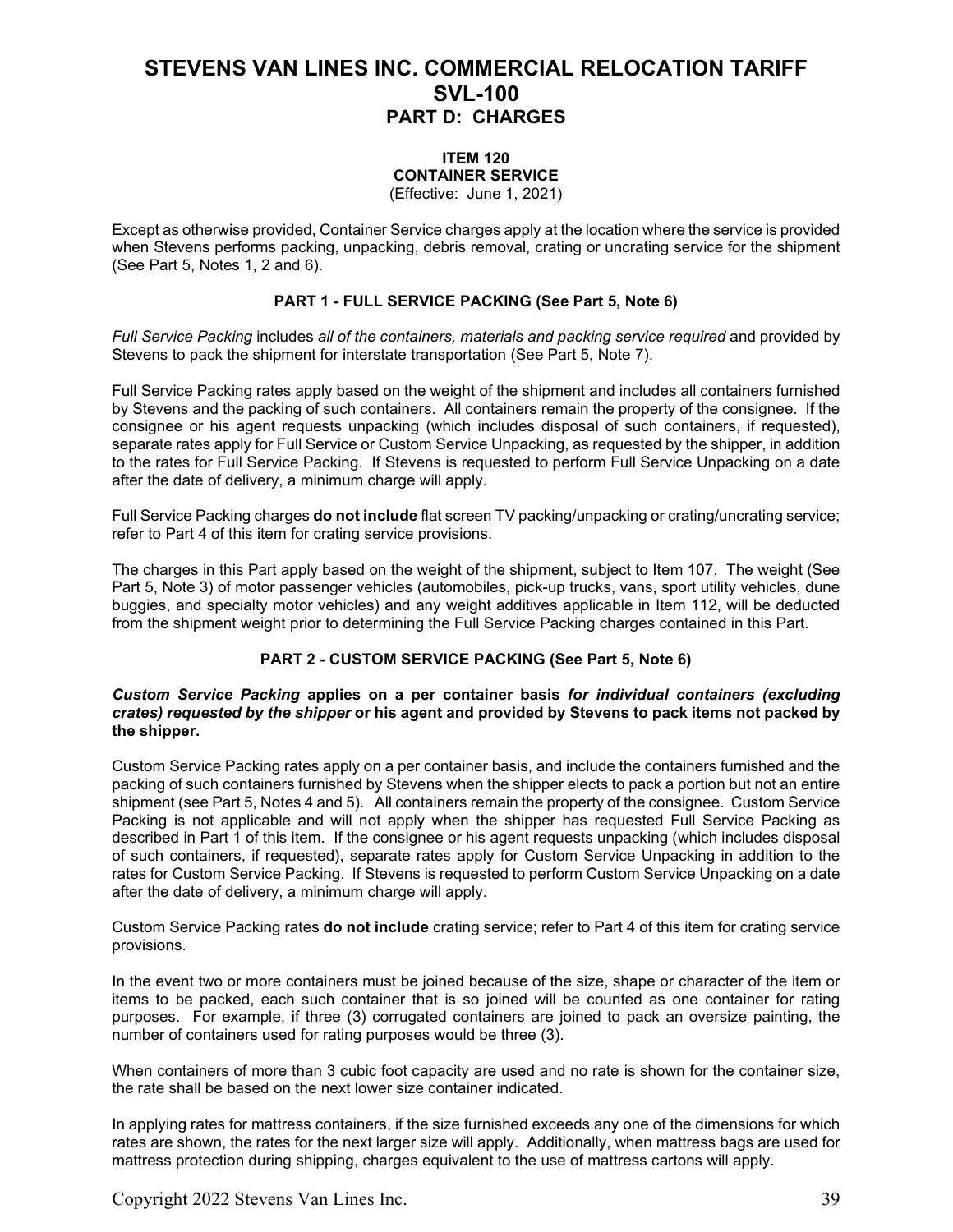### **DESCRIPTIVE APPLICATION OF PARTS 1 AND 2**

- 1. Apply Full Service Packing charges when the shipper elects to have the mover pack the entire contents of the shipment (or if the shipper plans on self-packing only a few items). For example, if the shipper plans on packing important papers, heirloom silverware, and some of their children's toys, they should select Full Service Packing.
- 2. Full Service Packing does not apply to items that are not normally packed for transit service, such as items that are blanket-wrapped.
- 3. Apply Custom Service Packing charges when the shipper elects to pack a portion but not all of the contents of their shipment and directs the mover to pack only selected items (breakable, valuable or fragile items.) For example, if the shipper plans on packing all of their folded clothing, shoes, linens, quilts, pillows, books, pots and pans, flatware and all of their other non-breakable household items, they should select Custom Service Packing.

Shipper will designate either Full Service Packing or Custom Service Packing based on these or similar examples and the circumstances of their move before packing/loading begins.

### **PART 3: DEBRIS REMOVAL SERVICE**

Debris Removal Charges apply when Stevens is requested by the shipper to perform debris removal of shipper-unpacked containers subsequent to the date of delivery.

When debris removal is performed in conjunction with unpacking service, a debris removal charge will not apply for the containers unpacked by Stevens.

Debris removal service performed subsequent to delivery must be performed within thirty (30) days of delivery date.

### **PART 4: CRATING SERVICE**

Crating Service charges apply when Stevens is requested to provide crates (specially constructed for mirrors, paintings, glass or marble tops and similar fragile articles) based on the gross measurement of the crate (subject to a four (4) cubic foot minimum). The packing service charge for crates includes the construction and packing of such crates, which remain the property of the consignee. Separate charges apply for the unpacking of crates.

In the event Stevens does not possess qualified personnel to construct such crates, Stevens will, upon request of the shipper, owner or consignee, and as their agent, engage a third party to construct such crates. All charges for services provided by third parties must be paid by the shipper and apply in lieu of the crating and/or uncrating charges contained in this item. Such charges will be advanced by Stevens and billed as an advanced charge in accordance with Item 129 (Advancing Charges).

### **PART 5: PROVISIONS REGARDING APPLICATION OF CONTAINER CHARGES**

- **Note 1. Extra Stops.** On shipments picked up or delivered at more than one location, the initial point of origin and the final point of delivery shall be the basis for the determination of rates and charges under this item.
- **Note 2. Overtime Hours.** Container Service Charges for packing, unpacking, debris removal and crating/uncrating apply when service is performed during regular service hours, which, for purposes of this item, are defined as between 8:00 a.m. and 5:00 p.m. Monday through Friday (excluding

Copyright 2022 Stevens Van Lines Inc. 40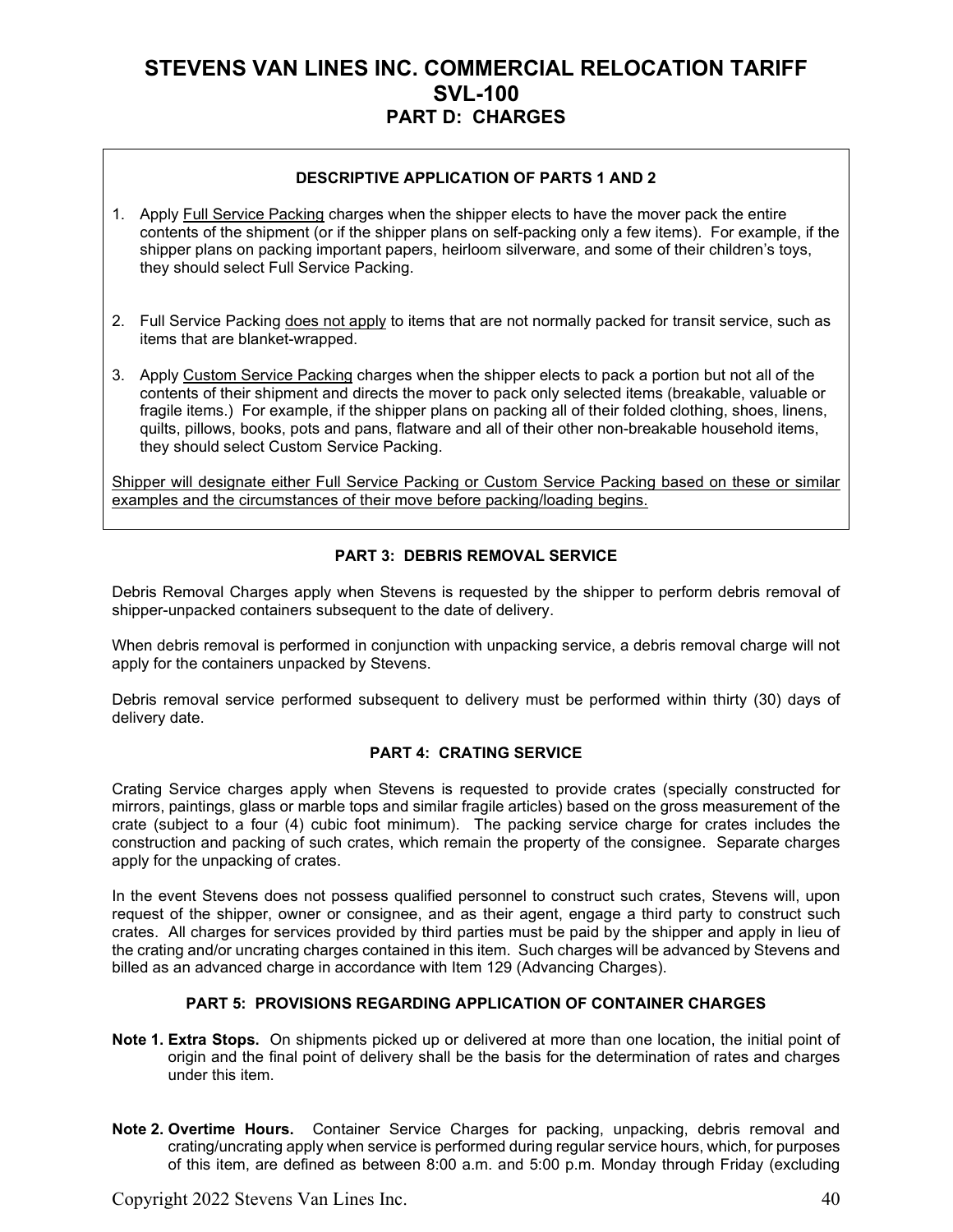Holidays). **When service is performed on Saturdays, Sundays or Holidays, or between the hours of 5:00 p.m. and 8:00 a.m. Mondays through Fridays, charges for overtime service will apply.** 

- **Note 3. Determining Weights.** Stevens may substitute manufacturer's weight for automobiles, pick-up trucks, vans, sport utility vehicles, dune buggies, and specialty motor vehicles in lieu of obtaining separate weight tickets on these articles whenever such articles are included within a shipment. Manufacturer's weight will be obtained from either the Branham Automobile Reference Book, the National Automobile Dealer's Association Official Used Car Guide, or from other appropriate reference sources of manufacturer's weight, or the shipper may provide Stevens with copies of manufacturer's documents evidencing the weight of the article included in a shipment.
- **Note 4. Containers Furnished by Shipper.** Container Service Charges in this item **apply ONLY for containers that are furnished by Stevens.** Extra Labor rates contained in Item 125 apply for the packing and/or unpacking of containers furnished by the shipper and packed or unpacked by Stevens, except as provided in Note 7.
- **Note 5. Rates Not Applicable for Containers ONLY.** The rates provided DO NOT APPLY for containers that are supplied but not packed by Stevens.
- **Part 6. Non-Alternation of Rates.** The provisions of Parts 1 or 2 of this Item apply at the election of the shipper prior to the commencement of packing and/or loading on a per shipment basis; except as otherwise specifically provided, the rates named in each Part do not alternate with the rates in any other Part.
- **Note 7. Repacking Shipper Containers under Full Packing Service.** When Stevens, to insure safe transportation, is required to repack containers that have been packed by the shipper, Item 125 (Extra Labor) rates will apply for the time spent unpacking such shipper-packed containers (the Item 125, Extra Labor, charges apply ONLY for the time spent opening and removing the contents of the shipper- packed containers; no additional repacking or container charges apply for such containers because these charges are already included in the Full Service Packing charges for the shipment).

### **ITEM 123 HOURLY RATES**

### (Effective: April 15, 2019)

Charges based on time shall be computed by multiplying the hourly rate by the time involved. Unless otherwise provided, fractions of an hour will be disposed of as follows:

- (a) Where the time involved is 15 minutes or less, the charge shall be for one quarter of an hour.
- (b) When in excess of 15 minutes but not more than 30 minutes, the charge shall be for one half hour.
- (c) When in excess of 30 minutes but not more than 45 minutes, the charge shall be for three quarters of an hour.
- (d) When in excess of 45 minutes, the charge shall be for one hour.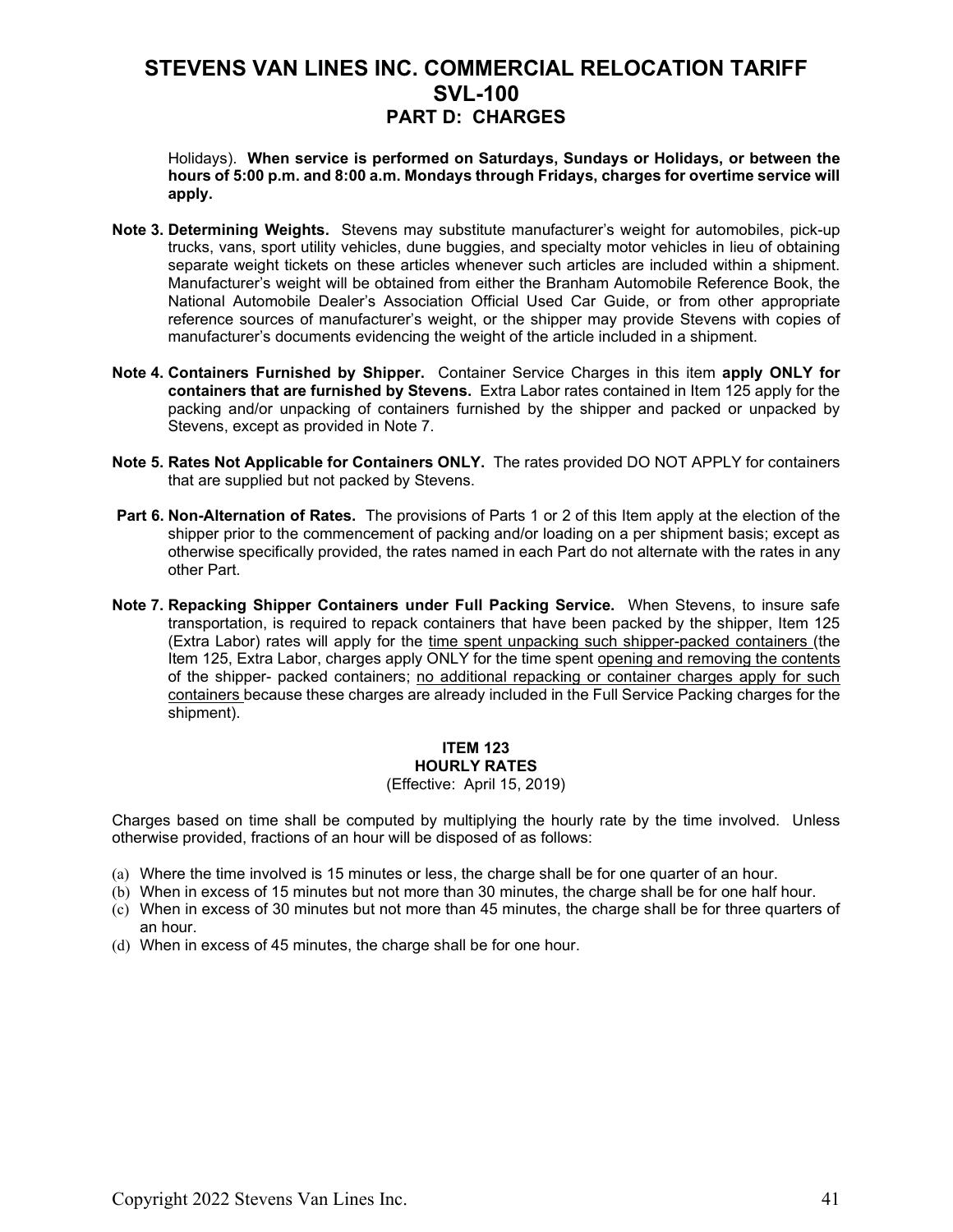#### **ITEM 125 EXTRA LABOR, SPECIAL SERVICES AND WAITING TIME** (Effective: April 15, 2019)

The hourly rates named herein will apply for services performed by Stevens, except as otherwise specified herein. Rates apply based on the location where the service is performed, pursuant to the Stopoff provisions of Item 52.

### *(A) - EXTRA LABOR*

Extra Labor charges apply when Stevens performs any services that are requested by the shipper or his agent, **that are not included in the Transportation Charges** and for which there are no other applicable charges in the tariff.

- 1. Extra labor charges apply per worker per hour on both a regular time and an overtime basis.
- 2. Regular time rates apply when service is provided between 8:00 a.m. and 5:00 p.m. Monday through Friday, excluding holidays. (Refer to Item 187 for definition of Holidays.)
- 3. Overtime hours apply when service is performed (1) between 5:00 p.m. and 8:00 a.m. Monday through Friday, excluding Holidays, (2) during any hour on Saturdays, Sundays or Holidays, or (3) during any hour on Good Friday when service is provided in the New York City area (Zip Codes 100,101,102,103,104,105, 106, 107, 108, 109, 110, 111, 112, 113, 114, 115, 116, 117, 118, 119, 124, 125, 126, and 127).

### *(B) - REMOVING AND/OR DISASSEMBLING AND REASSEMBLING*

The Transportation Charges in this tariff **do not include** any special services or labor required to:

- **1) Remove any article(s) embedded in the ground OR secured to a building** (i.e. floor, ceiling, roof, or wall), or
- **2) Disassemble or reassemble any article(s),** including, but not limited to, steel utility cabinets, swing sets, sky rides, jungle gyms, German shranks, water beds, sleep number beds, steel shelving, pool tables, elongated work tables, counters, ready-to-assemble particleboard furniture, or other articles of an unusual nature, **in order to ensure their safe transportation.**

At the request of the shipper, or his agent, Stevens will provide such special services at the rates named in this item (See Notes 1 and 2), subject to Stevens' ability to furnish qualified personnel.

### *(C) - APPLIANCE AND OTHER HOUSEHOLD ARTICLES - SERVICE AND RE-SERVICE*

The Transportation Charges in this tariff **include ONLY services performed by Stevens** to accomplish the bracing/stabilizing (and de-bracing/destabilizing) of moveable parts IN or ON appliances and other household articles (including, but not limited to, refrigerators, deep freeze cabinets, cooking ranges, dishwashers, washing machines, clothes dryers, stereo systems, radios, record players, television sets and air conditioners), **which if not properly serviced prior to loading could be damaged in or incident to transit.**

**Note: Front load washer locking bolts to secure the drum must be installed prior to loading. Shipper may install or employ third party services to install the locking bolts. At the request of the shipper, or his agent, Stevens will employ such services and will advance charges under the provisions of Item 129, Advancing Charges. Stevens will not prepare for shipment, nor ship, front load washers without installed locking bolts unless a waiver of liability is signed by shipper, or his agent.**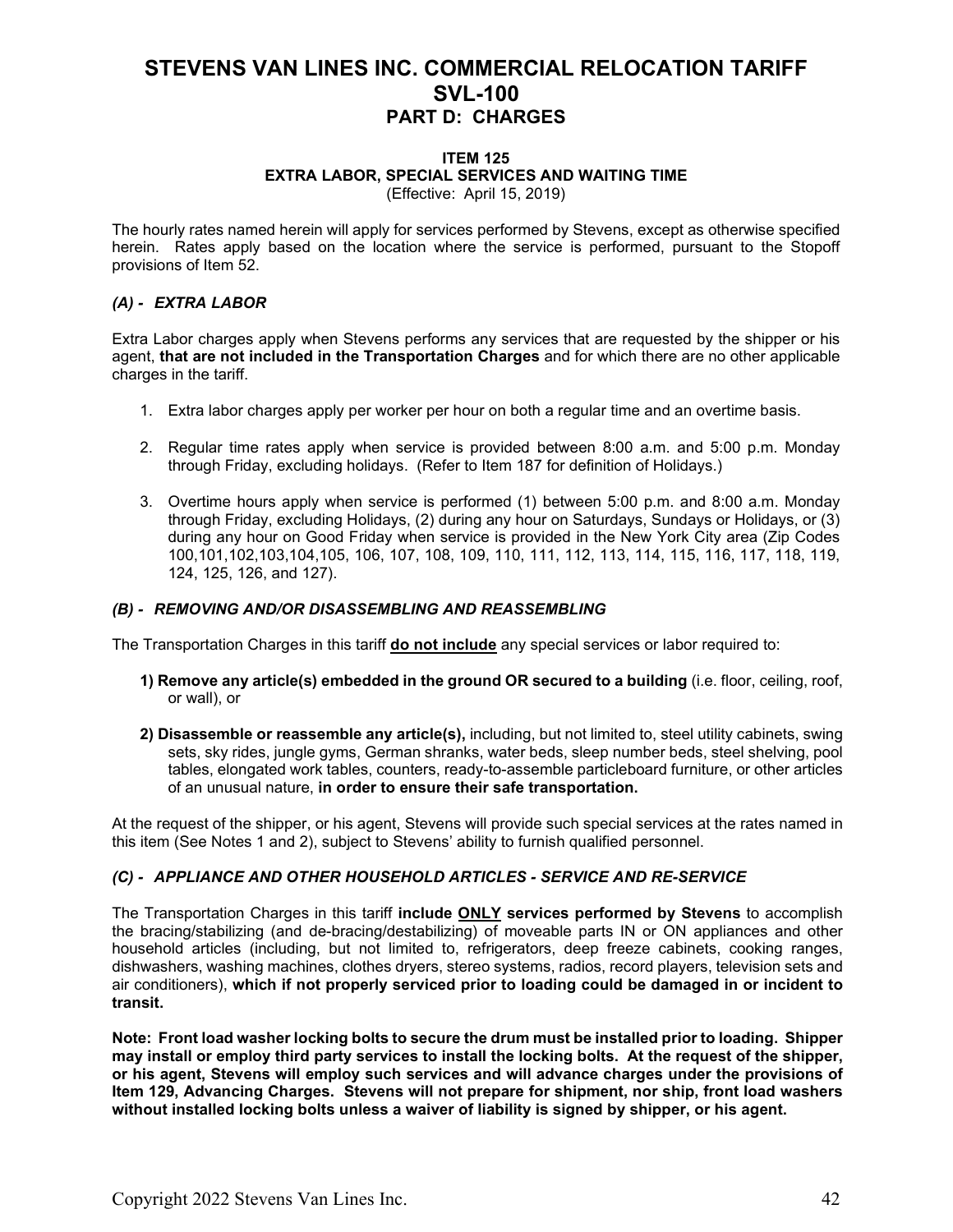**It is important to note that the servicing and re-servicing of appliances and other household articles DOES NOT include:**

- a) any special service or labor (plumbing, electrical, carpentry, gas or ventilation connections, etc.) **required to DISCONNECT or RECONNECT** such appliances and other household articles **from or to** the premises; **and/or**
- b) any preparation of article(s) by a third party in order to permit the safe transportation of the article(s) which, **IF NOT PROPERLY SERVICED prior to loading, could be damaged in or incident to transit.**

Stevens under provisions of Item 129, Advancing Charges, will advance charges for these services.

At the request of the shipper, or his agent, Stevens will provide such special services or labor, mentioned in (a) above, at the rates named in this item **(See Notes 1 and 2)**, subject to Stevens' ability to furnish qualified personnel.

### *(D) - RIGGING, HOISTING AND LOWERING SERVICE*

If, in the judgment of Stevens, it is necessary to use rigging, hoisting, or lowering services in order to accomplish the pickup or delivery of the shipment, or any portion thereof, Stevens will perform such services at the rates named in this item, subject to Stevens' ability to furnish equipment and qualified personnel (See Note 1).

If Stevens is unable to furnish or secure the equipment or qualified personnel, the shipper, owner or consignee of the shipment will be responsible for arranging such service.

### *(E) - WAITING TIME*

Charges for waiting time apply on an hourly basis for each hour that Stevens provides waiting time service.

- 1) Charges for waiting time, when not the fault of Stevens, apply between the hours of 8:00 a.m. and 5:00 p.m. ONLY, see paragraph (4), subject to an allowance of two (2) hours of free waiting time at destination. After the expiration of the two (2) hours of free waiting time, additional waiting time will be provided at the rates named herein, subject to Stevens' convenience. If Stevens is unable to provide additional waiting time, the shipment may be placed into storage, pursuant to Item 151.
- 2) When the shipment is delivered from SIT under the provisions of Item 159 of the tariff, the allowable free waiting time provisions provided in paragraph (a) WILL NOT APPLY.
- 3) Waiting Time Charges apply per hour separately for each vehicle, each driver, and each helper furnished by Stevens, provided that waiting time will only apply for helpers after delivery has been scheduled and attempted, and then only for the balance of that same day. If the shipper requests waiting time before it is necessary to obtain helper(s), the labor charge for helpers will not apply. Helpers are defined to include co-drivers and permanent helpers.
- 4) Charges do not apply on Sundays, or on National or State holidays, except when a Sunday or holiday pickup or delivery is specifically requested by the shipper. (Refer to Item 187 for definition of Holidays.)
- 5) When the origin or destination of the shipment, or a portion thereof, is located at a point accessible only by the use a ferry, waiting time charges as provided herein will apply commencing with the arrival of Stevens' vehicle at the ferry point of embarkation, during the vehicle crossing, and terminating when the vehicle disembarks from the ferry. The allowable free waiting time provisions will not apply during the ferry waiting and transportation period described herein.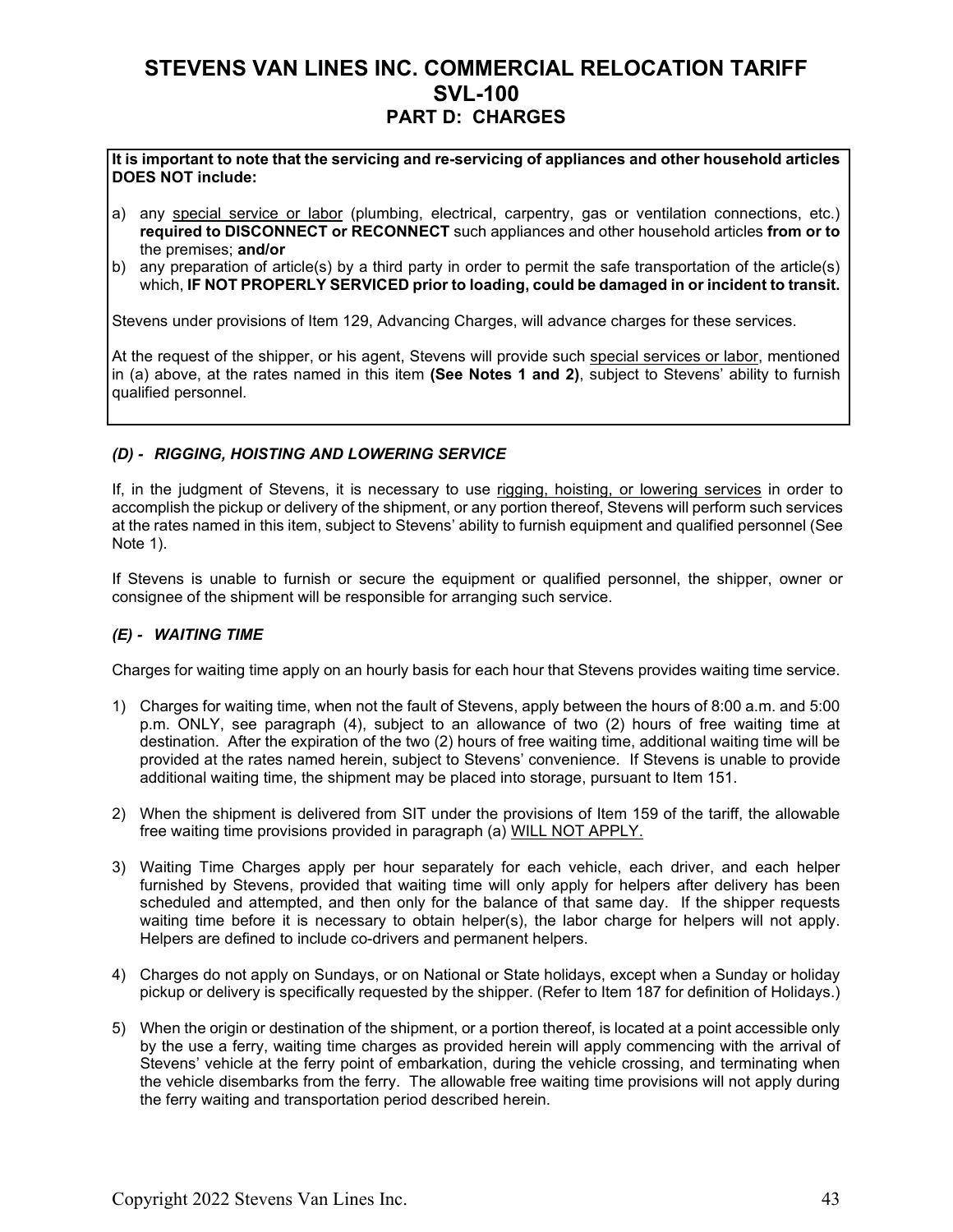#### **PROVISIONS APPLICABLE TO CHARGES**

**Note 1.** If Stevens **DOES NOT possess personnel qualified to perform** the specific special service(s) requested, as described in this item, Stevens will, upon request of the shipper or his agent, **engage a third party** to perform such service.

All **third party charges** must be paid by the shipper, and **are in addition** to all other applicable tariff charges. Such charges will be advanced by Stevens under the provisions of Item 129 (Advancing Charges).

- **Note 2.** The shipper is **required to furnish** (at the time of reconnecting or reassembling) any new hardware, nuts, bolts, other materials, etc., necessary to perform the service.
- **Note 3.** For applying charges for fractions of an hour for all services provided for in this item, refer to Item 123.

### **ITEM 127 OVERTIME LOADING AND UNLOADING SERVICE**

(Effective: January 1, 2021)

### **APPLICATION**

Except as otherwise provided for and subject to applicable notes below, an additional charge for each overtime loading or each overtime unloading shall apply at point where such service is performed, pursuant to the Stopoff provisions of Item 52.

Overtime loading and unloading charges apply on all shipments when service is provided on Saturdays, Sundays, Holidays or between the hours 5:00 p.m. and 8:00 a.m. on Monday through Friday when this service is made necessary by:

- **1. Specific request of the shipper or his agent.**
- **2. Landlord requirements.**
- **3. Prevailing laws and ordinances.**
- NOTE 1: Overtime loading and unloading charges will be based on actual weight subject to a minimum of 1,500 pounds.
- NOTE 2: Overtime loading or unloading charges will not apply when service is performed for Stevens' convenience.
- NOTE 3: Overtime loading or unloading services will be rendered only at the option of Stevens.
- NOTE 4: Overtime loading or unloading services will be performed at a warehouse only when agreed to by the warehouseman.
- NOTE 5: Overtime unloading charges will not apply at destination when shipments (as defined in Item 182) are delivered to a storage facility.
- NOTE 6: Overtime loading and unloading charges also apply on Good Friday when service is rendered on that day in the New York City area (Zip Codes 100,101,102,103,104,105, 106, 107, 108, 109, 110, 111, 112, 113, 114, 115, 116, 117, 118, 119, 124, 125, 126, and 127).
- NOTE 7: The provisions of this item **do not apply** when the overtime provisions of Item 159 (Pickup and Delivery Transportation Charges on SIT Shipments) are applicable.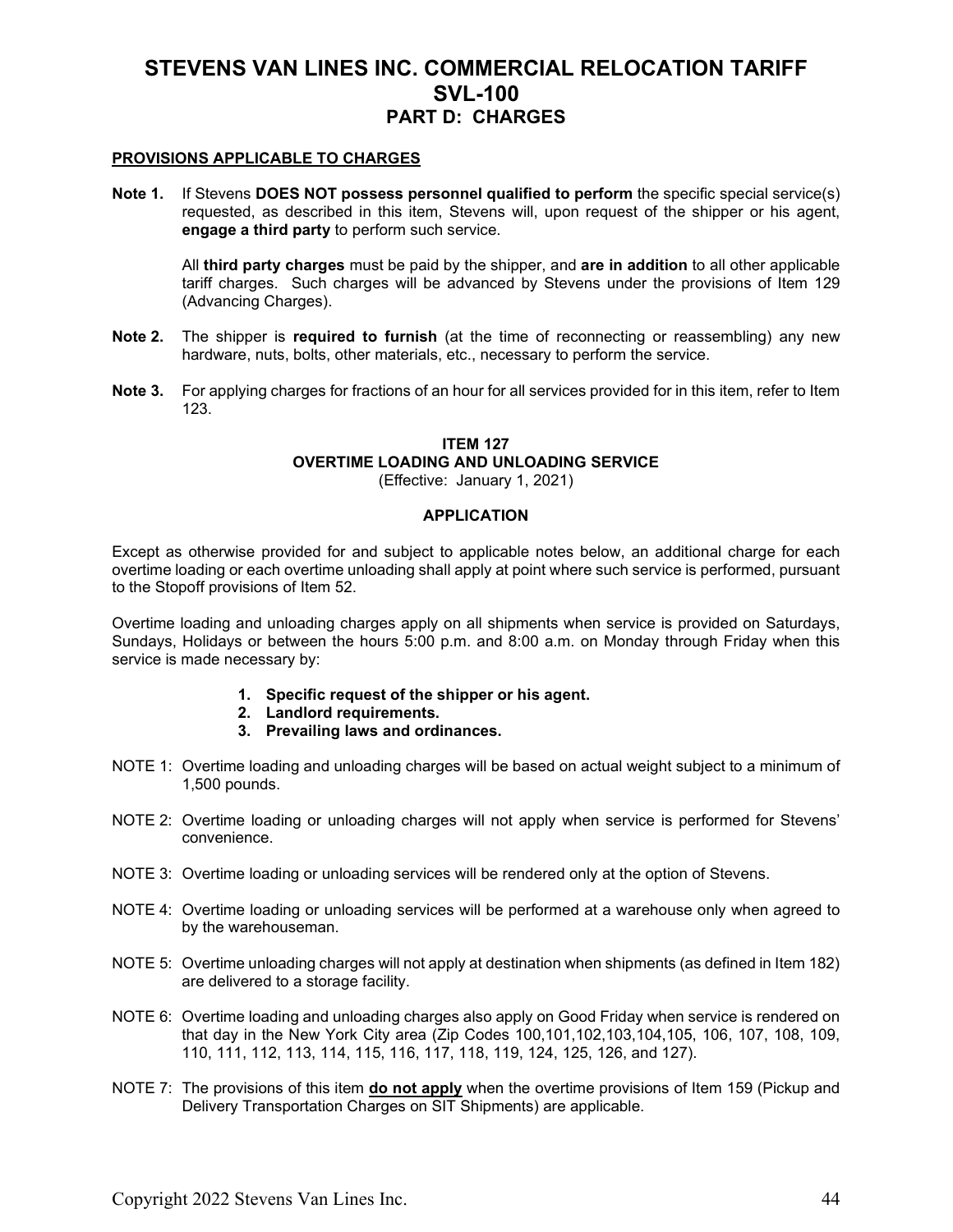#### **ITEM 129 ADVANCED AND THIRD PARTY SERVICE CHARGES** (Effective: April 15, 2019)

- 1. Charges advanced by Stevens for services of others engaged at the request of the shipper or required by Federal, State or Local law, including but not limited to:
	- a) Obtaining agricultural quarantine inspections, and
	- b) Obtaining permits required for legally transporting articles that are over-width, overheight, over-length, or any combination thereof, including the use of one or more flagmen and/or escort vehicle(s) (see Note 1),

will be supported by Stevens with a copy of invoice setting forth services rendered, charges and basis thereof, together with reference to applicable schedule or tariff if charges are assessed in accordance therewith. The charges so advanced are in addition to and shall be collected with all other lawful rates and charges.

All such advance charges will be **supported by paid receipts** and apply in addition to all other applicable tariff charges.

- 2. Charges will also be advanced by Stevens for expenses incurred by Stevens as a result of services performed that are subject to officially assessed state or local fees or taxes, such as: sales taxes, use taxes and debris disposal or recycling fees. Charges so advanced are in addition to and shall be collected with all other lawful rates and charges.
- 3. Toll charges will be advanced by Stevens, for expenses incurred by Stevens as a result of transiting bridges or ferries that are subject to officially assessed federal, state, county or local use fees. Highway and turnpike tolls and other service charges will not be advanced by Stevens, except:

Shipments transported 1) from or to Plantation, Fl or Islamorada, FL and points south and west in the Florida Keys, and 2) from or to certain points in Canada will be subject to a transportation **Service Charge**, which shall apply in addition to any applicable bridge and ferry charges, based on the weight at which the Transportation Charges are based. When only a portion of the shipment is transported via the route named in this exception, the charge will be based on the weight of such portion, subject to applicable minimum weights.

- 4. When such services are performed at any point in Canada, the charges advanced by Stevens will be increased by 10%, subject to a minimum additional charge as provided in the tariff software.
- 5. Stevens may retain third parties not affiliated with Stevens to provide services on behalf of shipper in connection with a shipment (Third Party Services). Third Party Services may include, but shall not be limited to: crating, taking apart or putting together items (such as swing sets and similar items) and other services that Stevens employs. A copy of an invoice (not a paid receipt) shall be sufficient to support these charges which shall be collected with all other applicable charges.
- 6. Item 125, Waiting Time Charges, will also apply during any hour of the day, including Saturdays and Sundays, without any allowable waiting time, when Stevens is prevented by law, regulations, or otherwise from performing over-the-road transportation due to the nature of the over-dimension article(s). The waiting time charge may be applied at origin, destination or en-route and may apply more than once on a shipment.
- 7. Except as otherwise specifically provided herein, the advancement of tolls is restricted to bridges or ferries that are subject to officially assessed federal, state, county or local use fees.
- 8. When the origin or destination of the shipment, or a portion thereof, is located at a point accessible only by the use of a ferry, the actual ferry charges will be advanced by Stevens and billed to the shipper as an advanced charge as provided herein.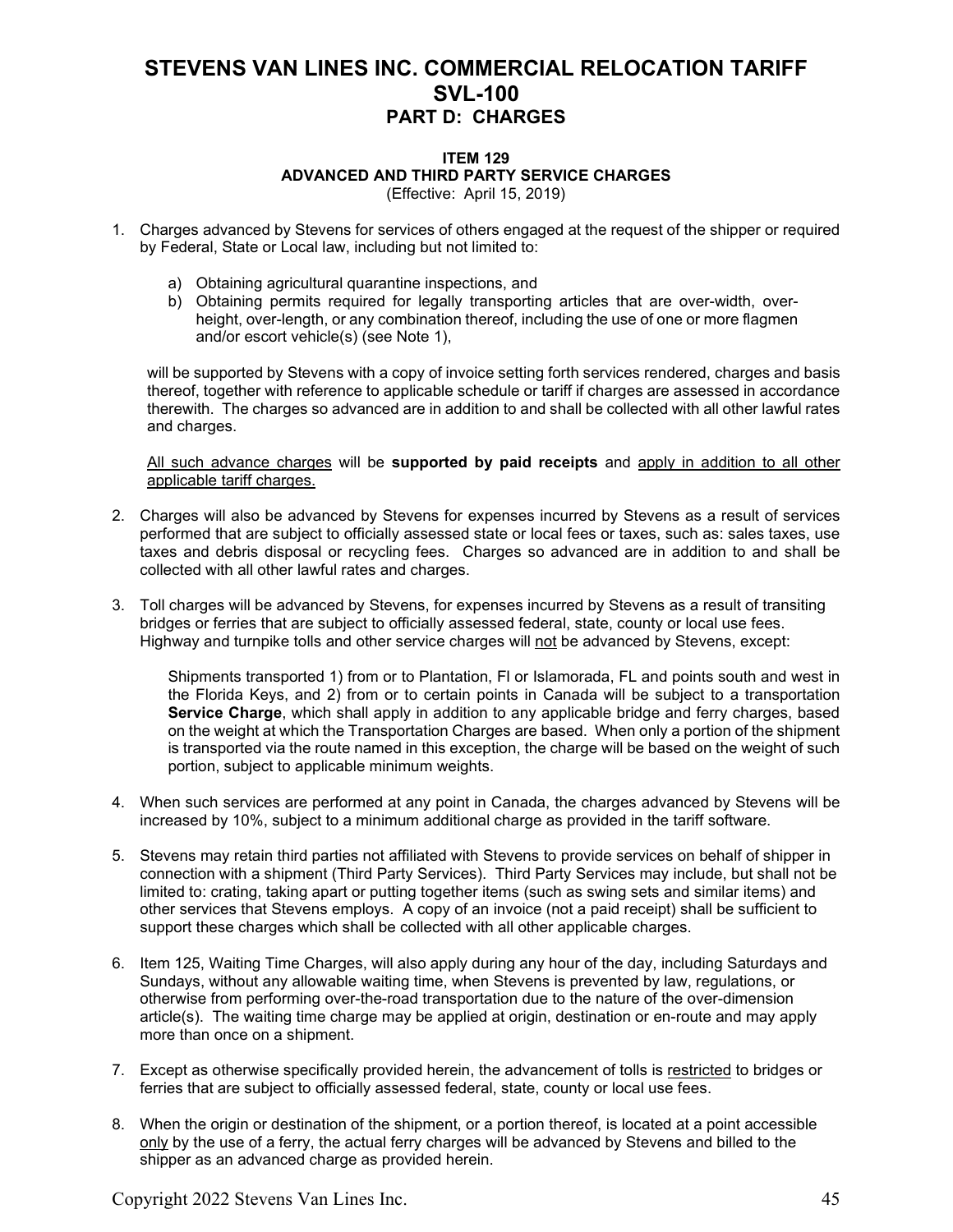#### **ITEM 130 COLLECTION OF CHARGES** (Effective: April 15, 2019)

1. Stevens will not deliver or relinquish possession of property transported by it until the charges i.e., (1) either the total binding estimate amount or 110% of the non-binding estimate amount; (2) the charges applicable for any service(s) requested by the shipper after the contract was executed that were not included in the estimate; and (3) charges for impracticable operations that do not exceed 15% percent of the total charges due at delivery, have been paid in cash, certified check, traveler's check, or bank check (one drawn by a bank on itself and signed by an officer of the bank), except (a) where other satisfactory arrangements have been made between Stevens and the consignor or consignee, in accordance with rules and regulations of the Department of Transportation, or (b) when delivery is made pursuant to Paragraph (3).

 The charges for services or quantities that are in addition to those collected at delivery must be billed to the shipper within 15 days of the date of delivery (or if Stevens lacks sufficient information to compute the charges they must be billed to the shipper within 15 days of the date when sufficient information becomes available) and shall be due within 30 days following presentation of the freight bill.

In the case of partial deliveries (shipments delivered on more than one vehicle at more than one time), charges due at delivery will be pro-rated based on the percentage of the weight of the portion delivered compared to the total weight of the shipment.

- 2. The following conditions shall apply for balance-due shipments or when satisfactory arrangements for credit have been made between Stevens and the consignor or consignee, in accordance with rules and regulations of the Department of Transportation:
	- a). The free credit period shall extend 7 days, excluding Saturdays, Sundays and legal holidays, from the first 12 o'clock midnight following the presentation of the bill by Stevens or deposit of same in the U.S. Mail. In case of dispute as to the time of mailing, the postmark shall be accepted as showing such time.
	- b). Except as provided in exception below, when Stevens' bill has not been paid within the free credit period, credit shall automatically be extended to a total of 30 calendar days, which shall include the free credit period, and shipper will be assessed a service charge by Stevens equal to 1 percent ("Service Charge") of the amount of Stevens' bill, subject to a \$20.00 minimum charge for each 30-day period that the charges remain unpaid.
	- c) Stevens' bill will state separately, the total charges due during both the free credit period and the extended credit period.
	- d) The mailing by shipper of valid checks or drafts in payment of charges within the credit period allowed such shipper is deemed to be the collection of the tariff charges within the credit period for the purpose of this item. In case of dispute as to the time of mailing, the postmark shall be accepted as showing such time.
	- e) Stevens shall grant credit to any shipper which fails to pay a duly presented bill within the 30 day period, unless and until such shipper affirmatively satisfies Stevens that all future bills duly presented will be paid strictly in accordance with the rules and regulations prescribed by the Department of Transportation for the settlement of Stevens rates and charges.
	- f) If a shipper pays any charges with an invalid check or draft or a check or draft that is dishonored for any reason, or if a shipper stops payment on any check or draft, or if Stevens allows for the payment of charges by credit card and the shipper causes the credit card issuer or processor to charge back the amount of charges that are lawfully due, then shipper will be assessed a Service Charge.
- 3. Payments for shipments having an origin or destination outside of the boundaries of the United States shall be at total tariff charges in full and lawful currency of the United States or its equivalent.
- 4. Subject to the foregoing paragraphs (except Paragraph (3) will not apply), provision for payment of charges on storage-in-transit shipments is contained in Item 151.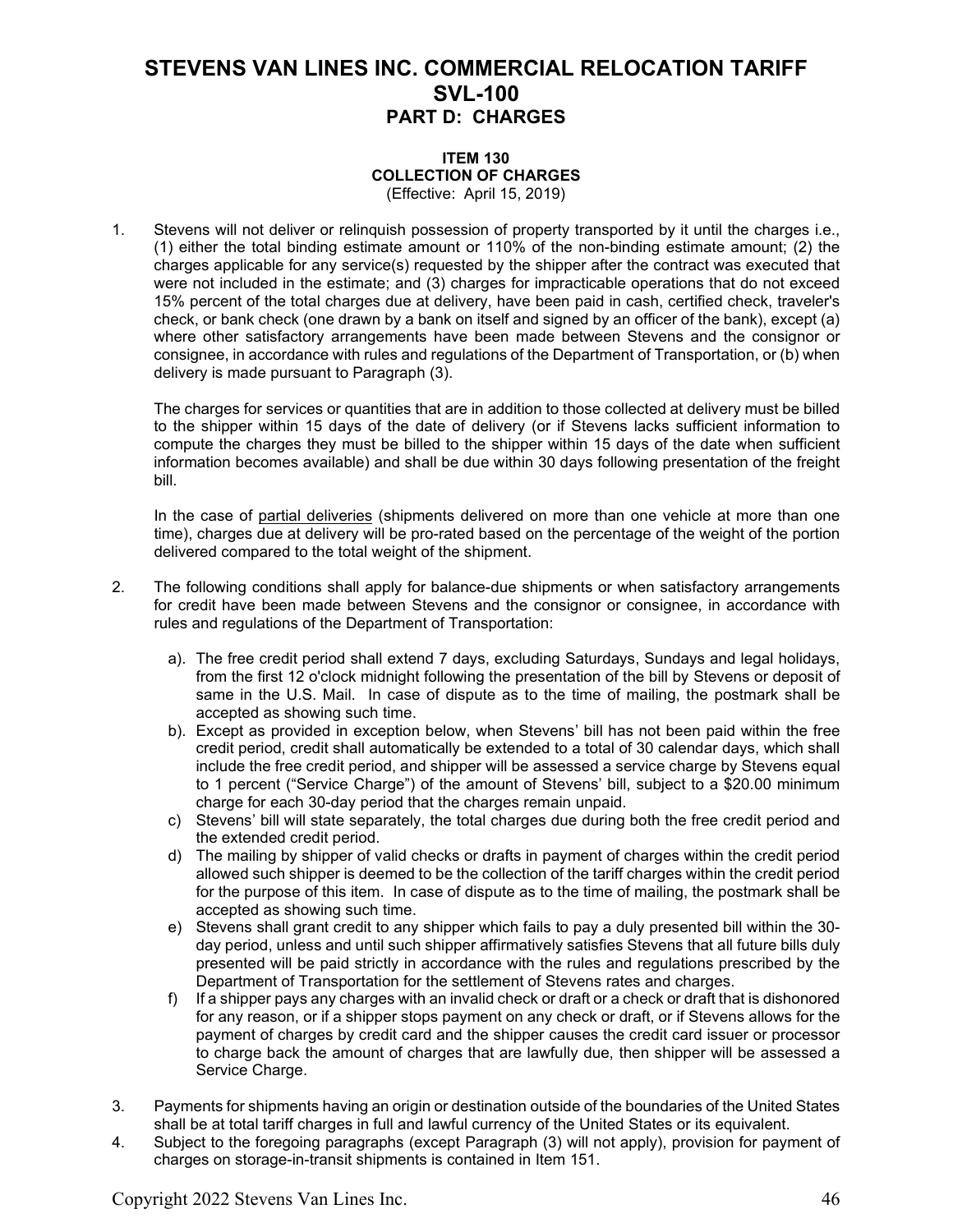- 5. See Item 187 for Definition of Holidays.
- 6. See Item 133 for provisions governing COLLECTION OF FREIGHT CHARGES ON HOUSEHOLD GOODS SHIPMENTS INVOLVING LOSS OR DESTRUCTION IN TRANSIT.
- EXCEPTION: The Service Charge provided in Paragraph (2) (b), above shall not be assessed in connection with the rates and charges on freight transported for the United States, for any department, bureau or agency thereof, for any State or Territory, or political subdivision thereof, or for the District of Columbia.

#### **ITEM 133 COLLECTION OF FREIGHT CHARGES ON HOUSEHOLD GOODS SHIPMENTS INVOLVING LOSS OR DESTRUCTION IN TRANSIT AND ON SHIPMENTS TRANSPORTED ON MORE THAN ONE VEHICLE** (Effective: April 15, 2019)

- 1. Stevens shall not collect, or require a shipper to pay, any published freight charges (including any charges for accessorial or terminal services) when that shipment is **totally** lost or destroyed in transit. The provisions of this item shall apply only to the transportation of household goods as defined in below. Notwithstanding any other provisions of this item, Stevens shall collect, and the shipper shall be required to pay, any specific valuation charge that may be due. This item shall not be applicable to the extent that any such loss or destruction is due to the act or omission of the shipper.
- 2. In the event that any portion, **but less than all**, of a shipment of household goods is lost or destroyed in transit, Stevens shall, at the time it disposes of claims for loss, damage, or injury to the articles in the shipment, refund that portion of its published freight charges (including any charges for accessorial or terminal services) corresponding to that portion of the shipment which is lost or destroyed in transit. **To calculate the charges applicable to the shipment as delivered**, Stevens shall multiply the percentage corresponding to the portion of the shipment delivered by the total charges (including accessorial and terminal charges) applicable to the shipment as tendered by the shipper. If the charges computed in the manner set forth above exceed the charges otherwise applicable to the shipment as delivered, the lesser of those charges shall apply. The provisions of this paragraph shall apply only to the transportation of household goods as defined in paragraph (5) below. Notwithstanding any other provisions of this paragraph, Stevens shall collect, and the shipper shall be required to pay, that portion of any accessorial or terminal services rendered which corresponds to the portion of the shipment not lost or destroyed in transit and any specific valuation charge that may be due. The provisions of this paragraph shall not be applicable to the extent that any such loss or destruction is due to the act or omission of the shipper. Stevens shall determine, at their own expense, the portion of the shipment not lost or destroyed in transit.
- 3. Whenever a collect on delivery shipment of household goods, as defined in paragraph (5) below, is **transported on more than one vehicle,** Stevens delivering such split or divided shipment shall observe the following requirements of subparagraphs (a), (b), or (c) in the collection of the charges:
	- a. At the option of Stevens, the collection of the charges attributable to the transportation of the portion of the shipment transported on each vehicle may be deferred until all portions of the shipment are delivered; or,
	- b. Providing that the charges for the entire shipment have been determined, Stevens may collect at the time of delivery of any portion of the shipment that percentage of the charges represented by the portion of the shipment tendered for delivery; or,
	- c. In the event that the charges due Stevens for the transportation of the entire shipment cannot reasonably be determined at the time any portion of the shipment is tendered for delivery, Stevens shall determine and collect the charges for the portion of the shipment being delivered. The total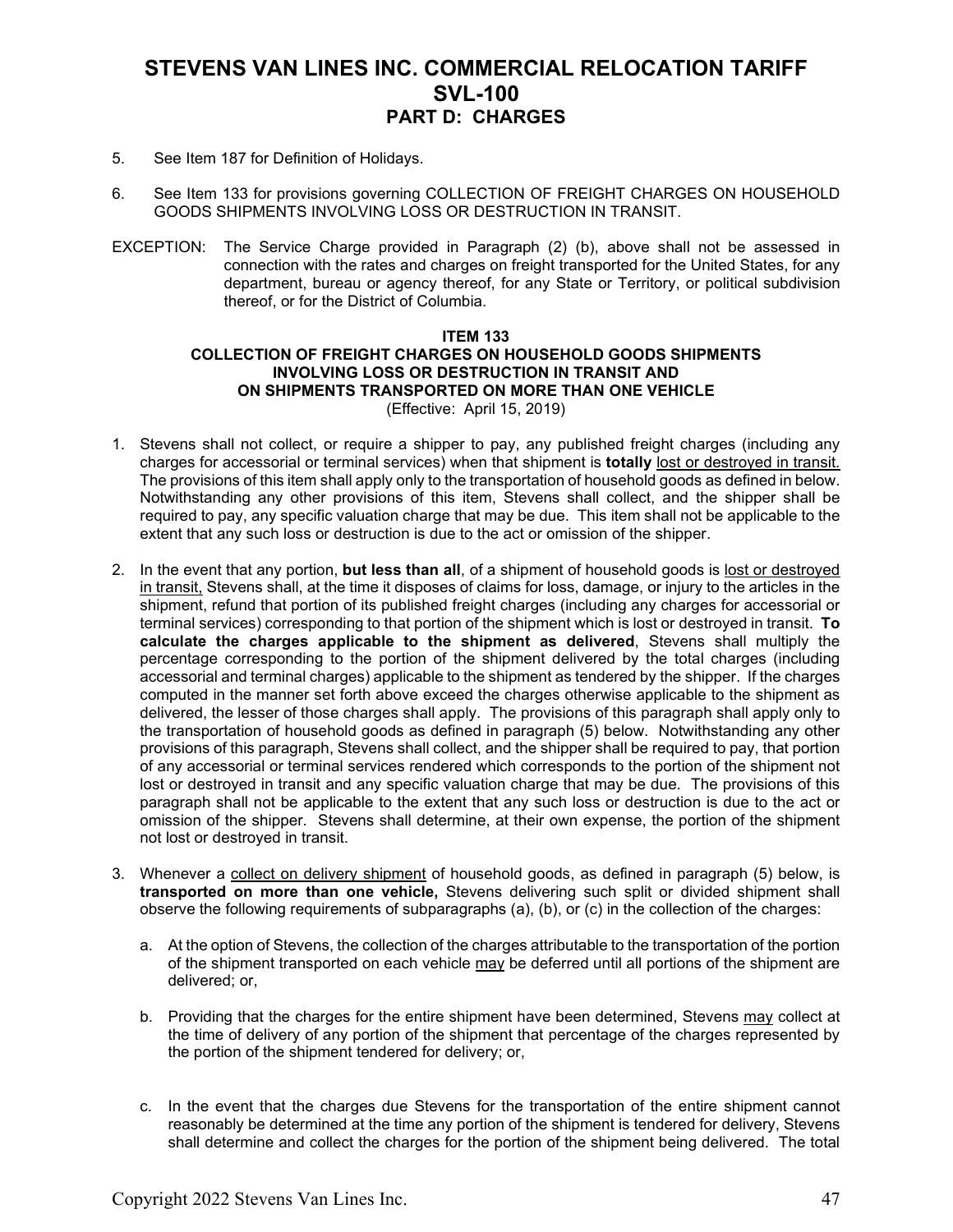charges assessed by Stevens for the transportation of the separate portions of the shipment shall not exceed the charges due for the entire shipment.

- 4. In the event of the loss or destruction of **any part** of a shipment being transported on **more than one vehicle,** the collection of charges as provided in paragraph (3) of this item shall also be in conformity with the requirements of paragraphs (1) and (2) of this item.
- 5. This item applies only to residence-to-residence moves and other shipments transported under Item 182, Commodity Description of household goods.
- 6. This item will take precedence over corresponding provisions of Item 130, Collection of Charges.

#### **ITEM 136 PROCEDURES GOVERNING THE PROCESSING, INVESTIGATION AND DISPOSITION OF OVERCHARGE, DUPLICATE PAYMENT, OR OVERCOLLECTION CLAIMS** (Effective: April 15, 2019)

### *SECTION 1: APPLICABILITY*

The regulations set forth in this rule govern the processing of claims for overcharge, duplicate payment, or overcollection for the transportation of property in interstate or foreign commerce by motor common carriers and freight forwarders licensed by the Department of Transportation.

### *SECTION 2: DEFINITIONS*

- (a) "Carrier" means a motor carrier or freight forwarder licensed by the Department of Transportation.
- (b) "Overcharge" means an overcharge as defined in Sections 204a (6) and 406a (6) of 49 CFR 1008. It also includes duplicate payments as defined in Paragraph (c) and overcollections as defined in Paragraph (d) of this section when a dispute exists between the parties concerning such charges.
- (c) "Duplicate payment" means two or more payments for transporting the same shipment. Where one or more payment is not in the exact amount of the applicable tariff rates and charges, refunds shall be made on the basis of the excess amount over the applicable tariff rates and charges.
- (d) "Overcollection" means the receipt by a household goods carrier of a payment in excess of the transportation and/or accessorial charges applicable to a particular shipment of household goods as defined in 49 USC 13102 (10) and 10102 (11) in carrier's applicable tariffs.
- (e) "Unidentified payment" means a payment which a carrier has received but which the carrier is unable to match with its open accounts receivable or otherwise identify as being due for the performance of transportation services.
- (e) "Claimant" means any shipper or receiver, or its authorized agent, filing a request with a carrier for the refund of an overcharge, duplicate payment, or overcollection.

### *SECTION 3: FILING AND PROCESSING CLAIMS*

- (a) A claim for overcharge, duplicate payment, or overcollection shall not be paid unless filed in writing with Stevens. When a claim is filed with another carrier that participated in the transportation, that carrier shall transmit the claim to Stevens within 15 days after receipt of the claim. If Stevens is unable to dispose of the claim for any reason, the claim may be filed with or transferred to any participating carrier for final disposition.
- (b) A single claim may include more than one shipment, provided the claim on each shipment involves: (1) the same tariff issue or authority or circumstances, (2) single line service by the same carrier, or (3) service by the same interline carriers.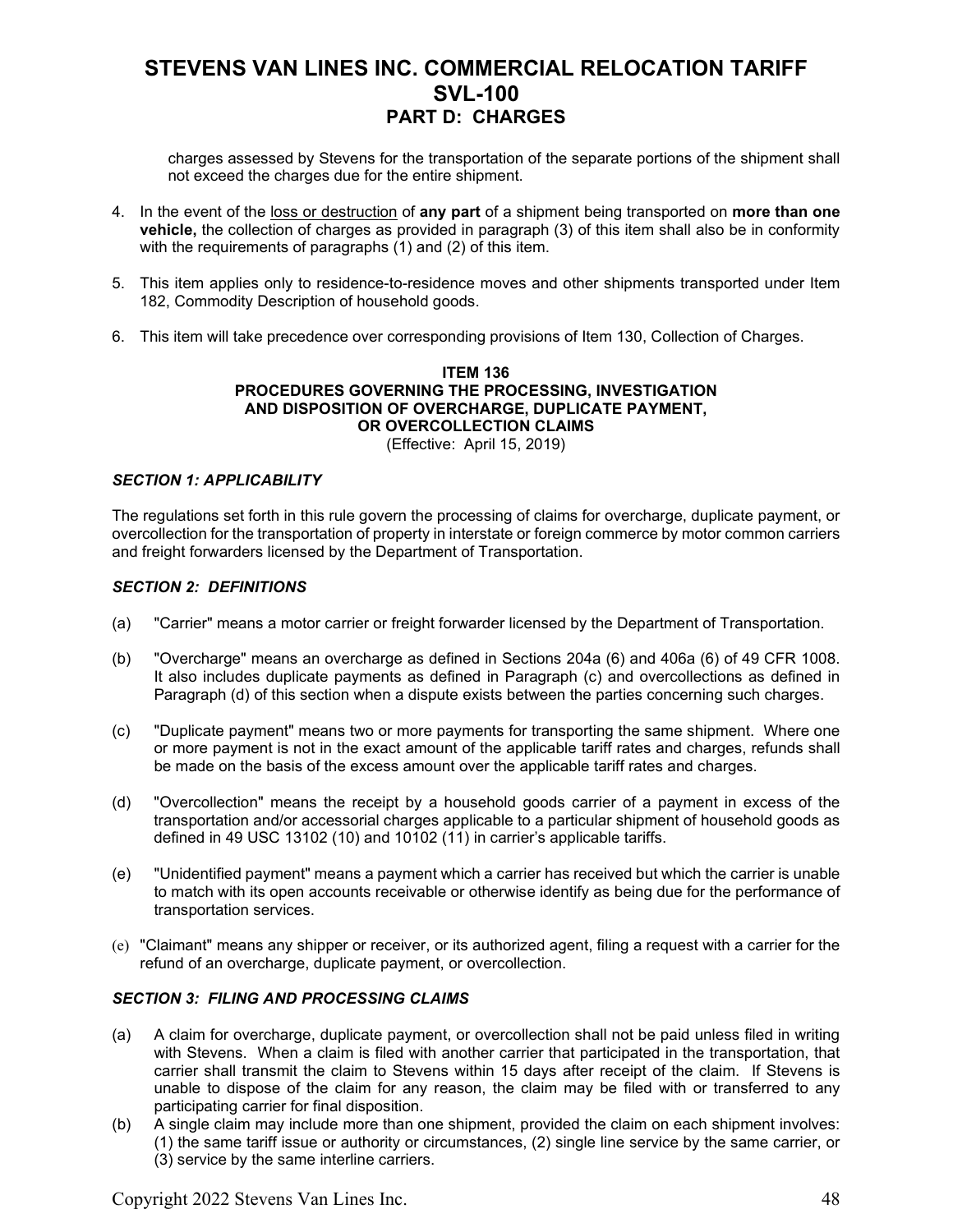### *SECTION 4: DOCUMENTATION OF CLAIMS*

- (a) Claims for overcharge, duplicate payment, or overcollection shall be accompanied by sufficient information to allow Stevens to conduct an investigation and pay or decline the claim within the time limitations set forth in Section 8. Claims shall include the name of the claimant, its file number, if any, and the amount of the refund sought to be recovered, if known.
- (b) Claims for overcharge shall be accompanied by the original freight bill. Additional information may include, but is not limited to, the following:
	- (1) The rate, classification, or commodity description or weight claimed to have been applicable.
	- (2) Complete tariff authority for the rate, classification, or commodity description claimed.
	- (3) Freight bill payment information.
	- (4) Other documents or data which is believed by claimant to substantiate the basis for its claim.
- (c) Claims for duplicate payment and overcollection shall be accompanied by the original freight bill(s) for which charges were paid and by freight bill payment information.
- (d) Regardless of the provisions of Paragraphs (a), (b) and (c) of this section, the failure to provide sufficient information and documentation to allow Stevens to conduct an investigation and pay or decline the claim within the allowable time limitation shall not constitute grounds for disallowance of the claim. Rather, Stevens shall comply with Section 5(c) to obtain the additional information required.
- (e) Stevens shall accept copies instead of the original documents required to be submitted in this section where Stevens is furnished with an agreement entered into by the claimant that indemnifies Stevens for subsequent duplicate claims that might be filed and supported by the original documents.

### *SECTION 5: INVESTIGATION OF CLAIMS*

- (a) Upon receipt of a claim, whether written or otherwise, Stevens shall promptly initiate an investigation and establish a file, as required by Section 6.
- (b) If Stevens discovers an overcharge, duplicate payment, or overcollection, which has not been the subject of a claim, Stevens shall promptly initiate an investigation and comply with the provisions in Section 9.
- (c) In the event Stevens requires information or documents in addition to that submitted with the claim, Stevens shall promptly notify the claimant and request the information required. This includes notifying the claimant that a written claim must be filed before Stevens becomes subject to the time limits for settling such a claim under Section 8.

### *SECTION 6: CLAIM RECORDS*

At the time a claim is received, Stevens shall create a separate file and assign it a successive claim file number and note that number on all documents filed in support of the claim and all records and correspondence with respect to the claim, including the written acknowledgment of receipt required under Section 7. If pertinent to the disposition of the claim, Stevens shall also note that number on the shipping order and delivery receipt, if any, covering the shipment involved.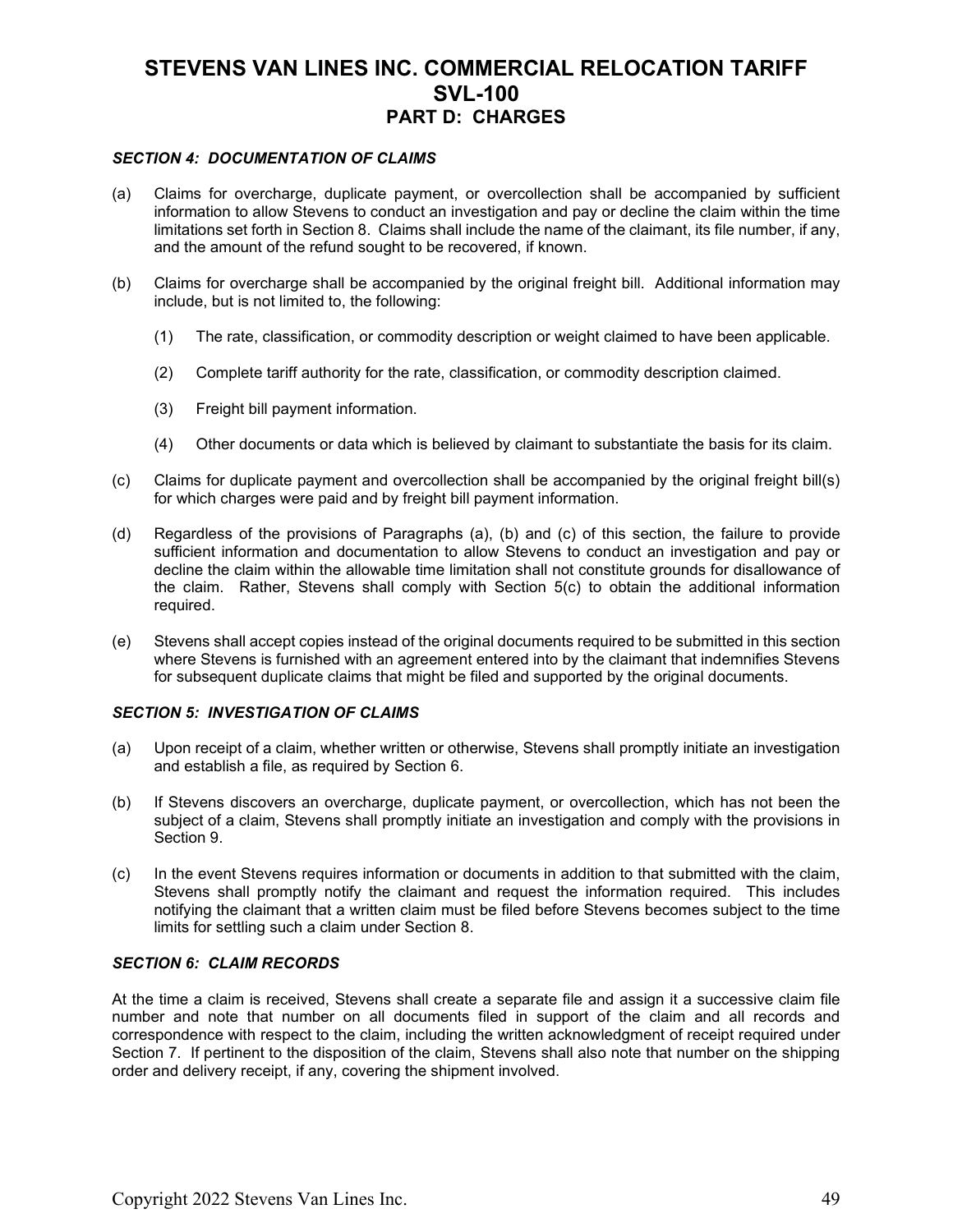### *SECTION 7: ACKNOWLEDGMENT OF CLAIMS*

Upon receipt of a written claim, Stevens shall acknowledge its receipt in writing to the claimant within 30 days after the date of receipt except where Stevens shall have paid or declined the claim in writing within that period. Stevens shall include the date of receipt in its written acknowledgment and shall also enter this date on the face of the written claim, which shall be placed in the file for that claim.

### *SECTION 8: DISPOSITION OF CLAIMS*

Stevens shall pay, decline to pay, or settle each written claim within 60 days after its receipt by Stevens, except where the claimant and Stevens agree in writing to a specific extension based upon extenuating circumstances. If Stevens declines to pay a claim or makes settlement in an amount different from that sought, Stevens shall notify the claimant, in writing, of the reason(s) for its action, citing tariff authority or other pertinent information developed as a result of its investigation.

### *SECTION 9: DISPOSITION OF UNIDENTIFIED PAYMENTS, OVERCHARGES, DUPLICATE PAYMENTS AND OVER COLLECTIONS NOT SUPPORTED BY CLAIMS*

- (a) (1) Stevens shall establish procedures for identifying and properly applying all unidentified payments. If Stevens does not have sufficient information with which properly to apply such a payment, Stevens shall notify the payor of the unidentified payment within 60 days of receipt of the payment and request information which will enable it to identify the payment. If Stevens does not receive the information requested within 90 days from the date of the notice, Stevens may treat the unidentified payment as a payment in fact of freight charges owing to it. Following the 90-day period, the regular claims procedure under this part shall be applicable.
	- (2) Notice shall be in writing and clearly indicate that it is a final notice and not a bill. Notice shall include: the check number, amount, and date; the payor's name; and any additional basic information Stevens is able to provide. The final notice also must inform payor that: (i) applicable regulations allow Stevens to conditionally retain the payment as revenue in the absence of a timely response by the payor; and (ii) following the 90-day period the regular claims procedure shall be applicable.
	- (3) Upon Stevens' receipt of information from the payor, Stevens shall, within 14 days: (i) make a complete refund of such funds to the payor; or (ii) notify the payor that the information supplied is not sufficient to identify the unapplied payment and request additional information; or (iii) notify the payor of Stevens' determination that such payment was applicable to particular freight charges lawfully due Stevens. Where no refund is made by Stevens, Stevens shall advise the payor of its right to file a formal claim for refund with Stevens in accordance with the regular claims procedure under this rule.
- (b) When Stevens participates in a transportation movement, but did not collect the transportation charges and finds that an overpayment has been made, Stevens shall immediately notify the collecting carrier. When the collecting carrier (whether single or joint linehaul) discovers or is notified by Stevens that an overcharge, duplicate payment, or over-collection exists for any transportation charge which has not been the subject of a claim, Stevens shall create a file as if a claim had been submitted and shall record in the file the date it discovered or was notified of the overpayment. The carrier that collected the charges shall then refund the amount of the overpayment to the person who paid the transportation charges or to the person that made duplicate payment within 30 days from the date of such discovery or notification.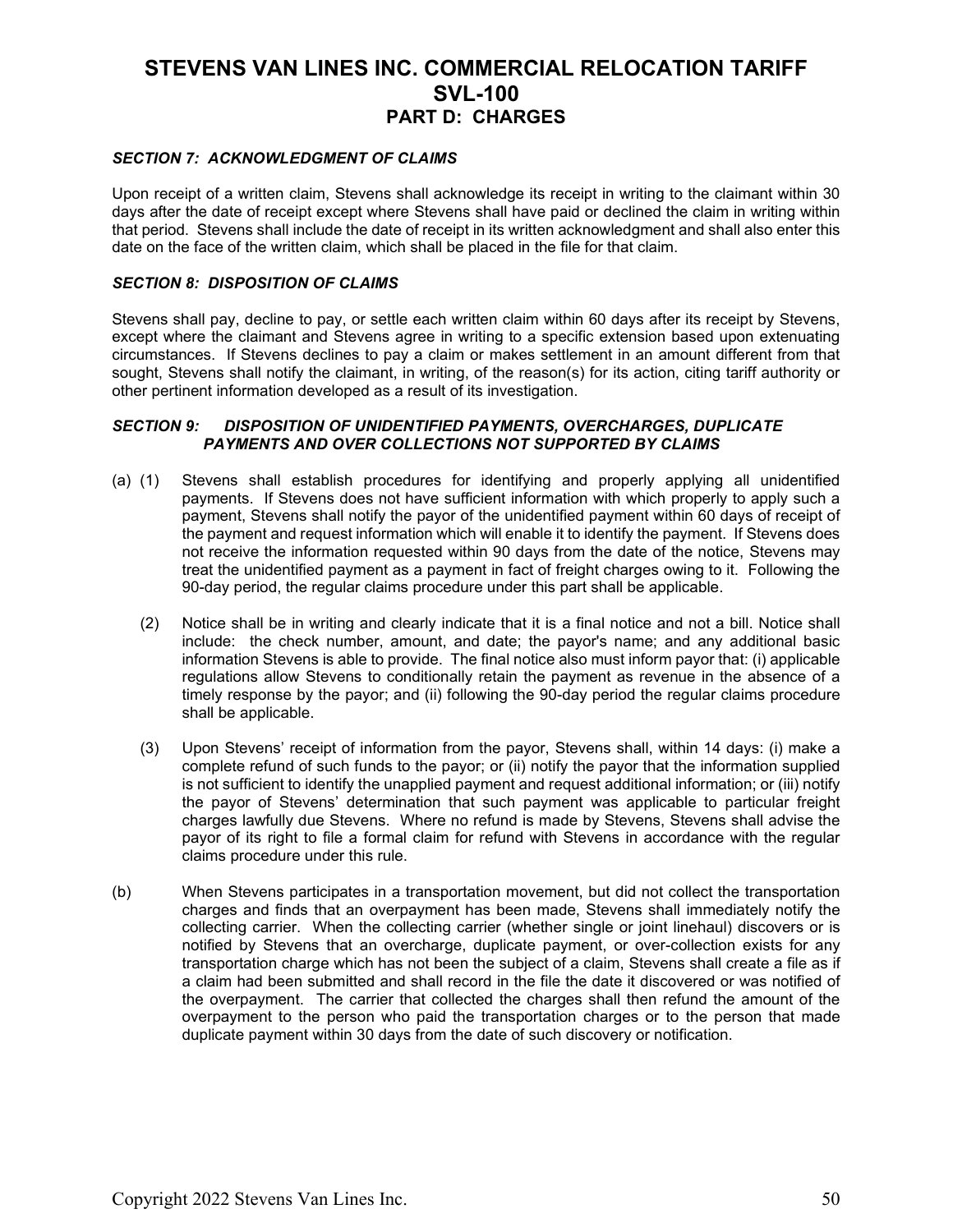#### **ITEM 140 RATES FOR UNIQUELY ASSIGNED SHIPPERS** (Effective: April 15, 2019)

The total invoice amount, excluding charges for Third Party Services, Valuation, Move Management Services, Day Certain Loading, Storage-In-Transit, Warehouse Handling, and Pickup and Delivery on Storage-In-Transit Shipments, will be reduced by the options stated below on shipments transported between points in the United States (excluding HI), and between points within the United States (Except AK and HI), on the one hand, and, on the other, points within Canada. A specific account number will be assigned to each individual shipper from the range provided in the appropriate option.

Move Management Services, Day Certain Loading, Storage-In-Transit, Warehouse Handling, and Pickup and Delivery on Storage-In-Transit Shipments, will be reduced, either in conjunction with or independent from any other tariff reductions, by the options stated below.

| OPTION         | <b>REDUCTION</b> | <b>SHIPPER ACCOUNT</b><br><b>NUMBERS</b> | <b>OPTION</b> | <b>REDUCTION</b> | <b>SHIPPER ACCOUNT NUMBER</b> |
|----------------|------------------|------------------------------------------|---------------|------------------|-------------------------------|
| 1              | 1%               | BL0100010001 - BL0199999999              | 51            | 51%              | BL5100010001 - BL5199999999   |
| $\overline{c}$ | 2%               | BL0200010001 - BL0299999999              | 52            | 52%              | BL5200010001 - BL5299999999   |
| 3              | 3%               | BL0300010001 - BL0399999999              | 53            | 53%              | BL5300010001 - BL5399999999   |
| 4              | 4%               | BL0400010001 - BL0499999999              | 54            | 54%              | BL5400010001 - BL5499999999   |
| 5              | 5%               | BL0500010001 - BL0599999999              | 55            | 55%              | BL5500010001 - BL5599999999   |
| 6              | 6%               | BL0600010001 - BL0699999999              | 56            | 56%              | BL5600010001 - BL5699999999   |
| $\overline{7}$ | 7%               | BL0700010001 - BL0799999999              | 57            | 57%              | BL5700010001 - BL5799999999   |
| 8              | 8%               | BL0800010001 - BL0899999999              | 58            | 58%              | BL5800010001 - BL5899999999   |
| 9              | 9%               | BL0900010001 - BL0999999999              | 59            | 59%              | BL5900010001 - BL5999999999   |
| 10             | 10%              | BL1000010001 - BL1099999999              | 60            | 60%              | BL6000010001 - BL6099999999   |
| 11             | 11%              | BL1100010001 - BL1199999999              | 61            | 61%              | BL6100010001 - BL6199999999   |
| 12             | 12%              | BL1200010001 - BL1299999999              | 62            | 62%              | BL6200010001 - BL6299999999   |
| 13             | 13%              | BL1300010001 - BL1399999999              | 63            | 63%              | BL6300010001 - BL6399999999   |
| 14             | 14%              | BL1400010001 - BL1499999999              | 64            | 64%              | BL6400010001 - BL6499999999   |
| 15             | 15%              | BL1500010001 - BL1599999999              | 65            | 65%              | BL6500010001 - BL6599999999   |
| 16             | 16%              | BL1600010001 - BL1699999999              | 66            | 66%              | BL6600010001 - BL6699999999   |
| 17             | 17%              | BL1700010001 - BL1799999999              | 67            | 67%              | BL6700010001 - BL6799999999   |
| 18             | 18%              | BL1800010001 - BL1899999999              | 68            | 68%              | BL6800010001 - BL6899999999   |
| 19             | 19%              | BL1900010001 - BL1999999999              | 69            | 69%              | BL6900010001 - BL6999999999   |
| 20             | 20%              | BL2000010001 - BL2099999999              | 70            | 70%              | BL7000010001 - BL7099999999   |
| 21             | 21%              | BL2100010001 - BL2199999999              | 71            | 71%              | BL7100010001 - BL7199999999   |
| 22             | 22%              | BL2200010001 - BL2299999999              | 72            | 72%              | BL7200010001 - BL7299999999   |
| 23             | 23%              | BL2300010001 - BL2399999999              | 73            | 73%              | BL7300010001 - BL7399999999   |
| 24             | 24%              | BL2400010001 - BL2499999999              | 74            | 74%              | BL7400010001 - BL7499999999   |
| 25             | 25%              | BL2500010001 - BL2599999999              | 75            | 75%              | BL7500010001 - BL7599999999   |
| 26             | 26%              | BL2600010001 - BL2699999999              | 76            | 76%              | BL7600010001 - BL7699999999   |
| 27             | 27%              | BL2700010001 - BL2799999999              | 77            | 77%              | BL7700010001 - BL7799999999   |
| 28             | 28%              | BL2800010001 - BL2899999999              | 78            | 78%              | BL7800010001 - BL7899999999   |
| 29             | 29%              | BL2900010001 - BL2999999999              | 79            | 79%              | BL7900010001 - BL7999999999   |
| 30             | 30%              | BL3000010001 - BL3099999999              | 80            | 80%              | BL8000010001 - BL8099999999   |
| 31             | 31%              | BL3100010001 - BL3199999999              | 81            | 81%              | BL8100010001 - BL8199999999   |
| 32             | 32%              | BL3200010001 - BL3299999999              | 82            | 82%              | BL8200010001 - BL8299999999   |
| 33             | 33%              | BL3300010001 - BL3399999999              | 83            | 83%              | BL8300010001 - BL8399999999   |
| 34             | 34%              | BL3400010001 - BL3499999999              | 84            | 84%              | BL8400010001 - BL8499999999   |
| 35             | 35%              | BL3500010001 - BL3599999999              | 85            | 85%              | BL8500010001 - BL8599999999   |
| 36             | 36%              | BL3600010001 - BL3699999999              | 86            | 86%              | BL8600010001 - BL8699999999   |
| 37             | 37%              | BL3700010001 - BL3799999999              | 87            | 87%              | BL8700010001 - BL8799999999   |
| 38             | 38%              | BL3800010001 - BL3899999999              | 88            | 88%              | BL8800010001 - BL8899999999   |
| 39             | 39%              | BL3900010001 - BL3999999999              | 89            | 89%              | BL8900010001 - BL8999999999   |
| 40             | 40%              | BL4000010001 - BL4099999999              | 90            | 90%              | BL9000010001 - BL9099999999   |
| 41             | 41%              | BL4100010001 - BL4199999999              | 91            | 91%              | BL9100010001 - BL9199999999   |
| 42             | 42%              | BL4200010001 - BL4299999999              | 92            | 92%              | BL9200010001 - BL9299999999   |
| 43             | 43%              | BL4300010001 - BL4399999999              | 93            | 93%              | BL9300010001 - BL9399999999   |
| 44             | 44%              | BL4400010001 - BL4499999999              | 94            | 94%              | BL9400010001 - BL9499999999   |
| 45             | 45%              | BL4500010001 - BL4599999999              | 95            | 95%              | BL9500010001 - BL9599999999   |
| 46             | 46%              | BL4600010001 - BL4699999999              | 96            | 96%              | BL9600010001 - BL9699999999   |
| 47             | 47%              | BL4700010001 - BL4799999999              | 97            | 97%              | BL9700010001 - BL9799999999   |
| 48             | 48%              | BL4800010001 - BL4899999999              | 98            | 98%              | BL9800010001 - BL9899999999   |
| 49             | 49%              | BL4900010001 - BL4999999999              | 99            | 99%              | BL9900010001 - BL9999999999   |
| 50             | 50%              | BL5000010001 - BL5099999999              | 100           | 100%             | BL0000010001 - BL0099999999   |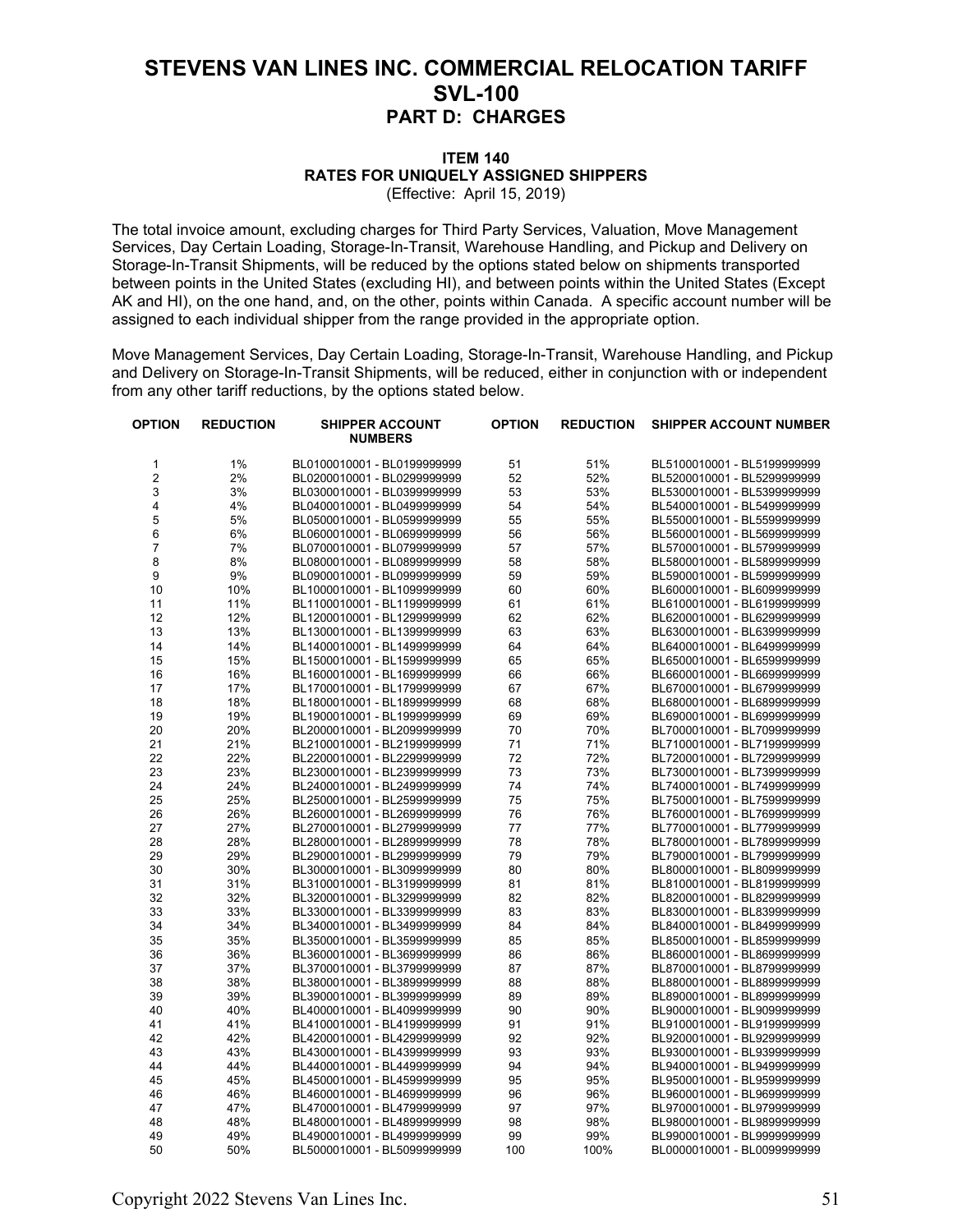EXAMPLE: Stevens' numeric shipper moving order number will be assigned the prefix corresponding with the appropriate reduction level:<br>REDUCTION MOVING ORDER NO.

**REDUCTION MOVING ORDER NO. SPECIFIC CUSTOMER ACCOUNT NO.**<br>17% = BL 17 03131560 0 8131560 BL 17 + 03131560 = BL 1703131560  $BL 17 + 03131560 = BL 1703131560$ 

- Note 1: Stevens will maintain complete records of the assigned account numbers and shipper identification on all shipments transported under the terms of this item.
- Note 2: This item will apply in conjunction with Item 144 (Binding Estimate Exception Alternate Charges).
- Note 3: On shipments to or from Alaska, Stevens may apply one item making reference hereto for that portion of the services performed in Alaska and another item making reference hereto for the portion of the services performed in the lower 48 states.
- Note 4: Stevens may elect to reduce Item 157, Storage-In-Transit and Pickup or Delivery Transportation Rates on Storage-In-Transit Shipments. The Shipper Account Number will then be expanded by two digits to reflect the discount applicable to Storage-in-Transit related charges

### **C ITEM 144 BINDING ESTIMATE PRICE**

(Effective: June 15, 2022)

### **OPTION A: Firm Binding Estimate Price:**

.

Upon request of a prospective shipper, Stevens will provide a written binding estimate of the total charges for transportation and other services pertaining to a shipment as described in Item 182, Commodity Description, subject to the notes in this item. The total charges will be based on the binding estimate except as provided below.

- Note 1: Charges on the binding estimate are for services and quantities at origin and destination shown on the estimate and for the load date identified on the estimate. The binding estimate will not apply to any services not expressly shown on the estimate, nor will the binding estimate apply in the event that the shipper changes the load date.
- Note 2: The binding estimate must be in writing and signed by a representative of both the shipper and Stevens.
- Note 3: The estimate is valid when accepted and signed within thirty (30) days of the shipper receiving it and if the load date on the estimate is within 120 days of the shipper receiving the estimate.
- Note 4: The binding estimate may be revised or amended by mutual agreement in writing, between shipper and Stevens, at any time on or before the day the shipment is loaded. The revised estimate will be binding for 30 days after the revised estimate is signed by both shipper and Stevens.
- Note 5: Estimated total charges ARE LIMITED to the origin and destination and additional stops, if any, indicated on the binding estimate. The total charges apply only for quantities and services set forth on the estimate.
- Note 6: Stevens may elect, prior to loading, upon notice to shipper, to revise the Binding Estimate or void the original if the load date is revised or if items or services requested or required have been added by shipper.
- Note 7: Stevens may elect not to apply the provisions of Item 38, Weighing and Weights.
- Note 8: The binding estimate WILL NOT APPLY to third party charges of any kind.
- Note 9: Stevens may elect to assess charges IN ADDITION TO the binding estimate amount for any of the following services which are not included on the binding estimate but which are requested by the shipper or necessary to accomplish delivery and are performed by Stevens in route or at destination. Charges will be assessed based on the tariff in effect at the time the binding estimate is signed. Estimated weight will be used for items assessed on a cwt. basis.
	- Item 52 Extra Pickup or Delivery<br>Item 120 Unpacking
	- Unpacking
	- Item 125 Waiting Time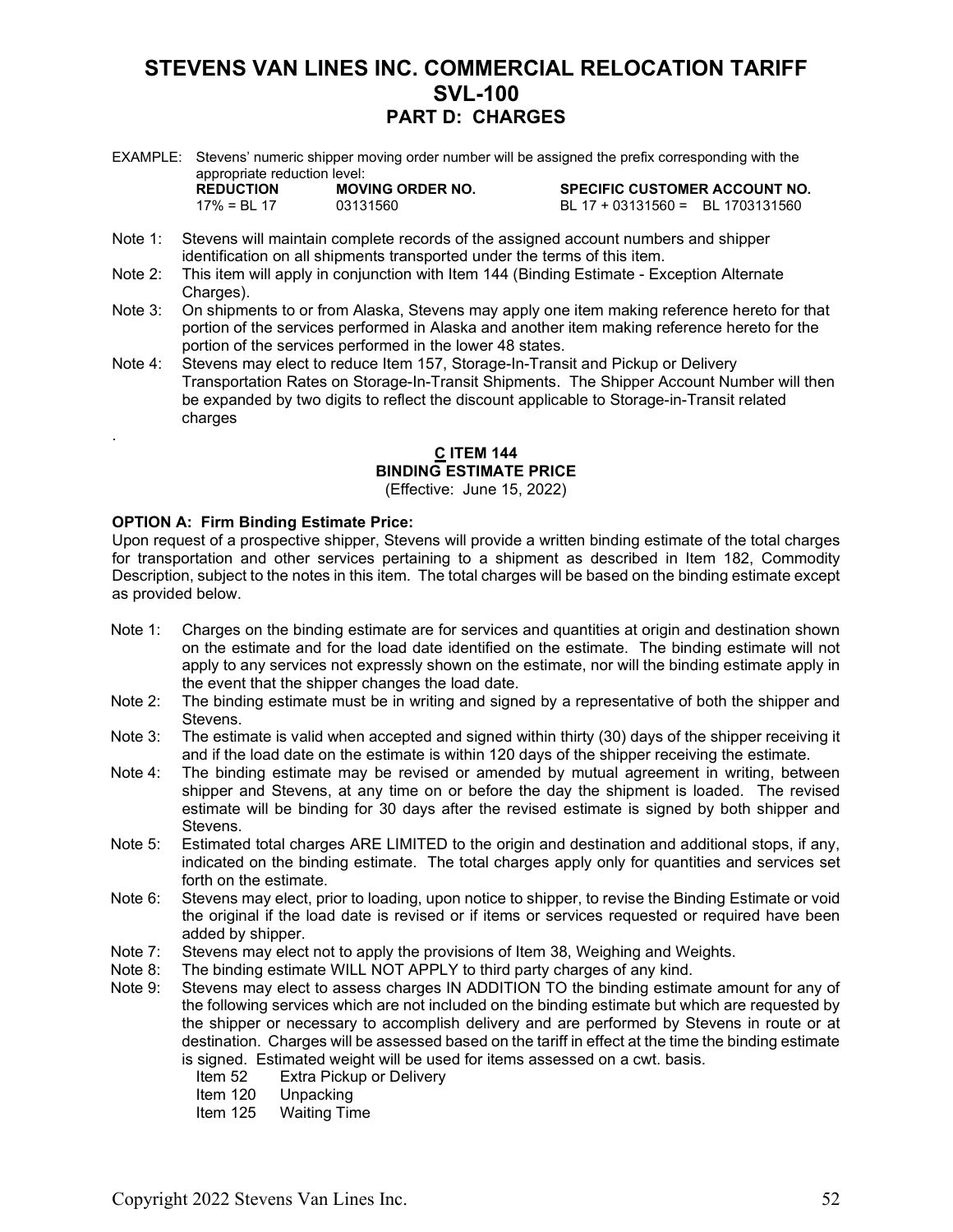- Note 10: The following items are not bound, even if included on the binding estimate, and charges for these services will be based on the actual weight under provisions of Item 38, Weighing and Weights:<br>Item 157
	- Item 157 Storage-In-Transit (S.I.T.) Charges<br>Item 159 Pickup and Delivery Rates on S.I.T.
	- Pickup and Delivery Rates on S.I.T.

### **OPTION B: Option/Not-to-Exceed Binding Estimate Price:**

Stevens will base charges on the BINDING ESTIMATE PRICE as set forth above, plus any additional services requested or required after loading; OR, will base all charges on the actual weight and actual services performed at the discount level explicitly stated on the estimate, whichever produces the lowest total charge to the shipper.

### **ITEM 147 CREDIT CARDS**

(Effective: April 15, 2019)

Stevens may elect to accept American Express, Discover, Master Card or Visa credit cards as payment for all rates and charges, subject to the following notes:

NOTE 1: This item will apply only to shipments transported BETWEEN POINTS IN THE UNITED STATES.

NOTE 2: The application of this item is subject to authorization from the respective card company on each shipment prior to acceptance by Stevens.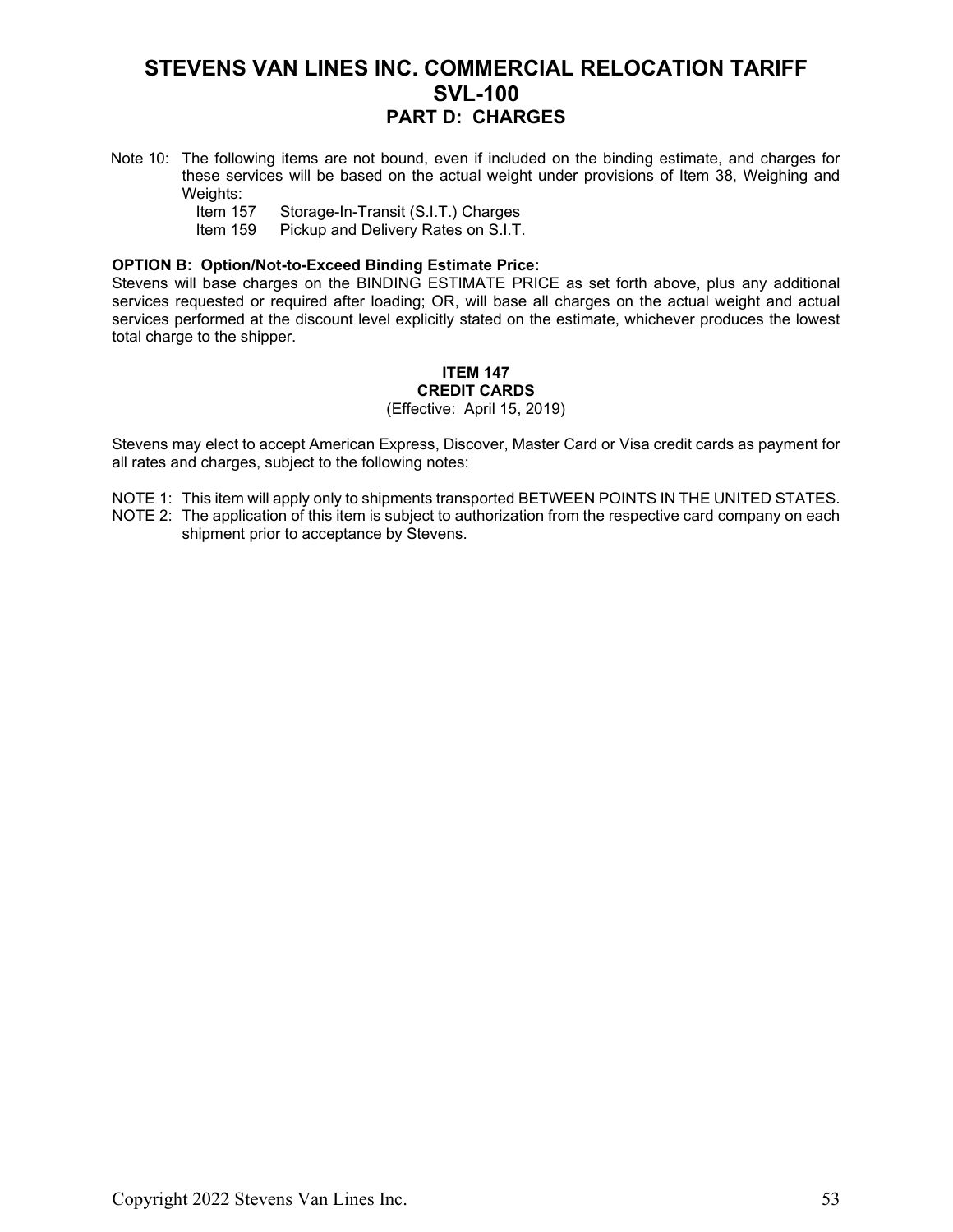#### **ITEM 151 STORAGE-IN-TRANSIT** (Effective: January 1, 2021)

(a) Storage-In-Transit ("S.I.T.") of property covered by this tariff is the holding of the shipment or portion thereof at or in the facilities or warehouse used by Stevens or any of its agents, for storage, pending further transportation, and will be effected only at specific request of the shipper or under the conditions specified in Paragraph (n) of this item. For the purpose of this item Stevens may designate

any facility or warehouse to serve as its agent.

- (b) A shipment or portion thereof may be placed in storage-in-transit for an aggregate period not to exceed 180 days. When not removed from storage-in-transit at midnight on the 180th day and following the mailing of notice of such change 10 days prior to the end of the SIT period, Stevens' liability shall terminate, the interstate character of the shipment or portion thereof shall cease, the warehouse location shall be considered the destination of the property, the warehouseman shall be agent for the shipper, and the property shall then be subject to the rules, regulations and charges of the warehouseman and the locality in which the property is located. Stevens may terminate the interstate character of the shipment or portion thereof prior to the 180-day maximum storage-in-transit period, if payment of the billed charges is not made within the due date stated on such billing. Until all lawful charges are paid, property will remain at Stevens' or agent's storage location subject to a lien for all such charges.
- (c) When storage-in-transit is at origin, charges (subject to Item 130) may be billed after storage-in-transit is effected as follows:
	- 1. Transportation Charges between origin and location where storage-in-transit is effected.
	- 2. Storage charges due at time of billing, which may be billed by Stevens periodically, as often as Stevens determines, and shall be due as provided in Stevens' invoice.
	- 3. Additional Service Charges, Advanced Charges and other lawful charges.
- (d) When storage-in-transit is at other than origin, charges (subject to Item 130) must be billed at the time storage-in-transit is effected, as follows:
	- 1. Transportation Charges between origin and location where storage-in-transit is effected.
	- 2. Additional Service Charges, Advanced Charges and other lawful charges.

At the time of billing under this paragraph, storage charges due Stevens may be billed. Storage charges for subsequent days of storage that property remains in storage-in-transit may be billed by Stevens periodically, as often as Stevens determines, and shall be due as provided in Stevens' invoice.

- (e) Delivery of shipments to residence from storage-in-transit at origin, en route or at destination will be made on the date requested, if possible. If prior commitments of Stevens prevent delivery on that date, every effort will be made to deliver as soon as possible, subject to the following:
	- 1. If shipment is not removed from storage by the 5th working day (excluding Saturday, Sunday and holidays) after the requested delivery date(s), storage charges will cease to accrue after such date.
	- 2. If shipment is removed from storage prior to the 5th working day after the requested delivery date(s), storage charges will cease to accrue the day after shipment is removed.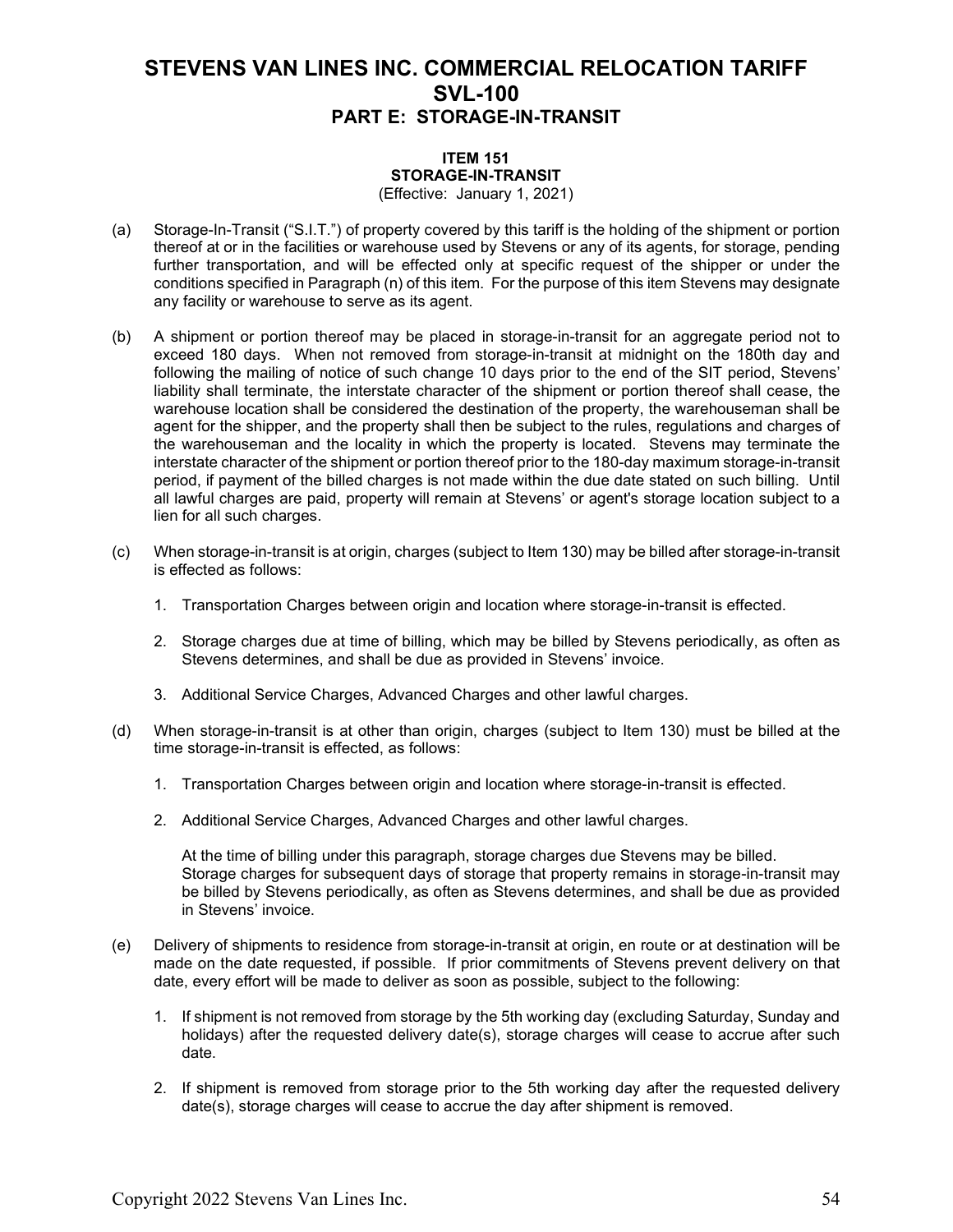All other provisions under the tariff will continue in effect until further transportation is made available by Stevens. Until all lawful charges are paid, property will remain at Stevens' or agent's storage facility subject to a lien for all such charges.

(f) The charges to apply when the shipment or portion thereof is stored in transit will be (1) the applicable Transportation Charges between initial point of pickup and storage location, and (2) the applicable Transportation Charges from storage location, which, for rate application purposes, will be considered a new point of origin, to destination point.

### **Refer to Item 159 for the application of SIT Transportation Charges.**

- (g) The Transportation Charges to apply on a shipment when only a portion of the shipment is stored in transit en route to destination will be the applicable Transportation Charges based on total weight of entire shipment, for total distance via all points of pickup and/or delivery (from first point of pickup to final point of delivery), plus Additional Service Charges applicable to each portion of the shipment. The total charges for picked up and/or delivered portions shall not, in any case, exceed the total charges as would apply if computed to each portion as a separate shipment. (The provisions of Paragraph (f) of this item will apply from the point of origin to storage location for determination of separate charges on the portion of shipment stored in transit, when computing the lower overall total charges.
- (h) The Transportation Charges to apply on a portion of a storage-in-transit shipment delivered from storage location to destination will be the applicable Transportation Charges based on the weight of such portion, subject to the provisions of Paragraph (f) of this item.
- (i) On property consigned to storage-in-transit wherein an overflow of property requires a split shipment delivered to the storage location on different dates, the charges for such property shall be as follows:
	- 1. Transportation Charges from initial point of pickup to storage location will be based on the combined weight of the property stored in transit, and computation of Transportation Charges will be as provided in Paragraph (f) of this item.
	- 2. Storage charges in effect on date of initial pickup will be assessed separately on each portion of shipment stored in transit, except 1,500 pounds minimum weight will apply to the combined weight of property stored in transit. Storage will be rated separately for each portion added, subject to provisions of this item and Item 157.
	- 3. All subsequent charges will be based on the combined weight of the property stored in transit.
- (j) Shipper or owner, upon proper notice in writing to Stevens before departure of the property, may change destination originally shown on the bill of lading. When the destination is changed, such change must be recorded on the bill of lading. When the interstate character of the property is terminated at the storage location before expiration of the time limit specified in Paragraph (b), the Transportation charges and other lawful charges shall apply in an identical manner as provided in Paragraphs (c) or (d), whichever is applicable.
- (k) When storage-in-transit property has been placed into storage at Stevens' or agent's storage location, both Stevens and the warehouseman must have in their possession records showing the following:
	- 1. An itemized list of the property with the bill of lading number noted thereon.
	- 2. Point of origin and destination.
	- 3. Condition of each article when received at and forwarded from the storage location.
	- 4. The dates when all charges, advances, or payments were made or received.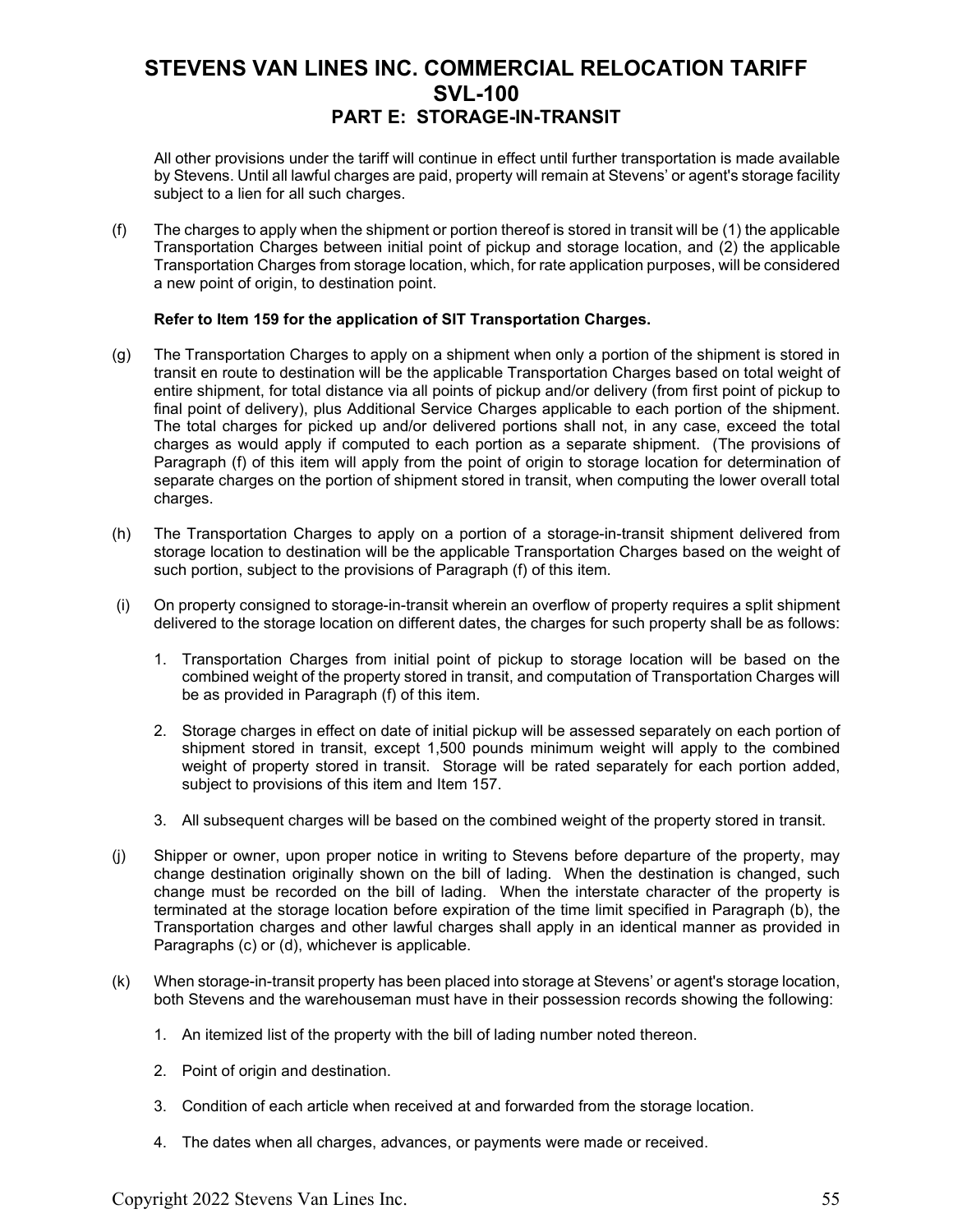- 5. Dates property was delivered to and forwarded from the storage location.
- (l) During storage-in-transit shipper may withdraw a portion of the property, provided that all accrued charges on the property are paid prior to such withdrawal, except as provided in Item 130. When the selection of items requires un-stacking and/or restacking of the shipment or a portion of the shipment, charges for such handling shall be assessed in accordance with Item 125. Charges for transportation furnished, if any, for portion selected for delivery shall be assessed on same basis as would apply to that portion as an individual shipment. With reference to the portion of the shipment which remains at the storage location, shipper may elect in writing to terminate the storage-in-transit service and place the remaining property in storage with the warehouseman in possession, in which event the warehouse will be considered the destination of the property. If the shipper elects to have the remaining portion remain in storage-in-transit, the following shall be applicable:
	- 1. Storage charges shall continue to apply on the weight of remainder of the property.
	- 2. Charges for Transportation furnished, if any, for the delivery of the remainder of the property shall be assessed on the same basis as would apply to that portion as an individual shipment.
- (m) During the storage-in-transit period shipper may add property to that already in storage-in-transit. Charges for such property added shall be as follows:
	- 1. Transportation Charges to apply on the addition, between initial point of pickup and storage location, will be as provided in Paragraph (f) of this item.
	- 2. Storage charges as provided in Item 157 will apply on the addition, subject to 1,500-pound minimum.
	- 3. All subsequent charges including storage-in-transit will be based on the total weight of the combined property.
- (n) If delivery cannot be made at the address specified on the bill of lading because of impractical operation as defined in Item 50 hereof, or for any other reason other than the fault of Stevens, and neither shipper, consignor, nor owner designates another address at which delivery can be made, Stevens will place the property under the storage-in-transit provision of this item.
- (o) When property is placed in storage-in-transit, Stevens' limitations on liability also apply to the party in possession of the property.
- (p) Stevens shall be entitled to be paid for all storage charges at the time of delivery of a shipment to residence.
- (q) The service charges applicable under Item 157 shall apply to charges for storage-in-transit.
- NOTE 1: Except as specifically provided for in Paragraph (i) herein, when property is placed in storage-intransit in segments on different dates:
	- (1) the Transportation Charges and Additional Service Charges in effect on the date of placement of the first segment will apply to that segment only, and
	- (2) the Transportation Charges and Additional Service Charges in effect on the date(s) that each subsequent segment is placed in storage-in-transit will apply to these subsequent segments.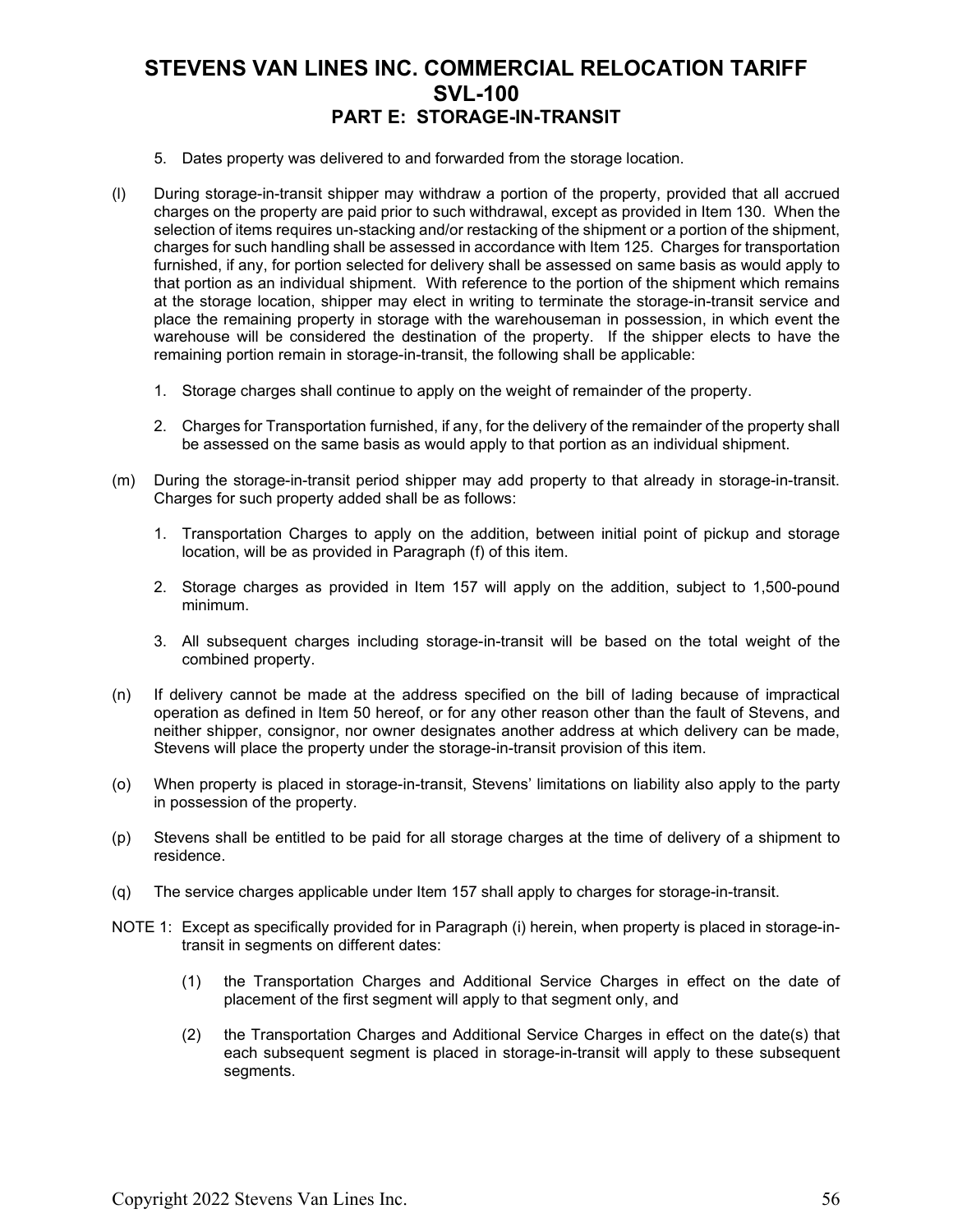- NOTE 2: When property is removed from storage-in-transit and extra pickups are ordered:
	- (1) the Transportation Charges and Additional Service Charges in effect on the date that the extra pickup is performed will apply to the entire weight of the extra pickup, and
	- (2) the Transportation Charges and Additional Service Charges in effect on the date of pickup of the storage-in-transit portion will apply to the entire weight of that portion.
- NOTE 3: Except as specifically provided for in Paragraph (i) herein, each portion of the shipment will be rated at the applicable rate in effect on the date of pickup of each portion, based on the total weight of the entire shipment.
- NOTE 4: See ITEM 156 for provisions governing NOTIFICATION WHEN STATUS OF A STORAGE-IN-TRANSIT SHIPMENT CHANGES.
- NOTE 5: See Item 22 for provisions in bill of lading relating to limitations on liability.

#### **ITEM 153 ATTEMPTED DELIVERY TO RESIDENCE FROM SIT** (Effective: April 15, 2019)

Compensation to Stevens for attempted delivery to residence from storage-in-transit when failure to deliver is not the fault of Stevens, will be as follows:

- 1. **Round trip distance:** From the storage facility to residence and return: Item 159, Pickup and Delivery Transportation Charges on Storage-In-Transit Shipments, WILL APPLY. (Pursuant to the provisions of Item 159, Mileage Guide 19 shall be used to determine the distance-based charges when the storage facility and the residence have the same first three digits in their zip/postal codes.)
- 2. **Storage-In-Transit:** A second first day storage charge will apply when the shipment is returned to storage-in-transit at the warehouse location. Storage charges will continue to apply at the additional daily rate until shipment is removed or delivered from storage, except as provided in Item 151(e).
- 3. **Waiting Time:** The provisions of Item 125 WILL APPLY if Stevens is required to wait at residence.

#### **ITEM 156 NOTIFICATION WHEN STATUS OF A STORAGE-IN-TRANSIT SHIPMENT CHANGES** (Effective: April 15, 2019)

When rendering storage-in-transit (SIT), Stevens shall, no less than 10 days prior to the expiration of either the specified period of time during which the goods are to be held in such storage or the maximum period of time provided in Item 151 for storage-in-transit, notify the shipper in writing, (1) of the date of conversion to permanent storage, (2) of the existence of a 9-month period subsequent to the date of conversion to permanent storage during which shipper may file claims against Stevens for loss and/or damage which occurred to the goods in transit or during the SIT period, and, (3) of the fact that on the date of conversion, the liability of Stevens shall terminate and the property shall be subject to the rules, regulations, and charges of the warehouseman. Said notification shall be by facsimile transmission, e-mail, overnight courier, or certified mail, return receipt requested.

When Stevens holds goods for storage-in-transit for a period of time less than 10 days shall, no less than 1 day prior to the expiration of the specified time during which the goods are to be held in such storage, give notification to the shipper of the information specified in (1), (2), and (3) above, and maintain a record thereof as part of its record of the shipment.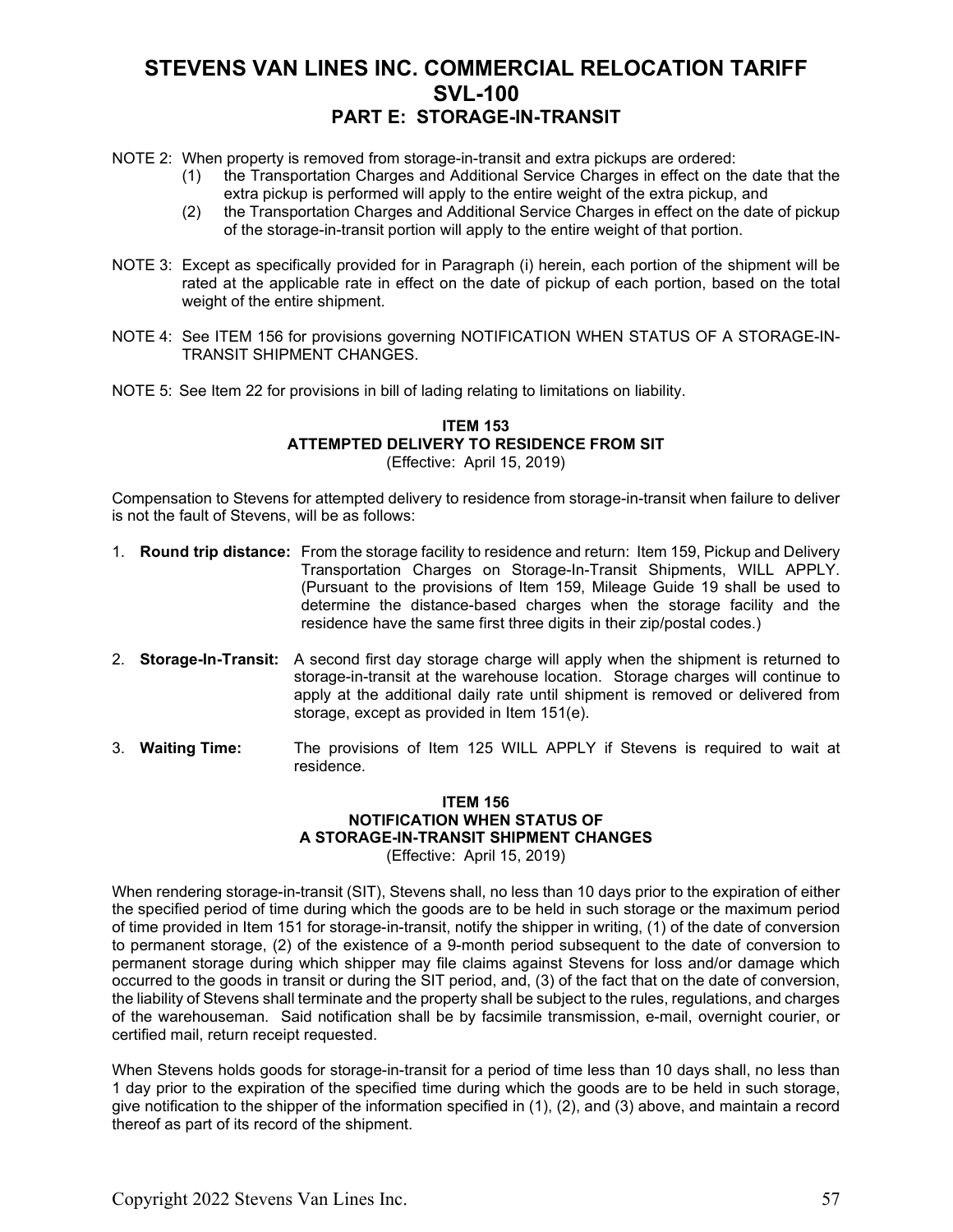Failure or refusal of Stevens to notify the shipper in accordance with the foregoing shall automatically effect a continuance of Stevens liability pursuant to the applicable tariff provisions with respect to SIT, until the end of the day following the date upon which notice is given.

NOTE: This item will take precedence over corresponding provisions of ITEM 151, Storage-In-Transit.

# **ITEM 157 STORAGE-IN-TRANSIT CHARGES**

(Effective: January 1, 2021)

### **APPLICATION**

Storage-in-Transit charges are in dollars and cents per 100 pounds and apply based on location of facility where storage-in-transit service is provided, except as provided in Note 1 below. Charges for this service shall be based on actual weight of goods stored in transit, subject to a 1,500-pound minimum, except as provided in Note 2 below.

Storage charges apply for each day of storage, and apply each time storage-in-transit service is rendered. Storage days will include the day goods are placed in storage, and the day goods are removed from storage (except as otherwise provided in Paragraph (e) of Item 151). If the goods are removed from storage on the same day they are placed in storage, one-day storage will apply.

NOTE 1: Stevens will provide Storage-In-Transit service at the location requested by the shipper (normally the county of origin or destination).

> If storage facilities (Stevens or foreign warehouse location) as requested are not available, shipper will be advised, and storage will be effected at (a) the nearest available facility (Stevens or foreign warehouse location) OR (b) otherwise agreed facility. In which case, charges will be assessed based upon the location of such agreed upon storage facility.

> If Stevens elects, for its own convenience, to provide Storage-In-Transit service at a location that was not requested OR agreed to by the shipper, charges will be assessed based upon the location as requested or agreed to by the shipper.

- NOTE 2: The Storage-in-Transit charges on shipments or portions thereof moving under provision of Item 112, Weight Additives, will be based on the weight at which transportation rate is based.
- NOTE 3: An SIT valuation charge equal to ten (10%) percent of the applicable shipment valuation charge named in Item 25 of the tariff will apply for each storage period of 15 days or fraction thereof, in addition to the charges named in this item.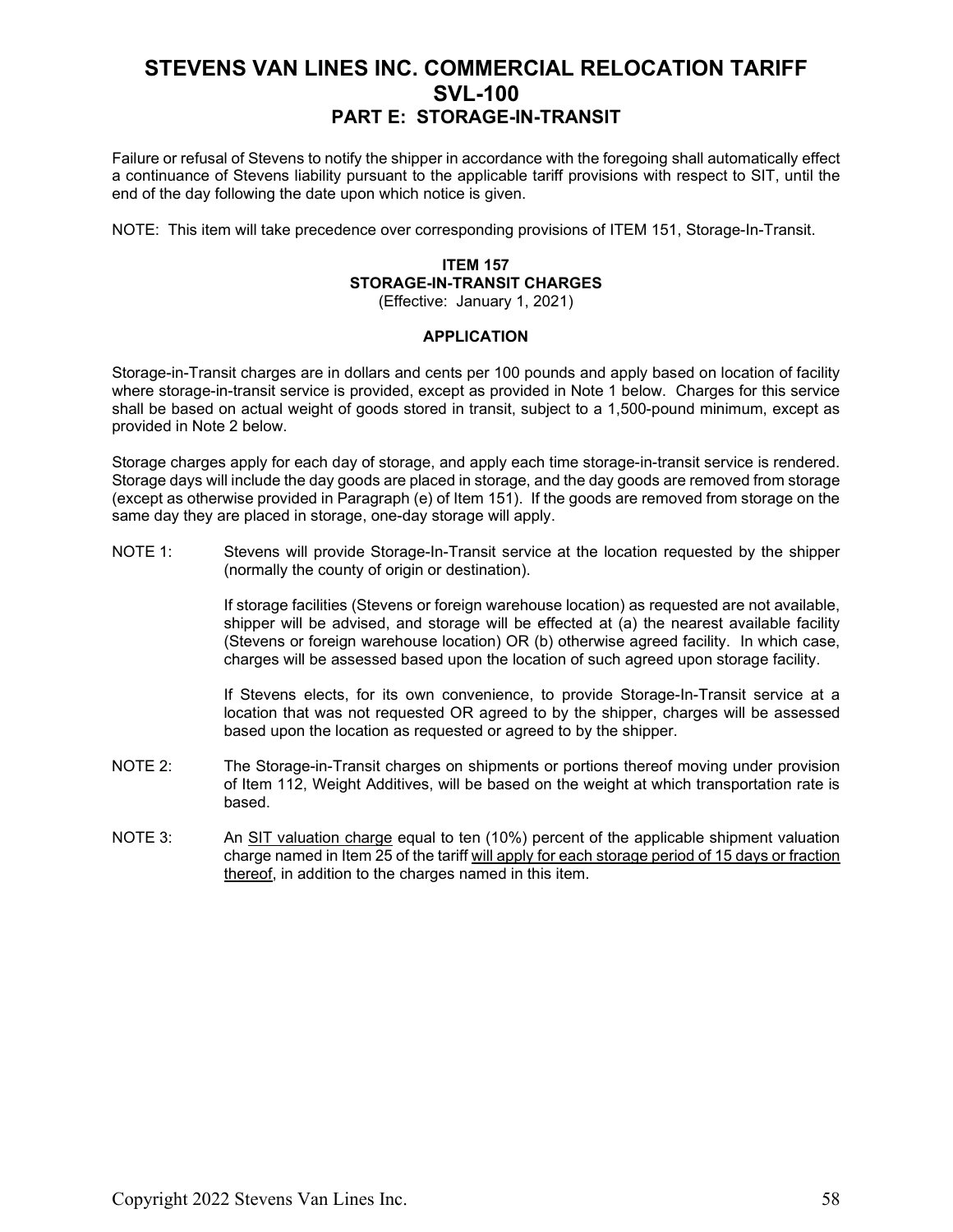#### **ITEM 159 PICKUP AND DELIVERY TRANSPORTATION CHARGES ON STORAGE-IN-TRANSIT (SIT) SHIPMENTS** (Effective: January 1, 2021)

SIT pickup and delivery transportation charges apply for shipments stored in transit based on the location of the storage facility where the storage service is provided (except when provided for Stevens convenience). The charges include pickup or delivery on storage-in-transit shipments, or portions thereof, as provided in Item 151.

| <b>When the Distance</b><br>Between the Storage Facility and the<br><b>Pickup or Delivery Location is:</b> | The Applicable Charges Are:                                                                                                                |
|------------------------------------------------------------------------------------------------------------|--------------------------------------------------------------------------------------------------------------------------------------------|
| Up to 50 Miles                                                                                             | The Pickup and Delivery<br><b>Transportation Charges provided</b><br>in the tariff software.                                               |
| Over 50 Miles                                                                                              | In lieu of the provisions of this item, the tariff<br><b>Transportation Charges Apply -</b><br>(the provisions of this item DO NOT APPLY). |

1. When shipper requests **Overtime SIT Pickup or Delivery Service**, the overtime charges provided herein apply when service is performed between 5:00 p.m. and 8:00 a.m., Monday through Friday, or at any time on Saturdays, Sundays and Holidays. Overtime charges will not apply when service is performed for Stevens' convenience.

The Overtime SIT Pickup or Delivery Service charges provided herein **do not apply** when the distance between the storage facility and the pickup or delivery location is over 50 miles; refer to Item 127 (Overtime Loading and Unloading Service) for overtime charges to apply.

- 2. SIT Pickup and Delivery charges are subject to the minimum weights as provided for in this tariff, except for pickup or delivery of portions of the shipment, which shall be subject to a minimum weight of 1,500 pounds if not otherwise specified.
- 3. SIT Pickup and Delivery charges apply without additional valuation charges when the shipment is released to a value not exceeding 60 cents per pound per article. If the shipment is declared or released at a higher amount of valuation, the Valuation Charges provided for in Item 25 apply in addition to the charges in this item.
- 4. SIT Pickup and Delivery charges apply based on the actual weight of the shipment, or portion thereof, that is placed into or removed from storage, PLUS any applicable weight additives as provided for in Item 112, subject to the minimum weight as provided for in the rules of this tariff.
- 5. The SIT Pickup and Delivery charges include the loading and unloading of the shipment and the transportation of the shipment from or to the storage facility, but do not include any other Additional Services named in the tariff.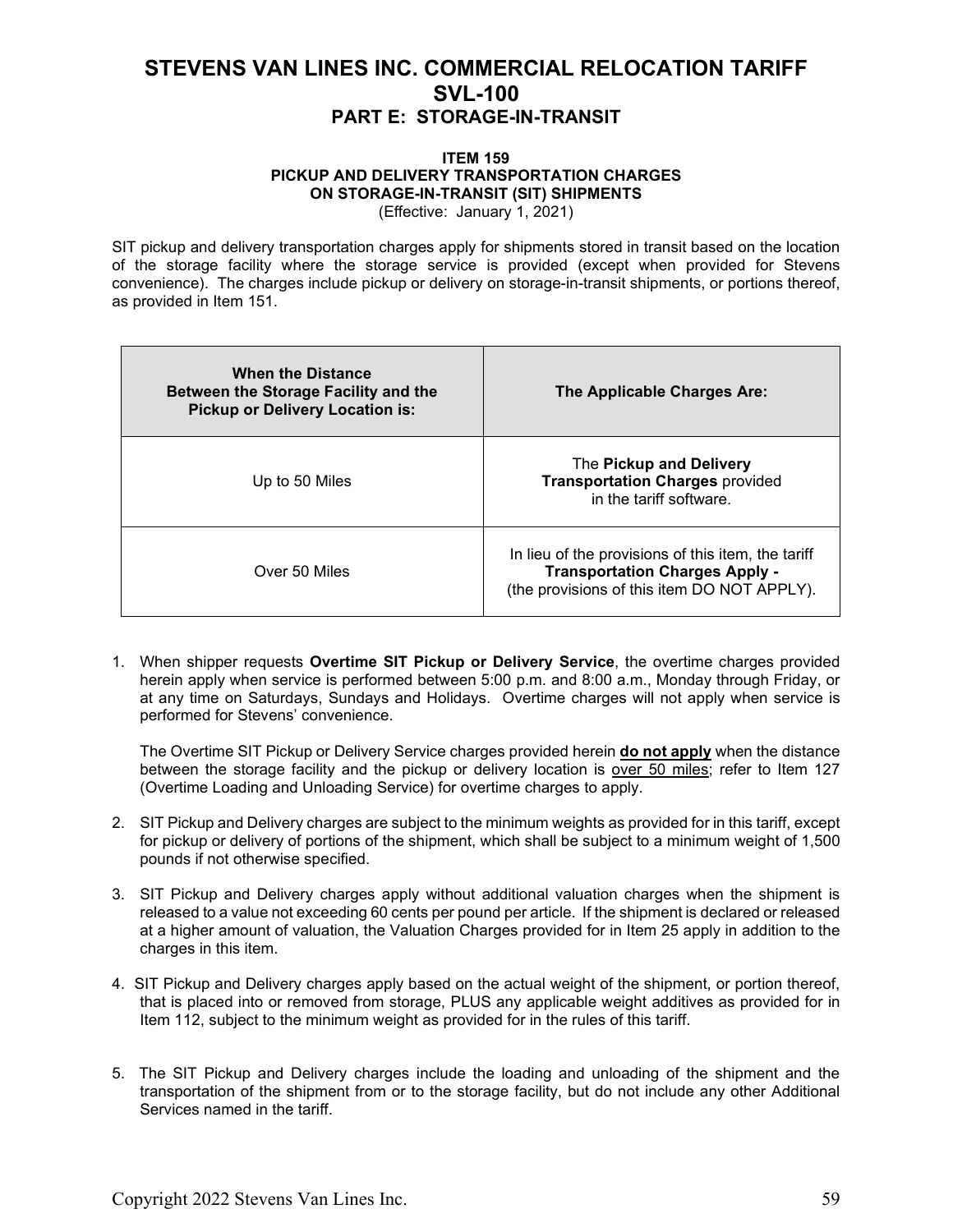- 6. Pursuant to Item 180 of the tariff, Mileage Guide 19 shall be used to determine the distance-based rates when the storage facility and the residence have the same first three digits in their zip/postal codes.
- 7. When the distance between the storage facility and the residence is more than 50 miles, the provisions of this item will not apply; in lieu thereof, the applicable Transportation Charges will apply.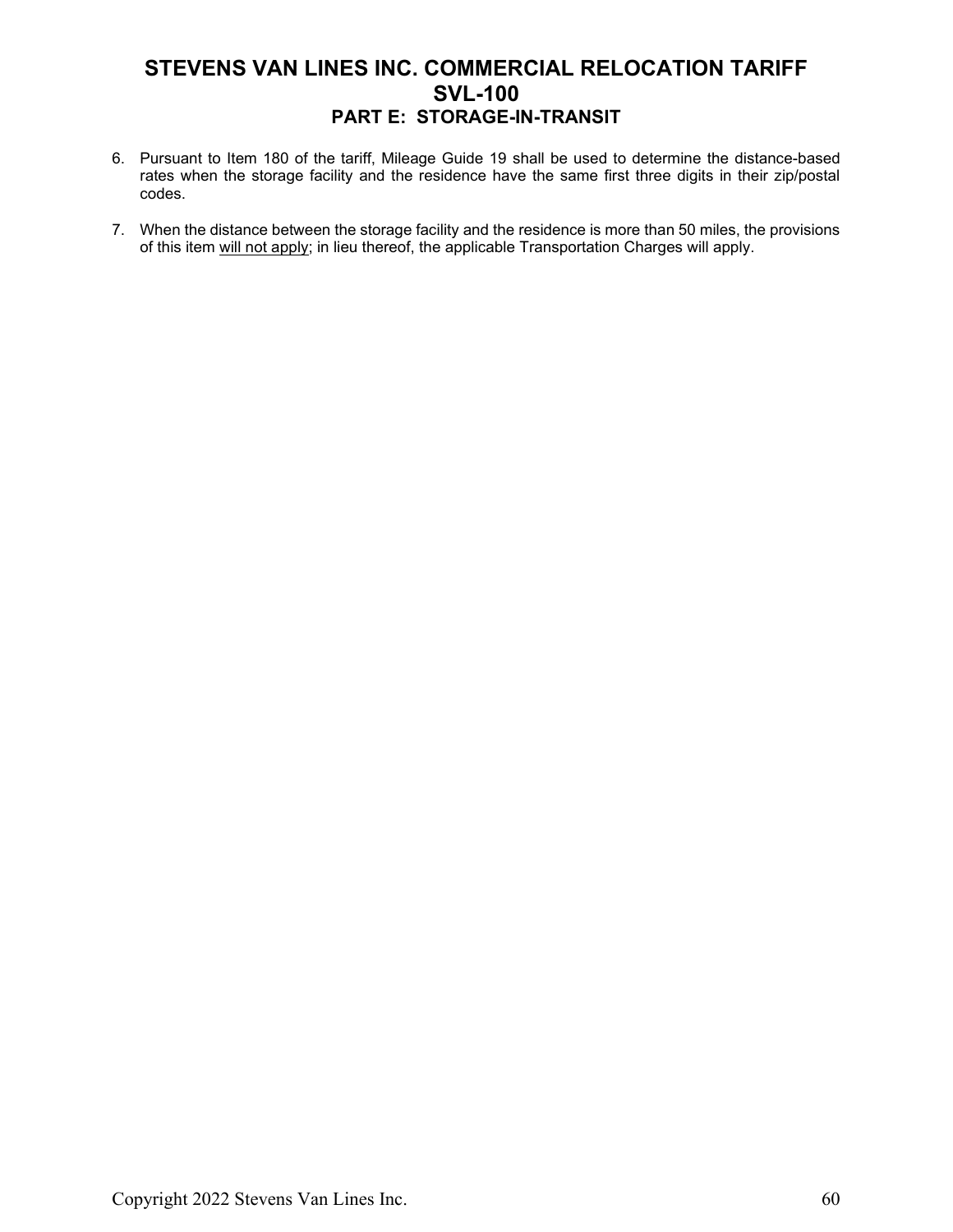#### **ITEM 171 CLAIMS, LOSS AND DAMAGE** (Effective: April 15, 2019)

#### (a) **Claims in Writing Required:**

A claim for loss, damage, injury, or delay will not be voluntarily paid by Stevens unless filed in writing as provided in subparagraph (b) below with Stevens, within the specified time limits applicable thereto and as otherwise may be required by law, the terms of the bill of lading or other contract of carriage, and all tariff provisions applicable thereto.

### (b) **Minimum Filing Requirements**:

A communication in writing from a claimant filed with Stevens within the time limits specified in the bill of lading or contract of carriage or transportation, and

- (i) containing facts sufficient to identify the shipment (or shipments) of property involved,<br>(ii) asserting liability for alleged loss, damage, injury, or delay, and
- asserting liability for alleged loss, damage, injury, or delay, and
- (iii) making claim for the payment of a specified or determinable amount of money, will be considered as sufficient compliance with the provisions for filing claims embraced in the bill of lading or other contract of carriage.

#### (c) **Documents not constituting claims**:

Bad order reports, appraisal reports of damage, notations of shortage or damage, or both, on freight bills, delivery receipts, or other documents, or inspection reports issued by carriers or their inspection agencies, whether the extent of loss or damage is indicated in dollars and cents or otherwise will, standing alone, not be considered by Stevens as sufficient to comply with the minimum claim filing requirements specified in subparagraph (b) above.

#### (d) **Claims filed for uncertain amounts**:

Whenever a claim is presented against Stevens for an uncertain amount, such as \$100 more or less, Stevens will determine the condition of the shipment involved at the time of delivery by it, if it was delivered, and will ascertain as nearly as possible the extent, if any, of the loss or damage for which it may be responsible. It will not however, voluntarily pay a claim under such circumstances unless and until a formal claim in writing for a specified or determinable amount of money has been filed in accordance with the provision of subparagraph (b) above.

#### (e) **Other claims**:

If investigation of a claim develops that one or more other carriers has been presented with a similar claim on the same shipment, Stevens will communicate with each such other carrier and, prior to any agreement entered into between or among them as to the proper disposition of such claim or claims, will notify all claimants of the receipt of conflicting or overlapping claims and will require further substantiation, on the part of each claimant of his title to the property involved or his right with respect to such claim.

### (f) **Concealed damage or shortage:**

Stevens must be promptly notified after discovery of concealed damage or shortage and given reasonable opportunity to inspect the shipment and packing. Stevens will promptly and thoroughly investigate the claim and will establish a claim file in connection therewith.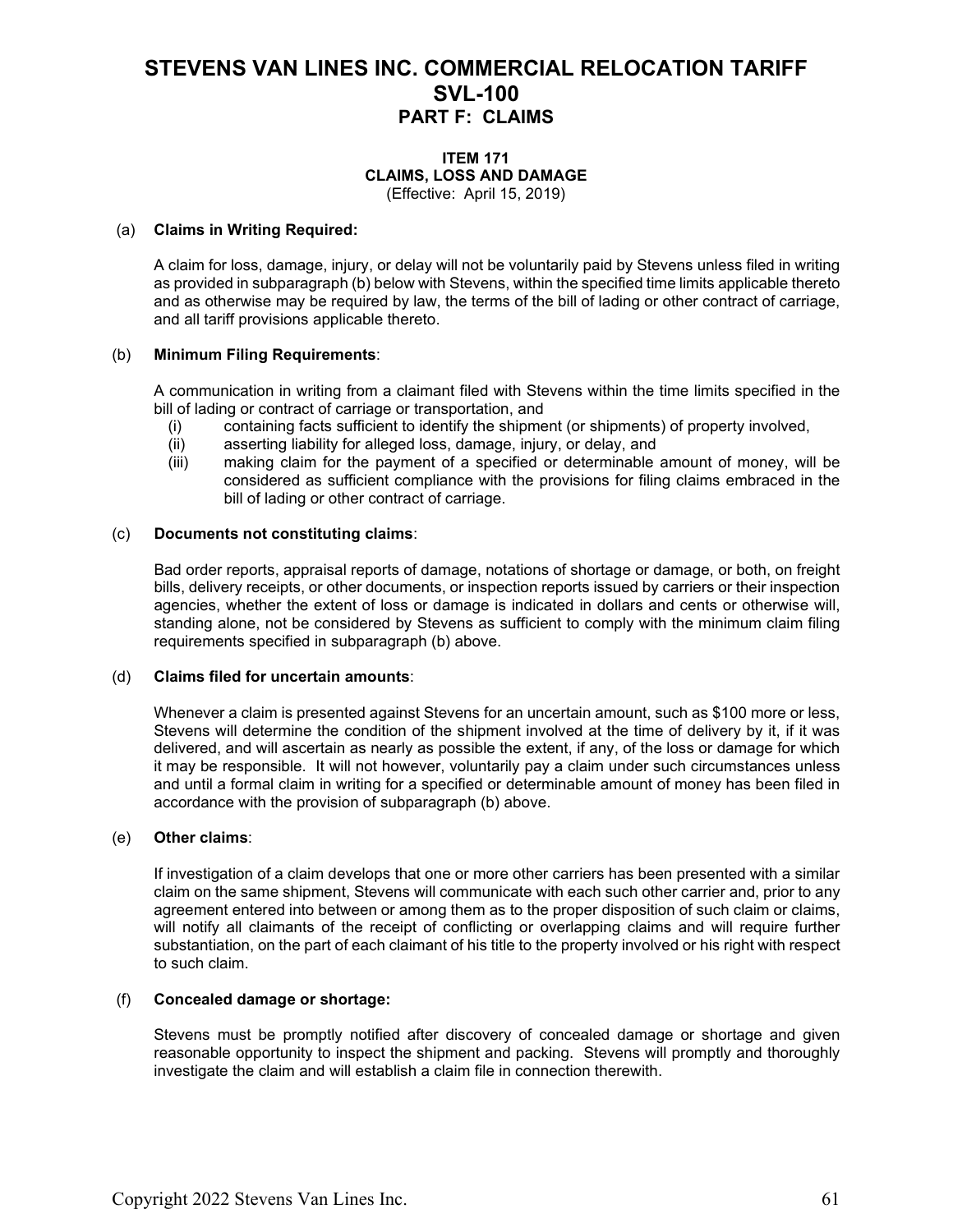### (g) **Supporting documents**:

For each article claimed, the following must be provided:

- the nature and extent of damage,
- the basis for the amount claimed, i.e., date article purchased, original cost, amount of depreciation, actual cash value at time of loss or damage and,
- in the case of damage, a repair estimate.

As a condition of any claim settlement, all outstanding transportation charges must be paid in full.

### (h) **Verification of loss**:

When an asserted claim for loss of an entire package or an entire shipment cannot be otherwise authenticated upon investigation, Stevens will obtain from the consignee of the shipment involved a certified statement in writing that the property for which the claim is filed has not been received from any other source.

### (i) **Satisfaction of claims:**

Stevens may satisfy a claim by cash settlement or by repairing or replacing the property lost or damaged with materials of like kind, quality and condition at time of acceptance by Stevens.

### (j) **Constructive weight of packed interior shipping containers:**

When the liability of Stevens is to be measured by the weight of the article lost or damaged and such article is packed in an interior-shipping container, in the absence of specific evidence to the contrary, such interior-shipping container will be deemed to have the following weight:

### **CONTAINER WEIGHT PER CONTAINER (In pounds)**

| DRUM, DISH-PACK                                         | 60                           |    |
|---------------------------------------------------------|------------------------------|----|
|                                                         | CARTONS: Less than 3 cu. ft. | 25 |
| 3                                                       | Less than 4-1/2 cu. ft.      | 30 |
| $4 - 1/2$                                               | Less than 6 cu. ft.          | 35 |
| 6                                                       | Less than $6-1/2$ cu. ft.    | 45 |
| 6-1/2 cu. ft. and over                                  |                              | 50 |
| <b>Wardrobe Carton</b>                                  |                              | 50 |
| Mattress or Box Spring Carton (Not exceeding 39" X 80") |                              | 55 |
| Mattress or Box Spring Carton (Not exceeding 54" X 75") |                              | 60 |
| Mattress or Box Spring Carton (Exceeding 54" X 75")     |                              | 80 |
| <b>Crib Mattress Carton</b>                             |                              | 22 |

- NOTE 1: Cartons containing books or phonograph records will be deemed to weigh 50 pounds.
- NOTE 2: Cartons containing lampshades will be deemed to weigh 10 pounds.
- NOTE 3: Items not identified on the inventory as to contents will be settled for the heaviest weight on the schedule for the container.

### (k) **Time limit for filing claims:**

As a condition precedent to recovery, a claim for any loss, damage, injury, or delay, must be filed in writing with Stevens within nine (9) months after delivery to shipper and/or consignee as shown on bill of lading, or in case of failure to make delivery, then within nine (9) months after a reasonable time for delivery has elapsed; and suit must be instituted against Stevens within two (2) years from the date of notice in writing is given by Stevens to the claimant that carrier has disallowed the claim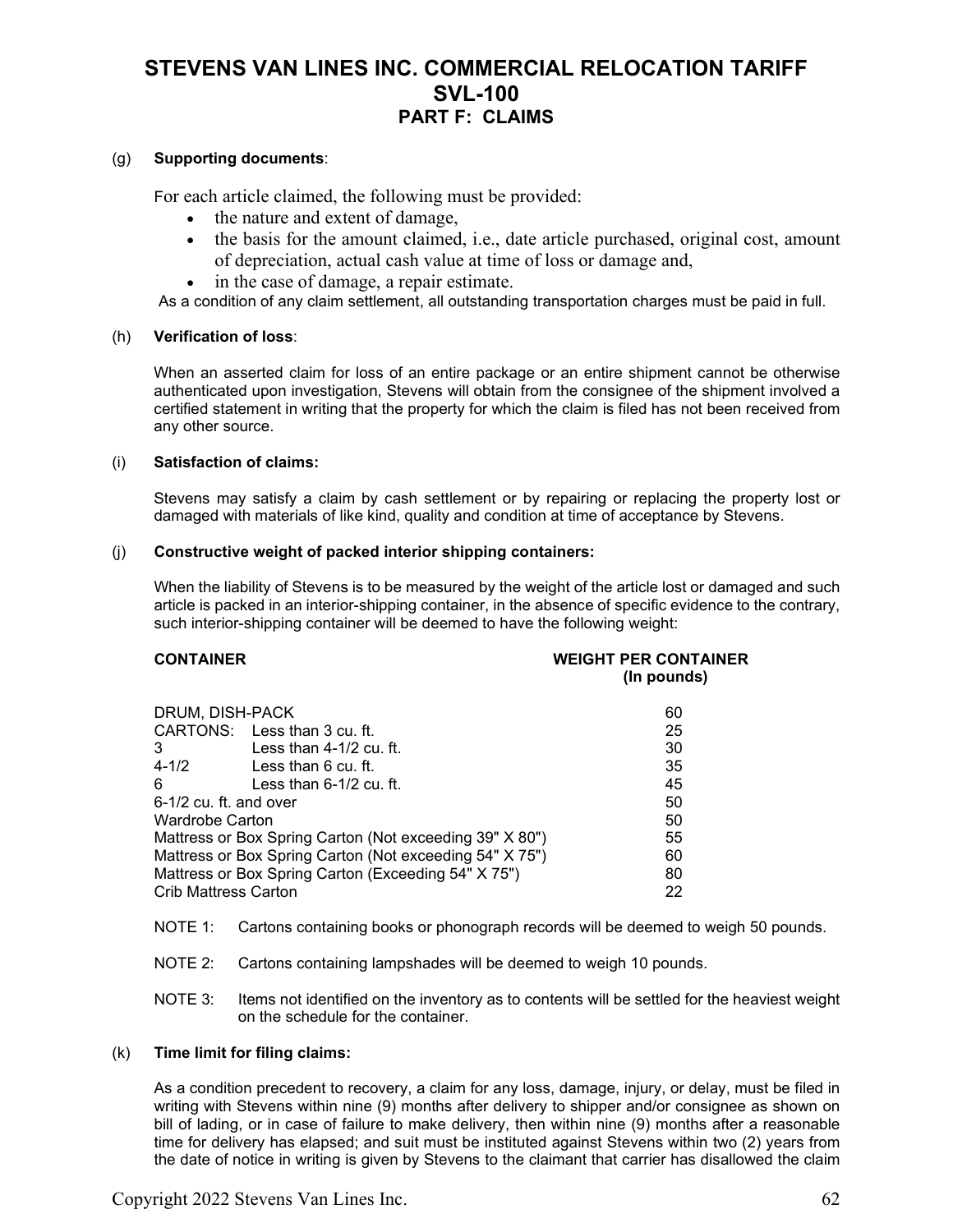or any part or parts thereof specified in the notice. Where a claim is not filed or suit is not instituted thereon in accordance with the foregoing provisions, Stevens shall not be liable and such a claim will not be paid.

### (l) **Acknowledgment and settlement by Stevens:**

Stevens will acknowledge receipt of each claim in writing to the claimant within 30 calendar days after its receipt by Stevens or Stevens' agent. Stevens will at the time such claim is received; cause the date of receipt to be recorded on the claim.

Stevens will pay, decline, or make a firm compromise settlement offer in writing to the claimant within 120 days after receipt of the claim by Stevens or its agent: Provided, that, if the claim cannot be processed and disposed of within 120 days after the receipt thereof, Stevens, will at that time and the expiration of each succeeding 60-day period while the claim remains pending, advise the claimant in writing of the status of the claim and the reasons for the delay in making final disposition thereof.

### (m) **Salvage**:

Whenever property transported by Stevens is damaged or alleged to be damaged and is, as a consequence thereof, not delivered or is rejected or refused upon tender thereof to the owner, consignee, or person entitled to receive such property, Stevens, after giving due notice, whenever practicable to do so, to the owner and other parties that may have an interest therein, and unless advised to the contrary after giving such notice, will undertake to sell or dispose of such property directly or by the employment of a competent salvage agent. Stevens will only dispose of the property in a manner that will fairly and equally protect the best interests of all persons having an interest therein. Stevens will make an itemized record sufficient to identify the property involved so as to be able to correlate it to the shipment or transportation involved, and claim, if any filed thereon. Stevens also will assign to each lot of such property a successive lot number and note that lot number on its record of shipment and claim, if any claim is filed thereon.

Upon receipt of a claim on a shipment on which salvage has been processed in the manner herein before described, Stevens will record in its claim file thereon the lot number assigned, the amount of money recovered, if any, from the disposition of such property, and the date of transmittal of such money to the person or persons lawfully entitled to receive the same.

Whenever disposition of salvage material or goods shall be made directly to an agent or employee of Stevens or through a salvage agent or company in which Stevens or one or more of its directors, officers, or managers has any interest, financial or otherwise, that Stevens' salvage records shall fully reflect the particulars of each such transaction or relationship, or both as the case may be.

### (n) **Ready-to-Assemble Furniture of Particleboard Construction**:

Ready-to-assemble furniture of particleboard construction is generally not made to withstand the rigors of transportation. Stevens will not be responsible for any damage resulting from the inherent weakness of the construction of this type of furniture. It is solely the responsibility of the shipper, either personally or through the employment of third party services, to insure disassembly of this type of furniture prior to loading and assembly after shipment. Stevens will not prepare for shipment, nor ship, assembled ready-to-assemble particleboard furniture without signature of waiver of liability on Stevens' Particle Board Furniture form.

### (o) **Front Load Washers**:

Please refer to Item 125, Paragraph (C), for provisions to apply.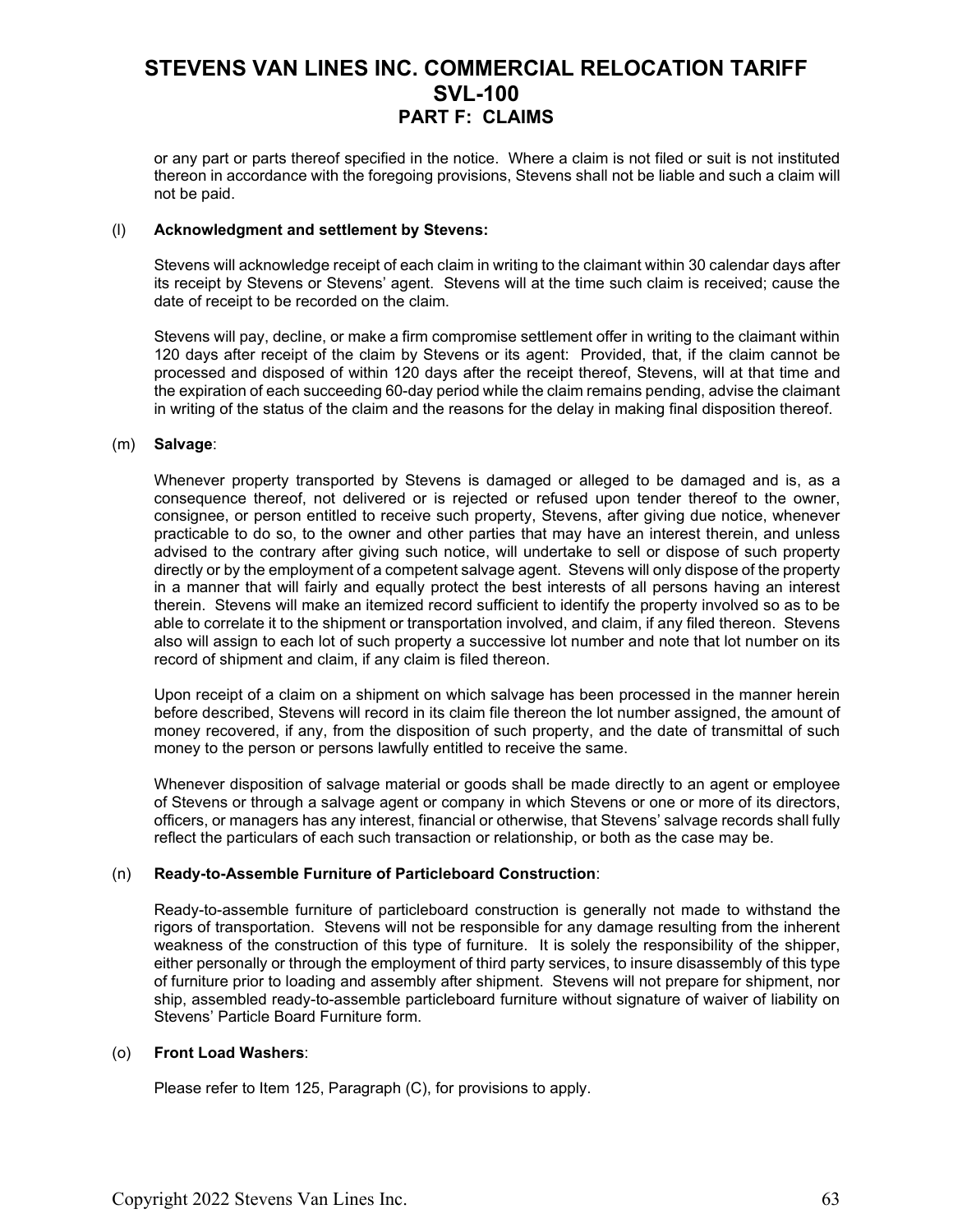#### **ITEM 180 GOVERNING PUBLICATIONS** (Effective: April 15, 2019)

This tariff is governed by the following described publications:

| <b>TITLE OF PUBLICATION</b>                                                                             | <b>ISSUING AGENT</b>                                         | <b>DESIGNATION</b>                             |
|---------------------------------------------------------------------------------------------------------|--------------------------------------------------------------|------------------------------------------------|
| NATIONAL ZIP CODE DIRECTORY<br>CANADIAN POSTAL SERVICE DIRECTORY<br>MILEAGE GUIDE NO. 19<br>(See Notes) | U.S. Postal Service (USPS)<br>Canadian Postal Service<br>HGB | <b>NONE</b><br><b>NONE</b><br><b>HGB 100-G</b> |

The application of this tariff is governed by the postal zip code (or Canadian postal code) of each area or place within the United States and Canada as assigned by the United States Postal Service as found in the National Zip Code Directory and the Canadian Postal Service as found in the Canadian Postal Service Directory. The first three (3) digits of the postal zip code or the Canadian postal code define the applicable geographical service area for rate application purposes.

If the United States or the Canadian Postal Service changes a three-digit code area of a postal zip code or Canadian Postal Code after the effective date of this tariff, the old 3-digit code area shall be used for shipment rating purposes until a new corresponding three-digit code area is provided for herein.

- Note 1: The application of specific distance-based items **(Item 51, Shuttle Service, and Items 153 and 159, relating to pickup and delivery transportation charges on storage-in-transit shipments [when storage facility and residence have the same first three digits in their zip/postal codes], and Alaska transportation charges)** is also governed by the Mileage Guide as provided herein.
- Note 2: Mileage Guide 19 DOES NOT APPLY for the determination of distance-based charges from and to points in the United States or between points in the United States and Canada that are rated on a USPS Zip Code or a Canadian postal code basis.
- Note 3: Where a mileage radius is named, such mileage radius shall include all points within the described number of highway mileage from the point that designates the mileage basing location of such named city as shown in the governing Mileage Guide. Where cities or points are partly within the described number of miles, such will be considered as wholly within the described number of miles.
- Note 4: References to Mileage Guide 19, as well as the other governing publications, also refers to subsequent reissues of these publications.

### **ITEM 182 CLASSIFICATION OF ARTICLES** (COMMODITY DESCRIPTION) (Effective: April 15, 2019)

The description of property to which rates, rules and regulations apply is that class of property defined by 49 U.S.C. Section 13102(10) under the following commodity description:

HOUSEHOLD GOODS**.** The term 'household goods', as used in connection with transportation, means PERSONAL EFFECTS AND PROPERTY USED OR TO BE USED IN A DWELLING**,** when a part of the

Copyright 2022 Stevens Van Lines Inc. 64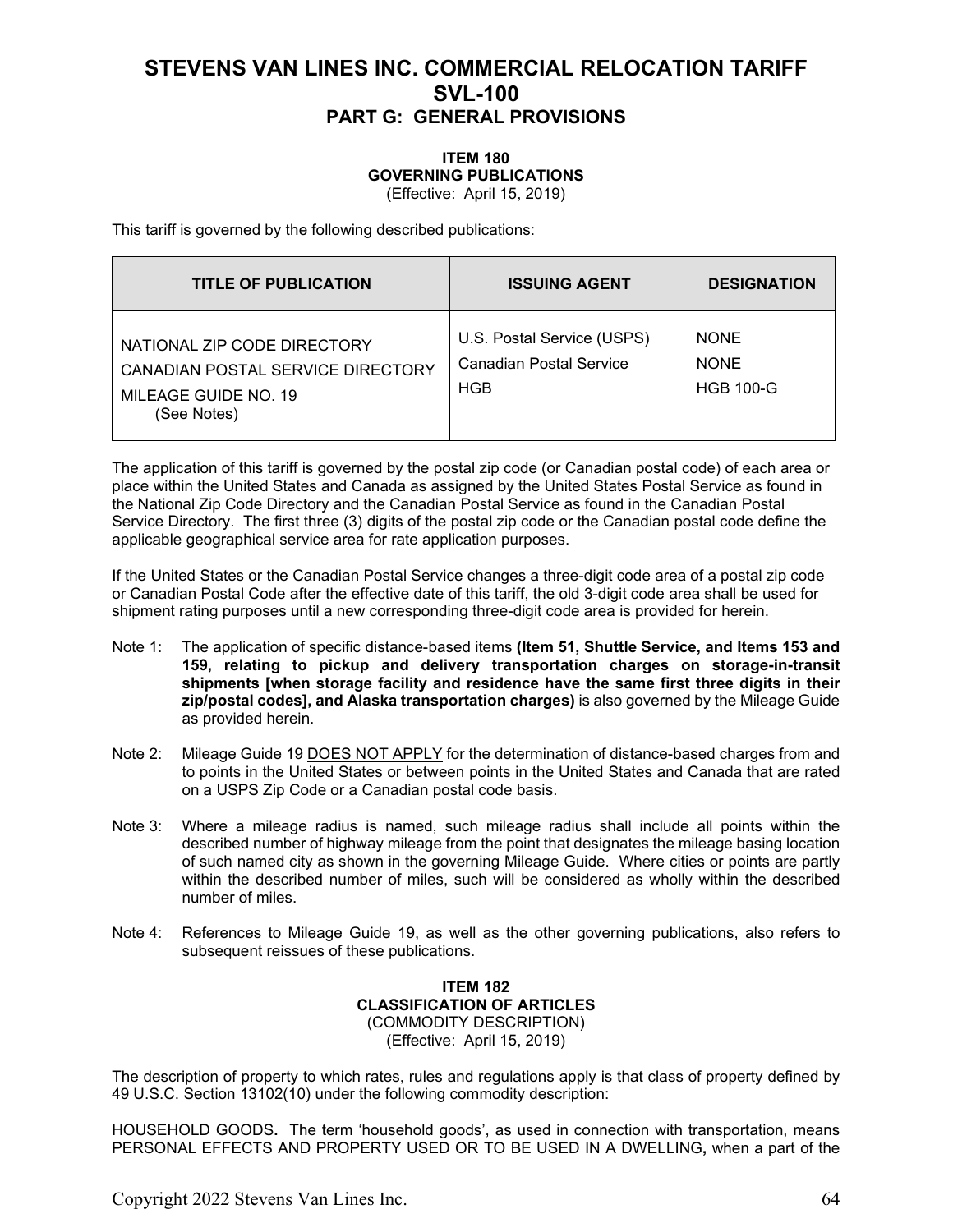equipment or supply of such dwelling, and similar property if the transportation of such effects or property is:

(A) arranged and paid for by the householder, except such term does not include property moving from a factory or store, other than property that the householder has purchased with the intent to use in his or her dwelling and is transported at the request of, and the transportation charges are paid to the carrier by, the householder, or

(B) arranged and paid for by another party.

### **ITEM 184 RESERVED FOR FUTURE USE**

#### **ITEM 187 DEFINITION OF HOLIDAYS** (Effective: April 15, 2019)

Except as otherwise specifically provided in this tariff, reference to the term "holiday" shall be the date such Canadian, U.S. National or officially declared State holidays are observed.

When a holiday falls on a Saturday, the holiday will be observed on the preceding Friday. When a holiday falls on a Sunday, the holiday will be observed on the following Monday.

Charges for holidays in this tariff shall apply only when service is rendered within a State on such observed holiday date.

For reference purpose only, U.S. NATIONAL HOLIDAYS ARE:

NEW YEAR'S DAY, January 1; MARTIN LUTHER KING, JR. DAY, the third Monday in January; WASHINGTON - LINCOLN DAY, the third Monday in February; MEMORIAL DAY, the last Monday in May; INDEPENDENCE DAY, July 4; LABOR DAY, the first Monday in September; COLUMBUS DAY, the second Monday in October; VETERANS DAY, November 11; THANKSGIVING DAY, the fourth Thursday in November; CHRISTMAS DAY, December 25; and January 20 of each fourth year after 1965, INAUGURATION DAY AT ANY POINT IN THE DISTRICT OF COLUMBIA ONLY.

For reference purpose only, CANADIAN HOLIDAYS ARE:

NEW YEAR'S DAY, January 1; GOOD FRIDAY, Friday before Easter; VICTORIA DAY, Monday before May 24; ST. JEAN BAPTISTE DAY, June 24 (Quebec Only); DOMINION DAY, July 1; CIVIC DAY, first Monday in August; LABOR DAY, first Monday in September; THANKSGIVING DAY, second Monday in October; ARMISTICE DAY, November 11; CHRISTMAS DAY, December 25; and BOXING DAY, December 26.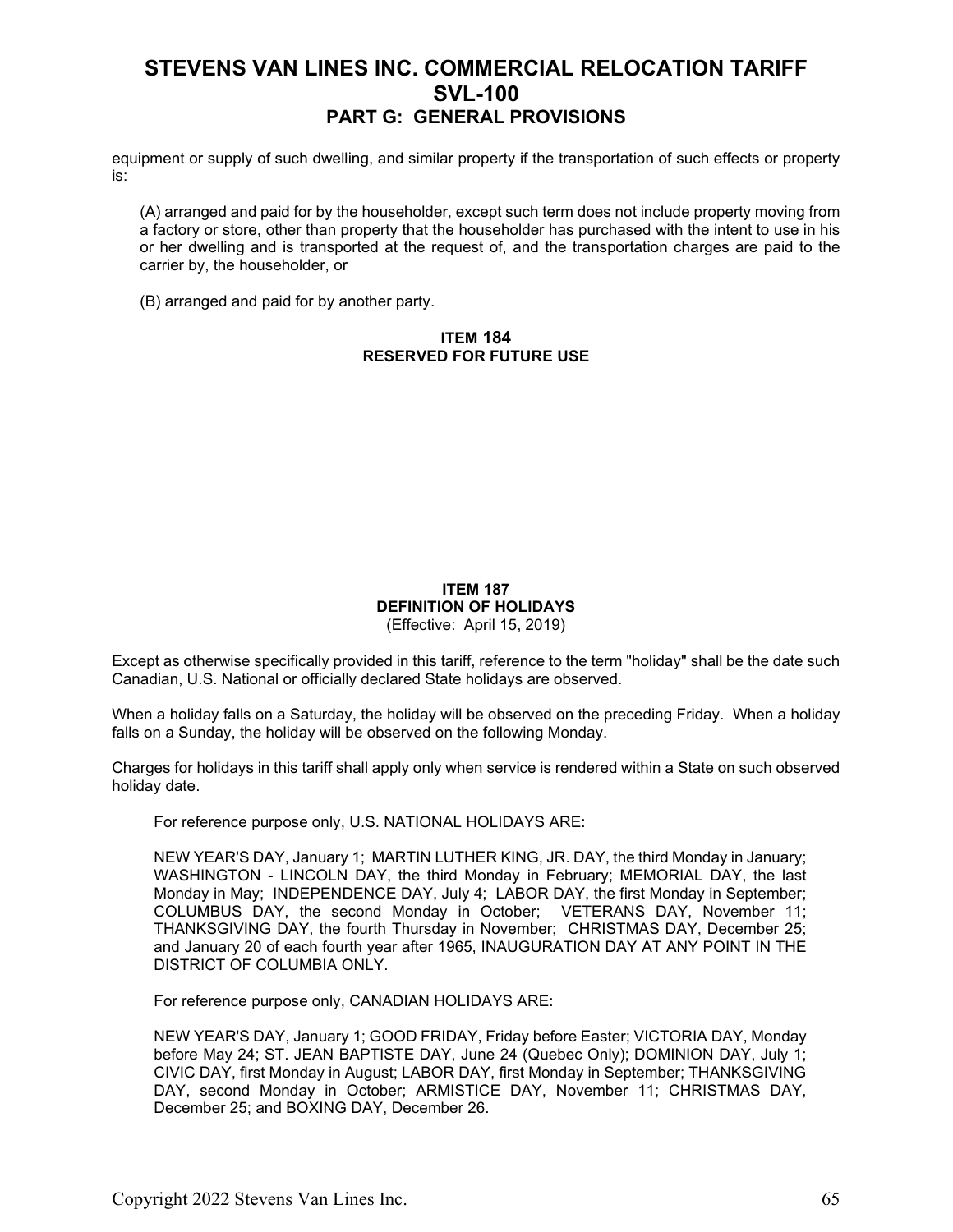#### **ITEM 189 EXPLANATION OF ABBREVIATIONS AND REFERENCE MARKS For Standard Use Throughout This Tariff** (Effective: April 15, 2019)

### **U.S. STATE ABBREVIATIONS**

| AL        | Alabama              | МT        | Montana        |
|-----------|----------------------|-----------|----------------|
| AK        | Alaska               | <b>NE</b> | Nebraska       |
| AZ        | Arizona              | <b>NV</b> | Nevada         |
| AR        | Arkansas             | NΗ        | New Hampshire  |
| CA        | California           | <b>NJ</b> | New Jersey     |
| CO        | Colorado             | <b>NM</b> | New Mexico     |
| <b>CT</b> | Connecticut          | NY.       | New York       |
| DC        | District of Columbia | NC.       | North Carolina |
| DE        | Delaware             | ND.       | North Dakota   |
| FL.       | Florida              | ОH        | Ohio           |
| GA        | Georgia              | OK        | Oklahoma       |
| HI        | Hawaii               | 0R        | Oregon         |
| ID        | Idaho                | PA        | Pennsylvania   |
| IL        | <b>Illinois</b>      | RI        | Rhode Island   |
| IN        | Indiana              | <b>SC</b> | South Carolina |
| ΙA        | lowa                 | <b>SD</b> | South Dakota   |
| KS        | Kansas               | <b>TN</b> | Tennessee      |
| <b>KY</b> | Kentucky             | TХ        | Texas          |
| LA        | Louisiana            | UT        | Utah           |
| ME        | Maine                | VT        | Vermont        |
| <b>MD</b> | Maryland             | VA        | Virginia       |
| МA        | Massachusetts        | WA        | Washington     |
| MI        | Michigan             | WV        | West Virginia  |
| MN        | Minnesota            | WI        | Wisconsin      |
| <b>MS</b> | Mississippi          | <b>WY</b> | Wyoming        |
| <b>MO</b> | Missouri             |           |                |

### **CANADIAN PROVINCE AND TERRITORY ABBREVIATIONS**

| AB        | Alberta                      | NU        | Nunavut                     |
|-----------|------------------------------|-----------|-----------------------------|
| BC        | <b>British Columbia</b>      | <b>ON</b> | Ontario                     |
| <b>MB</b> | Manitoba                     | <b>PE</b> | <b>Prince Edward Island</b> |
| <b>NB</b> | New Brunswick                | QC        | Quebec                      |
| <b>NL</b> | Newfoundland and<br>Labrador | <b>SK</b> | Saskatchewan                |
| <b>NS</b> | Nova Scotia                  | YT        | Yukon                       |
| <b>NT</b> | <b>Northwest Territory</b>   |           |                             |